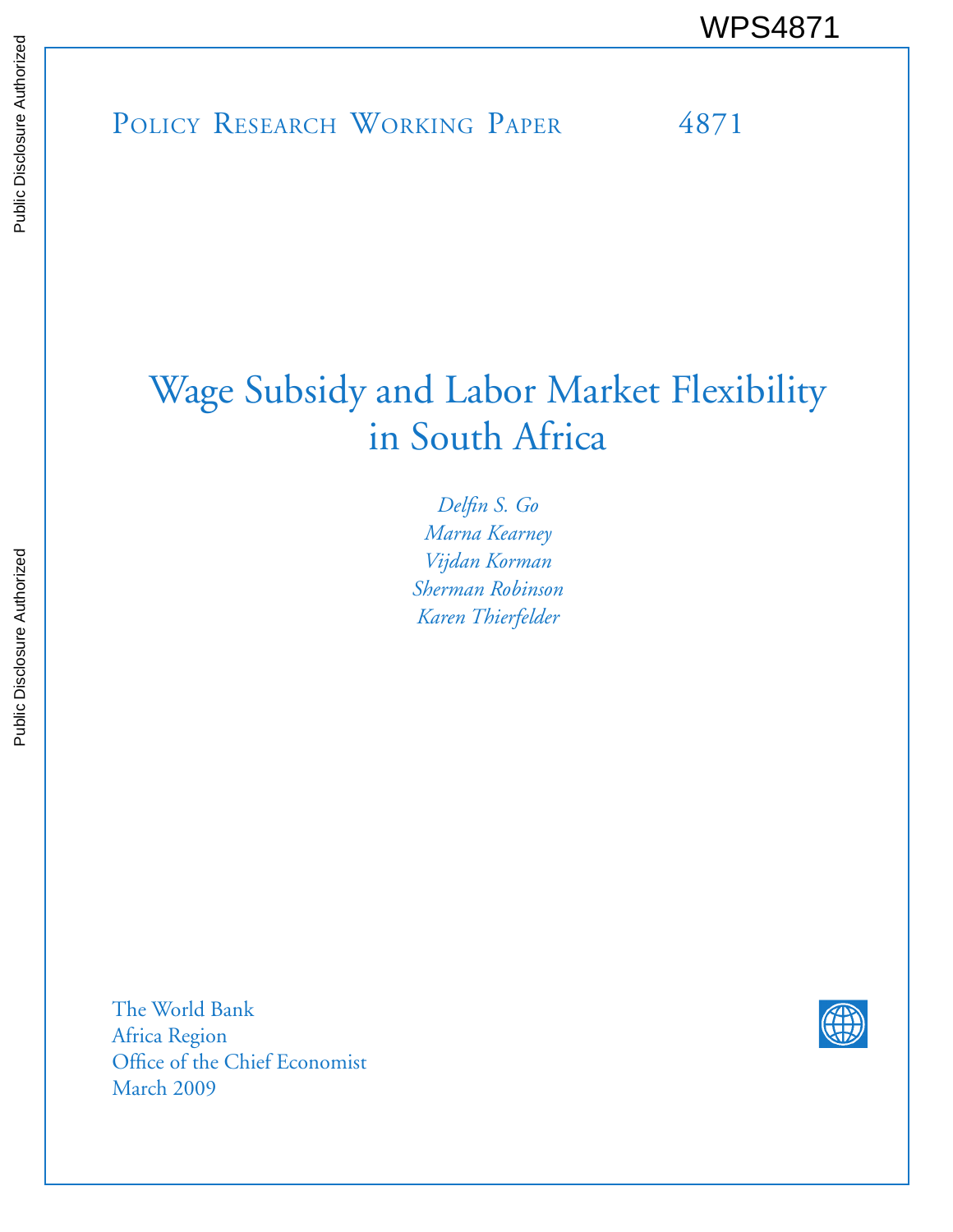# **Abstract**

In this paper, the authors use a highly disaggregate general equilibrium model to analyze the feasibility of a wage subsidy to unskilled workers in South Africa, isolating and estimating its potential employment effects and fiscal cost. They capture the structural characteristics of the labor market with several labor categories and substitution possibilities, linking the economy-wide results on relative prices, wages, and employment to a micro-simulation model with occupational choice probabilities in order to investigate the poverty and distributional consequences of the policy. The impact of a wage subsidy on employment, poverty, and inequality

in South Africa depends greatly on the elasticities of substitution of factors of production, being very minimal if unskilled and skilled labor are complements in production. The desired results are attainable only if there is sufficient flexibility in the labor market. Although the impact in a low case scenario can be improved by supporting policies that relax the skill constraint and increase the production capacity of the economy especially towards labor-intensive sectors, the gains from a wage subsidy are still modest if the labor market remains very rigid.

*The Policy Research Working Paper Series disseminates the findings of work in progress to encourage the exchange of ideas about development*  issues. An objective of the series is to get the findings out quickly, even if the presentations are less than fully polished. The papers carry the *names of the authors and should be cited accordingly. The findings, interpretations, and conclusions expressed in this paper are entirely those of the authors. They do not necessarily represent the views of the International Bank for Reconstruction and Development/World Bank and its affiliated organizations, or those of the Executive Directors of the World Bank or the governments they represent.*

This paper—a product of the Office of the Chief Economist, Africa Region, in collaboration with the Povert Reduction & Economic Management Unit for Southern Africa—is part of a larger effort in the Africa Region to improve economic analysis of important policy issues. Policy Research Working Papers are also posted on the Web at http://econ.worldbank. org. The corresponing author may be contacted at dgo@worldbank.org.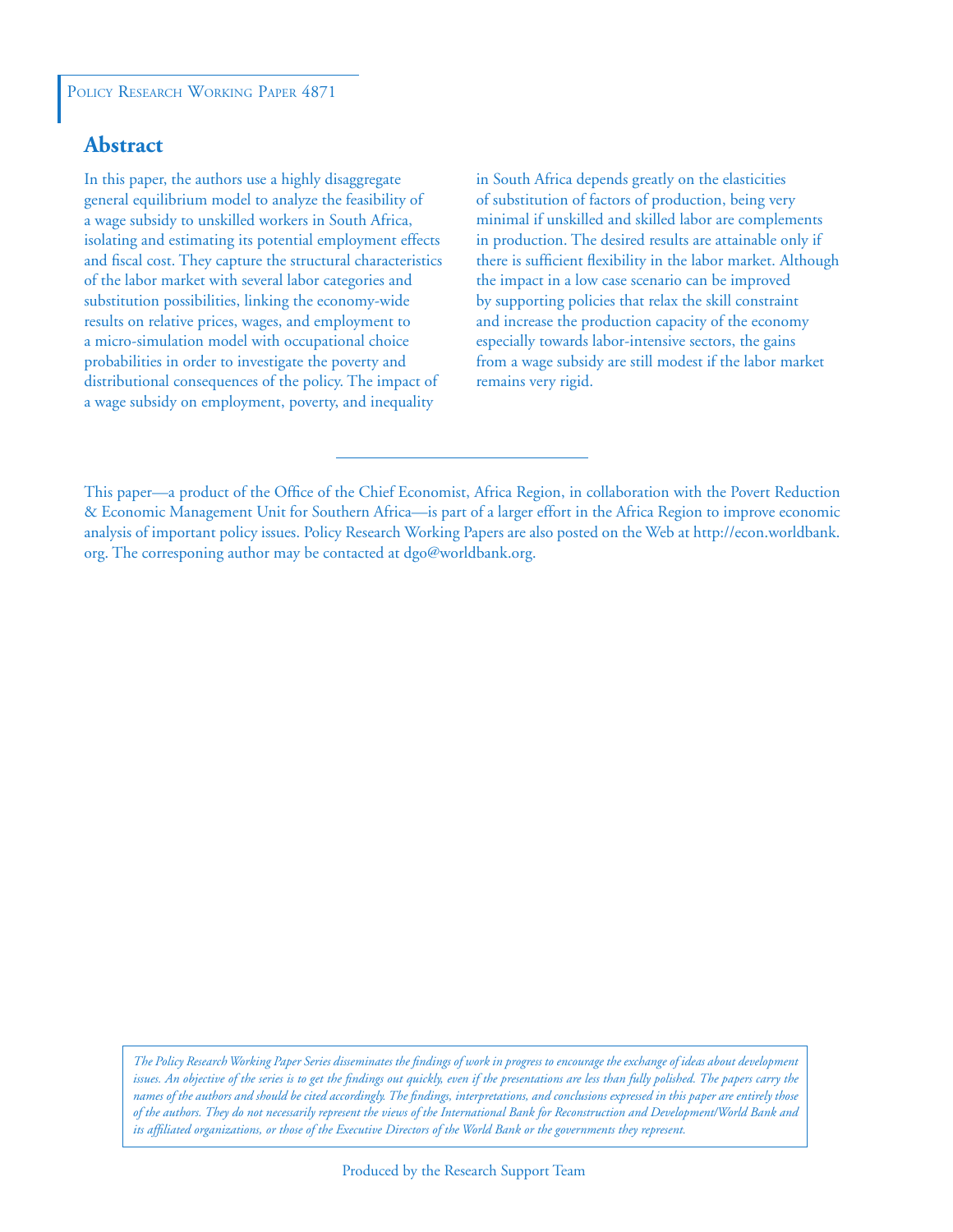# **Wage Subsidy and Labor Mar[k](#page-2-0)et Flexibility In South Africa**

By

Delfin S. Go, *The World Bank* 

Marna Kearney, *Consultant* 

Vijdan Korman, *The World Bank* 

Sherman Robinson, *University of Sussex, UK* 

Karen Thierfelder, *US Naval Academy* 

<span id="page-2-0"></span>The framework used in the paper is based on a World Bank technical assistance project to develop a CGE-micro simulation model for the South African National Treasury in a collaboration with IDS and the US Naval Academy. The purpose of the exercise is to illustrate the potential use of the framework for analysis of policy change. The views expressed are those of the authors and do not necessarily reflect those of their respective institutions or affiliated organizations. The authors would like to thank Rita Almeida, Rob, Davis, Shantayanan Devarajan, Lawrence Edwards, David.Faulkner, Johannes Fedderke, M. Louise Fox, Jeffrey D. Lewis, Christopher Loewald, Konstantin Makrelov, Kuben Naido, Kalie Pauw, Ritva Reinikka, Matthew Simmonds, Rogier van den Brink, and Theo van Rensburg for helpful comments and suggestions. We also thank B. Essama-Nssah and Konstantin Makrelov in helping to formulate the CGE-micro framework.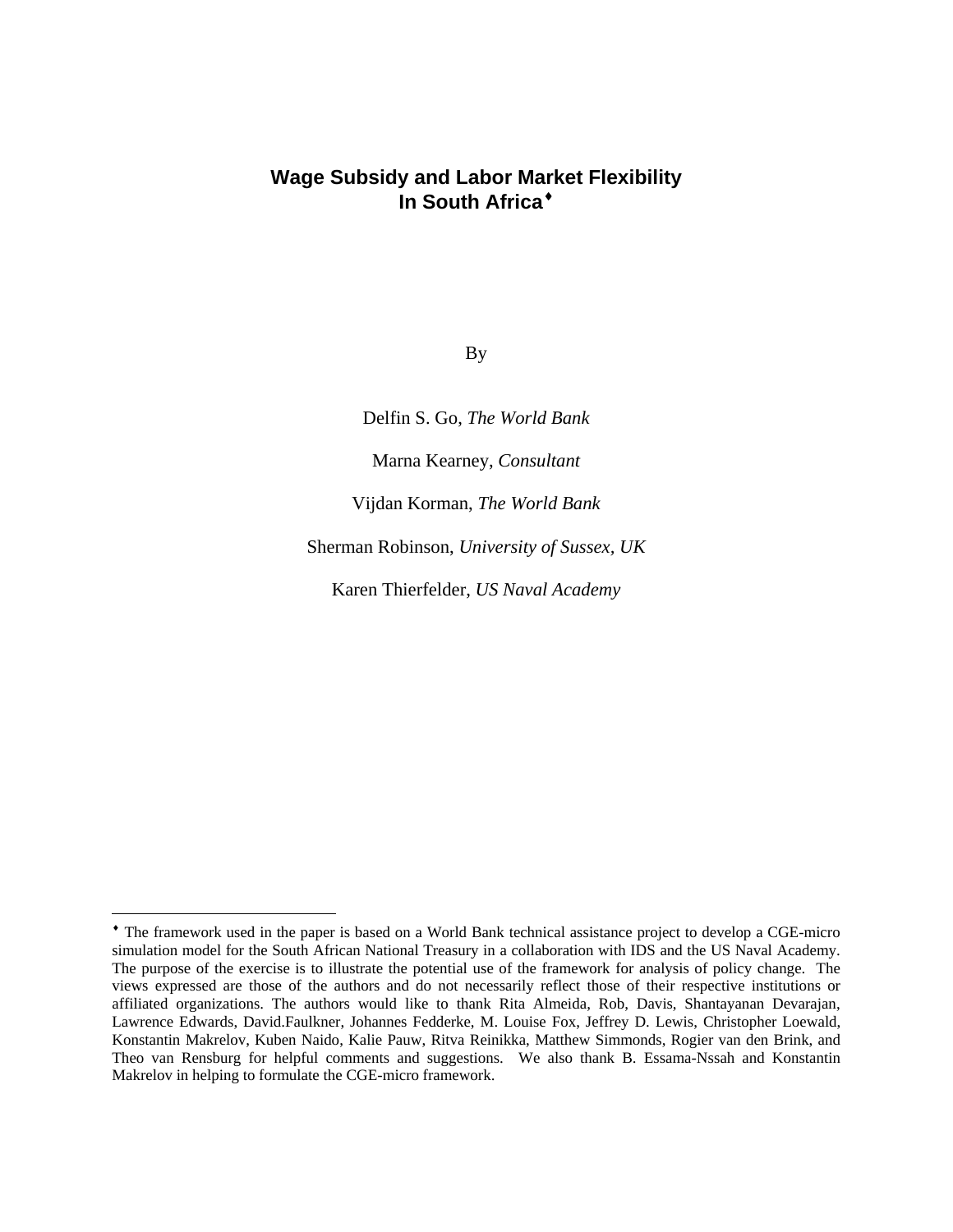# **1. Introduction**

 $\overline{a}$ 

Despite a recent improvement in economic growth, unemployment in South Africa is still high. While the unemployment rate has declined from 29.4 percent in 2001 to 26.7 percent in 2005 (Statssa, 2006),  $1$  employment growth is, on average, only 2.1 percent per year (see, for example, Bhorat, 2005). That level of employment growth is slow relative to labor force growth and therefore insufficient to deal with the severity of the unemployment problem. Using a broader definition of unemployment to include discouraged workers, unemployment in South Africa is approximately 30 percent for men and 38 percent for women, and has almost doubled since the transition from Apartheid (Levinsohn, 2008). Reducing unemployment is therefore a major policy concern in South Africa and one policy option being debated is a wage subsidy scheme see, for example, recommendations made by the Harvard Center for Interntional Ddevelopment (CID) South Africa Initiative and, in particular, the summary report of the International Panel on Growth in Hausmann (2008) as well as the policy options to alleviate unemployment in Levinsohn (2008).

The South African labor market presents an interesting economic issue - if there are wage and labor market rigidities in an economy, would a wage subsidy be able to reduce high structural unemployment? Using the particular institutional situation of South Africa, this paper investigates the circumstances by which a wage subsidy would generate significant employment effects. The methodology employed is a disaggregative economic framework – which combines a general equilibrium model commonly used in public finance to look at fiscal, welfare, and economy-wide effects of a policy change, and a micro-simulation model with occupational choice probabilities to examine the employment and distributional consequences at the micro level. In what follows, we briefly review the unemployment issues in South Africa and describe the approach adopted in the context of the paper's objectives.

*Why unemployment is high in South Africa.* There is an extensive literature about South Africa's labor market issues, which are selectively summarized below. Three major and interrelated causes of unemployment are often cited  $-$  (i) insufficient economic growth, particularly in the tradable sectors; (ii) high real wages or labor cost; and (iii) labor market rigidities and other structural problems in the labor markets. In addition, other related factors cited include the participation pattern in the labor force, the level of reservation wages, job search issues, and the impact of transfer payments. Bhorat and Leibbrant (1996), Bhorat and Oosthuizen (2005), and Banerjee, Galiani, Levinsohn, and Woolard (2007) provide a good overview.

A significant cause of unemployment in the past was the lack of economic growth during the 1970s, 1980s and 1990s (Fallon and Pereira da Silva (1994) and Lewis (2001)). Employment growth was therefore low (Standing, Sender, and Weeks (1996), Bhorat (2001)). Recently, however, unemployment has been high despite higher economic growth, suggesting that there are other underlying factors.

<span id="page-3-0"></span><sup>&</sup>lt;sup>1</sup> The rate is dependent on whether a "strict" or "expanded" definition is used. The quoted numbers are for the former, which are more conservative or lower. Even then, the unemployment rate is still high.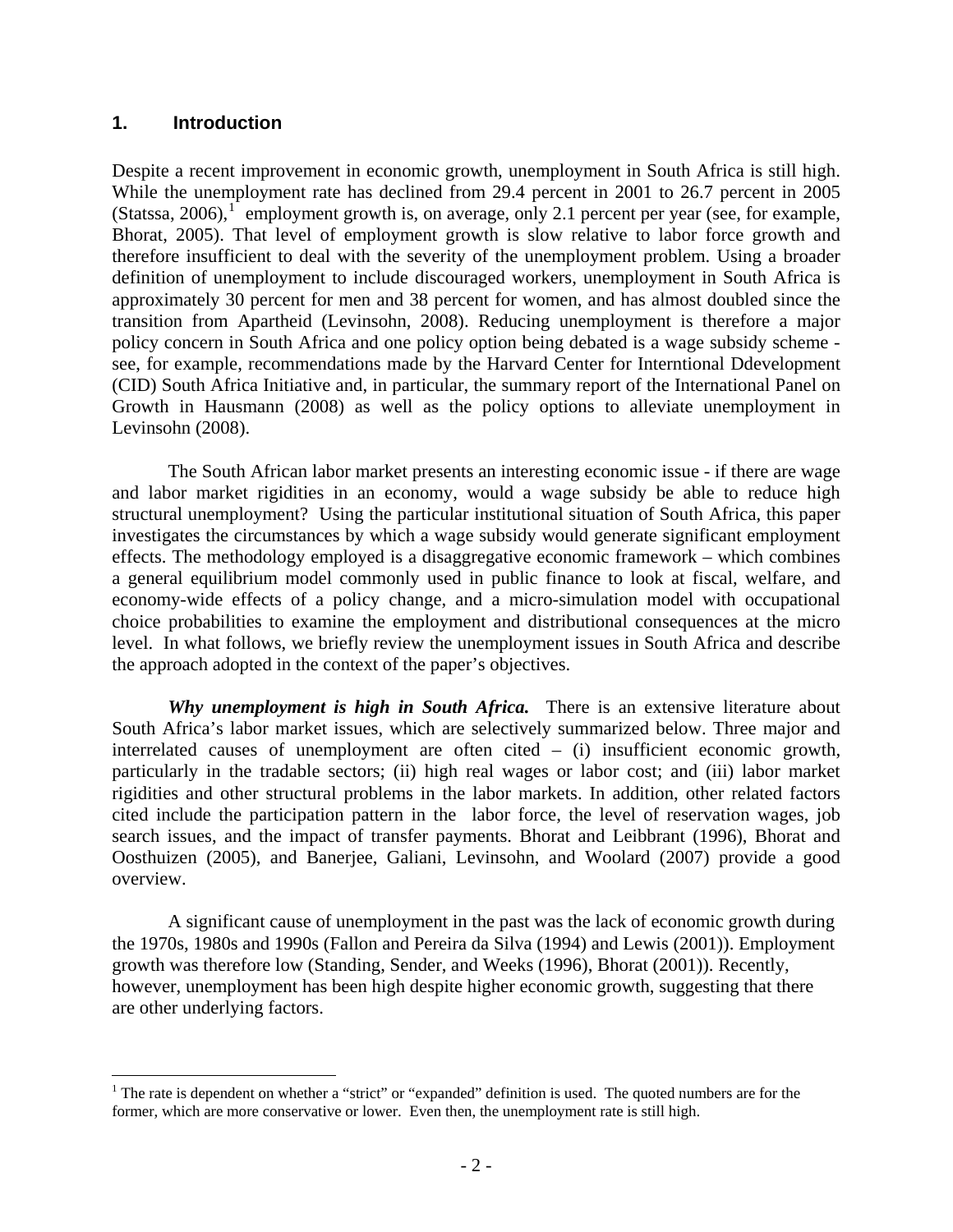As South Africa liberalized and opened its economy to trade, production in agriculture and mining declined and production shifted towards capital-intensive manufacturing and highskilled services, exacerbating the weak demand for less-skilled labor. See Edwards (2001) and Fedderke, Shin, and Vase (1999) among others for a more detailed discussion. A key factor in the economic transformation and structural change of the South African economy is the relative decline of the tradable sectors, particularly the manufacturing sector but also agriculture and mining, where employment is traditionally generated. The absolute number of jobs in the three sectors declined between 1994 and 2004. Employment fell by 12 percent in the agricultural sector, by 29 percent in the mining sector, and by about 12 percent in the manufacturing sector. The non-tradable sectors such as finance and business services grew the most, but they primarily are primarily skilled labor-intensive. See, for example, Hausmann (2008) as well as Rodrik (2006).

Another significant factor is the rise in real wages, which directly dampens labor demand. This rise is not a recent phenomenon and has persisted for several decades. The average growth of real wages was about 1.3 percent per year in the 1980s and 1.5 percent per year in the 1990s. Lewis (2001) estimates that real wages for unskilled and semi-skilled workers in particular have risen by 150% from 1970 to 1999. At the same time, unemployment among unskilled and semiskilled workers rose significantly from less than 10 percent in 1970 to over 50 percent in 1999. The evolution of real wages is, however, subject to measurement and interpretation issues. Banerjee *et al.* (2007), for example, measure employed hours worked in "efficiency units" and find instead that "real wages per unit of human capital" have increased only slightly from 1995 to 2005. On the other hand, labor policy and minimum wage legislation since 1994, which were designed to correct the inequities and disparity of the Apartheid era, have significantly increased the indirect non-wage labor cost.

The protection of labor has the indirect consequence of increasing labor market rigidities through reduced labor mobility, increased frictions to exits from employment, as well as the additional cost of compliance to labor regulations and of the negotiation processes with labor unions – see, for example, Nattrass (2000) and Moolman (2003). In addition to the implied wage premia arising from unions and labor market institutions, it is plausible that the high concentration ratios in the output markets noted by Fedderke, Kularatne, and Mariotti (2006), Aghion, Bruan, and Federkke (2006), and Hausmann (2008) limited competition and investment, thus reinforcing the slow growth of employment in the formal sector. In a survey of 325 large South African manufacturing firms, Chandra, Moorty, Rajaratman, and Schaefer (2001) document the behavioral consequences of the various labor market legislations – firms tend to hire fewer workers, substitute capital for labor when expanding, employ temporary workers as opposed to hiring permanent workers, and rely more on sub-contracting services.

There are also structural issues underlying the South African economy and labor markets. A key manifestation of the structural problem is the complementarity or lack of substitution between skilled and unskilled workers, with the skills constraint dampening the employment growth of less-skilled workers – see Hausmann (2008) and Levinsohn (2008). Significant factors include the dualistic structure of the South African economy and the economic shifts towards more high-skilled and capital-intensive economic activities. Implicit in the shift towards capital-intensive sectors and their demand for skilled labor is the relative complementarity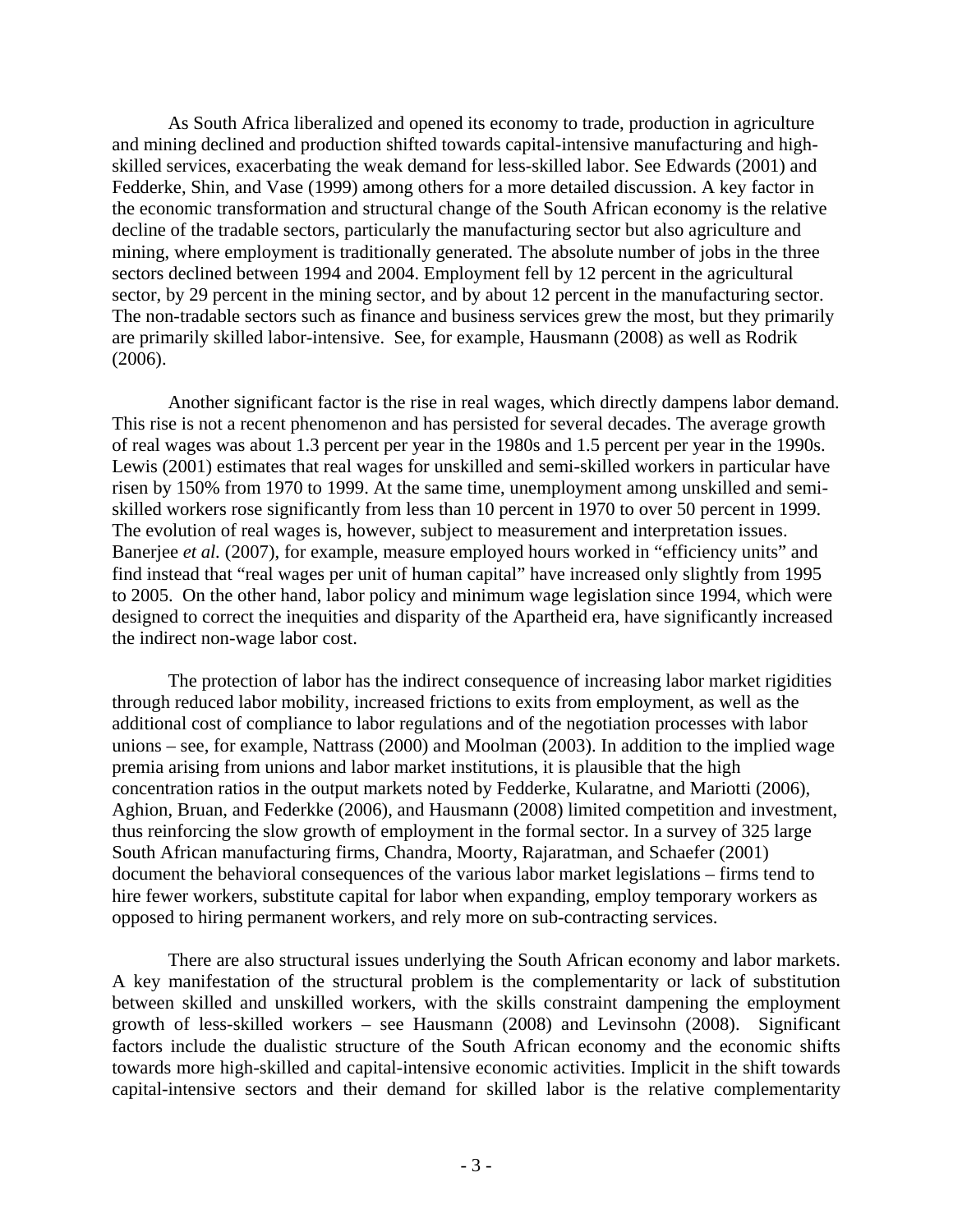between capital and skilled labor, which adds to the rigidities in the factor markets. Furthermore, Aparteid left South Africa with a mismatch in the supply and demand of skills as a generation of workers did not receive the benefit of higher education. In this situation, equilibrium unemployment in the face of supply-side shocks and shifts would tend to be higher because the degree of coordination in wage-setting as well as real wage inflexibility would lead to less efficient supply-demand matching in South Africa (i.e. the Beveridge curve approach to unemployment). Moreover, factors such as hysteresis and persistence mechanisms, which were used to explain high unemployment in OECD countries, also point to the likelihood that a sustained period of high unemployment caused by weak aggregate demand can in turn cause a deterioration in the supply side of the economy, resulting in the long-term unemployed being detached from the labor force and a higher equilibrium unemployment rate.<sup>[2](#page-5-0)</sup>

The nonparticipation of the less-skilled who are jobless is a possible consequence of the structural problems in South Africa. A vestige of Apartheid is the geographical distance between where many of the unemployed reside and where firms are located. As a result, transportation cost is a deterrent to employment for less skilled labor; in effect, it creates a high threshold in their reservation wage. Various factors mitigate the necessity for immediate employment; these include income differences in the dual economic structure combined with within-household income transfers due to the availability of the old age pension or the employment of a family member in the formal sector also mitigate the necessity for immediate employment. See, for examples, Banerjee *et al.* (2007), Poswell (2002) and Dinkelman and Pirouz (2000), and Moll (1993).

*Why a wage subsidy?* Because of these structural issues in South Africa's labor market, policy intervention such as a wage subsidy has become increasingly attractive. Using a careful empirical analysis of individual-level changes and transitions in the labor market status observed from an extensive nationally representative panel of individual labor data, Banerjee *et al.* (2007) conclude that, because of the structural changes in the economy, South Africa's high level of unemployment is an "equilibrium" phenomenom; the decade-long high levels of unemployment appear to be a structural rather than a temporary aberration. Such structural unemployment cannot be solved by macroeconomic management or temporary swings in aggregage demand, but must be addressed by policy interventions affecting labor demand or supply such as wage subsidy, search subsidy, reduced regulations for first jobs and government employment. Banerjee *et al.* also note that there is much more churning in the South African labor market than would be observed under the conventional view that the market is rigid. However, much of the churning may reflect transitions or boundaries between searching and non-searching that are more fluid between being not economically active and informally employed than between any of those states entering into formal employment. Part of the reason noted by others is the small size of the informal sector, which does not provide a buffer between formal jobs and unemployment – Kingdon and Knight (2000) and Fallon and Lucas (1998). Another factor is the mismatch of skills noted above.

A basic justification for a wage subsidy is that it directly intervenes in the factor market to stimulate demand for less-skilled labor. Although a wage subsidy creates jobs in the short run,

<span id="page-5-0"></span><sup>&</sup>lt;sup>2</sup> See, for example, Nickell *et. al.* (2003). For a more general discussion, see Chapters 4 and 11 in Carlin and Soskice (2006).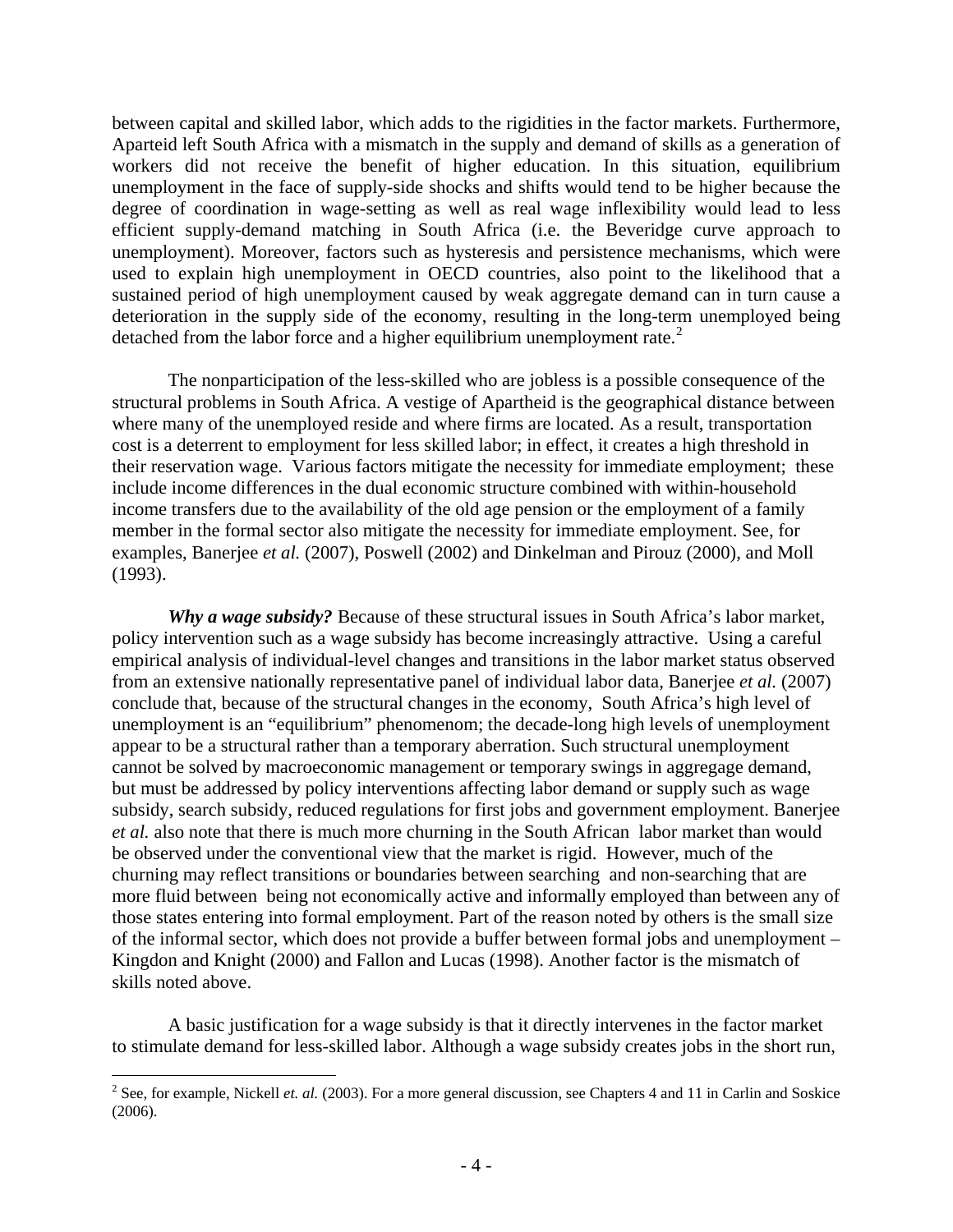in the long run, less skilled labor will be substituted for capital and skilled labor as less-skilled labor becomes relatively cheaper. Like any relative price change, there will be substitution and output/income effects from a wage subsidy, and the secondary or general equilibrium effects from the interaction of various goods and factor markets in the economy may be important. In this study, policy intervention occurs through factor demand for the less skilled formal labor, with a wage subsidy going directly to the producers. In this context, the substitution or complementarity of labor types affects the employment-generating capacity of the wage subsidy.

Alternatively, the wage subsidy can be given directly to employees if the structural problems are related to the supply of less-skilled labor. That is, the supply of less-skilled labor is hampered by a high reservation wage or "minimum" wage level that individuals are willing to accept in order to work. Labor supply and "unemployment" of the less-skilled are therefore in equilibrium and the measured high unemployment rates include the inactive (voluntary unemployment). In this context, a subsidy to individuals would affect their reservation wage and induce a higher proportion of less-skilled labor to participate in the labor market. This assumes, however, that factor demand, factor input complementarity, and real wage flexibility are not the major constraints in the labor market in South Africa.<sup>[3](#page-6-0)</sup> In this study, the demand side will be the main area of investigation; we leave issues such as the estimation of a reservation wage and the labor market participation of the less-skilled worker for future research.

We also examine the sensitivity of the impact of a wage subsidy to two complementary policies aimed at alleviating labor market problems in South Africa – i) increasing the supply of skilled workers by removing restrictions on skilled immigrants or through training programs; and ii) facilitating the growth of economic activities (e.g. tradable sectors) where skill is less intensive. Levisohn (2008) recommended a wage subsidy and an immigration reform to encourage the immigration of skilled individuals as two key policy responses to alleviate unemployment in South Africa. We consider the worst case scenario, high complementarity between labor types, and examine whether the marginal or net impact of the wage subsidy would be greater in combination with either policy alternative.

Although this paper will not address design and implementation modalities of a wage subsidy in detail, there are several key elements that are important  $-$  i) targeting; ii) lowering of labor cost; iii) enhancement of the operation of the labor markets; and iv) ease of administration. Among alternative schemes that are publicly debated, a voucher scheme appears promising. The vouchers would go only to the unemployed or any subgroups being targeted such as new hires or entrants. A voucher scheme should reduce labor costs since producers eventually get the subsidy as the unemployed enter the market and seek jobs; it creates a missing market, enhancing interactions between producers and those still unemployed. Producers are still able to choose among voucher holders regarding who best fits their hiring needs. A voucher system should be easy to administer by making use of South Africa's existing transfer system. In particular, Levinsohn (2008) outlines what a well-targeted wage subsidy could constitute:

a) Since unemployment is highest among the young, a targeted wage subsidy could facilitate the school-to-work transition, targeting recent school leavers. It should be

<span id="page-6-0"></span> $3$  In addition, it will entail a very different labor market closure in that wages have to be flexible with labor supply responding to the changes in the market wage and its distance to the reservation wage of workers.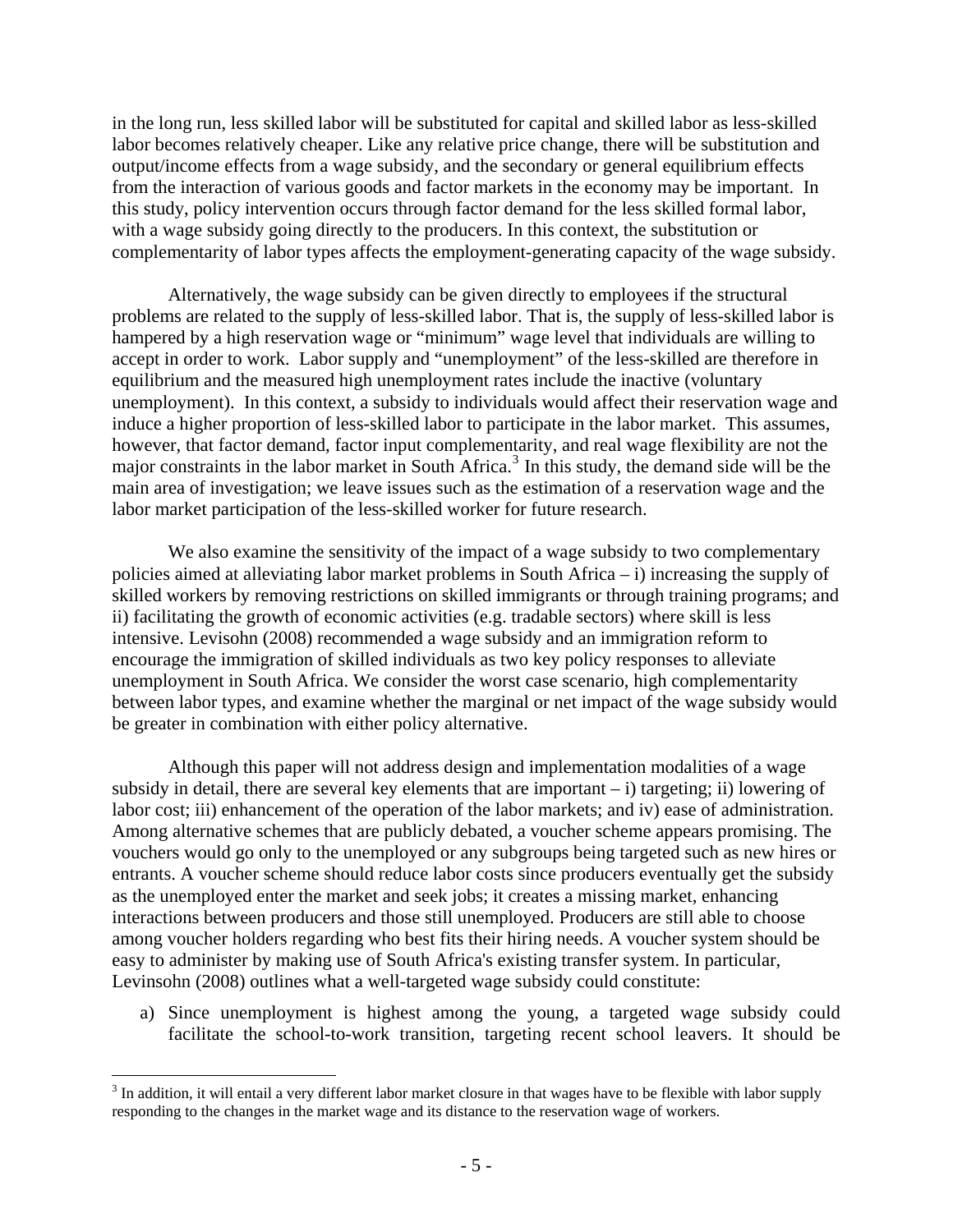available to all South Africans after the age of 18 or as soon as they have completed schooling (to minimize the number of students that would leave school for a subsidized job). The subsidy would not expire to ensure that those who stay in school after the age of 18 are not penalized.

- b) Upon turning 18, each South African receives an account ("Subsidy Account") into which the government places a sum of money (each person receiving the same amount). This money can only be used to subsidize the monthly wage that the individual receives while working for a registered firm. When the individual takes a job in the formal sector (in a registered firm), a fraction of the individual's wage would be drawn from the individual's Subsidy Account. The subsidy would be entirely portable and tied to the individual, not the firm.
- c) A critical component of the targeted wage subsidy is a probationary period during which subsidized workers may be dismissed at will. The period should allow the employer enough time to learn whether the employee is job-worthy but shorter than the total duration of the subsidy to ensure that workers can find an alternative job if the first one does not work.

Relative to various suggestions regarding a wage subsidy like Levinsohn (2008), this paper is therefore complementary in attempting to quantify the likely employment effects of a wage subsidy.

*The approach of the paper.* To look at the employment effects of a wage subsidy, the distinguishing feature of the analysis is a disaggregative framework, which combines a multisector and multi-labor computable general equilibrium (CGE) model with a micro simulation model of South Africa along the line of work such as Bourguignon, Robilliard, and Robinson (2002), Savard (2006, 2003) and Essama-Nssah, Go, Kearney, Korman, Robinson, and Thierfelder (2007). Specifically, we use this framework to assess the likely impact of a wage subsidy on unemployment and its sensitivity to the relative complementarity or lack of substitution among factors of production and to the labor market conditions in South Africa. The paper examines several issues – i) Under what circumstances will a wage subsidy be effective or ineffective in reducing unemployment, particularly in the labor categories of unskilled or semiskilled workers where unemployment is concentrated? ii) How significant are the welfare and equity impacts on heterogenous households and on particular groups of labor and households? iii) What are the fiscal and economy-wide repercussions? And in a worst case scenario, iv) can the employment effects of a wage subsidy be enhanced with other supporting measures such as an increase in the supply of skilled labor or an increase in output of low-skill labor-intensive sectors?

Relative to a recent CGE application of the wage subsidy issue in South Africa in Pauw and Edwards (2006), the present analysis contributes the following additional features  $-$  i) cross substitution among labor categories is differentiated using a translog (instead of a traditional nested CES) formulation, which will allow for different degrees of complementarity between higher skilled and lower skilled labor in various sectors, closer but different substitution among lower skilled labor in different sectors, and greater but different degrees of complementarity between high skilled labor and capital in various sectors; ii) the addition of the micro simulation model also allows for the welfare and equity analysis of a policy reform with the full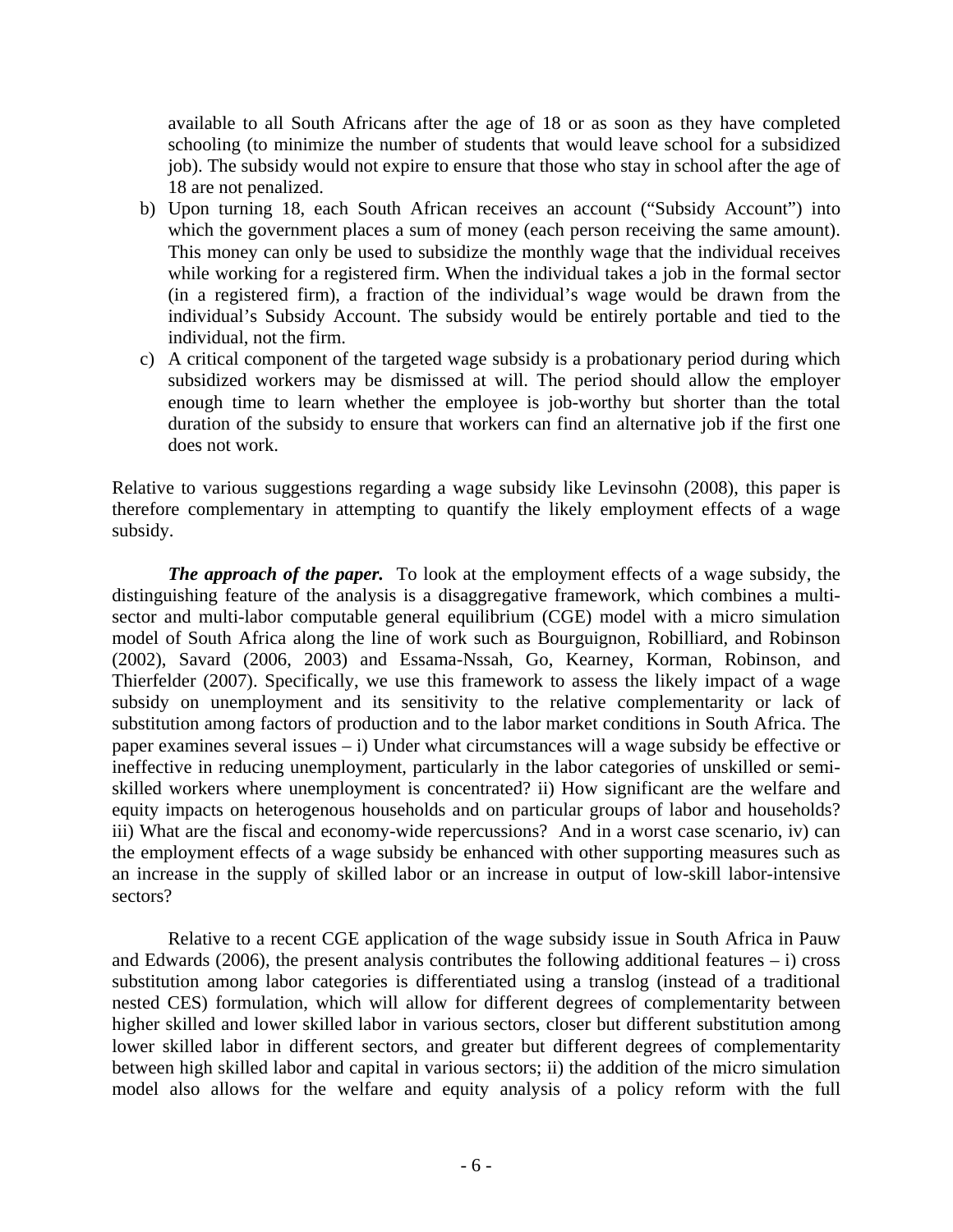heterogeneous information contained in the household and labor force surveys; and iii) combination of the wage subsidy and complementary policies. To deal with parameter uncertainty due to the lack of reliable empirical estimates of the elasticity of substitution among factors of production, we evaluate the impact of wage subsidy over alternative sets of low, medium, and high elasticities. The CGE cum micro-simulation framework has the wage earnings equations and multi-nomial logit functions of occupational choices from the micro data linked to the CGE model like Bourguignon, Robilliard, and Robinson (2002). The link and reconciliation between the two models is essentially a recursive top-down iteration similar to Savard (2006, 2003) and Essama-Nssah *et al.* (2007).[4](#page-8-0)

 The model is used as a "measuring instrument" rather than a forecasting or planning model. By abstracting from other policy issues or the temporal aspects of South Africa's recent growth (e.g., terms of trade shocks, investment growth etc.), it holds everything else constant and focuses on measurement of the marginal employment effects of a wage subsidy and the sensitivity to alternative degrees of labor market flexibility and to some supporting measures suggested to alleviate the labor market problems. The model does not address the design and implementation elements of a wage subsidy.

*Organization.* The paper is structured as follows: section 2 provides an overview of the economic framework, a CGE cum micro-simulation model, with emphasis on its distinctive aspects and structural features imposed to portray the South African economy and its labor market situation; section 3 discusses the simulations and the results as well as suggestions for further research; and section 4 draws general conclusions.

# **2. The Economic Framework and its Applications to South Africa**

The economic framework is an extension of the CGE cum micro-simulation model in Essama-Nssah *et al.*, (2007). The top layer is a CGE model for South Africa with data for 2003, using the modeling approach described in Lofgren, Harris, and Robinson (2001). See Kearney (2004) for a detailed description of the model features. The bottom layer is a micro-simulation described in Korman (2006), which pulls together the micro observations of the Labor Force Survey (LFS: 2000) and Income and Expenditure surveys (IES: 2000).<sup>[5](#page-8-1)</sup> In what follows, we focus on the features relevant for analysis of the economy, labor market, degrees of complementarity among labor types and capital, closure rules, and the micro behavior of labor and households.

<span id="page-8-0"></span> $^{4}$ A bottom-up iteration is possible but not employed in the present study. A two-way iteration is best used if there are dynamic feedbacks from factor accumulation as well as changes in the demand structure, which are planned for future applications.

<span id="page-8-1"></span><sup>&</sup>lt;sup>5</sup> These surveys are nationally representative and conducted by Statistics South Africa. Both surveys are mostly based on the same sample of households; therefore, we combined data from these two surveys using individual's unique identification code.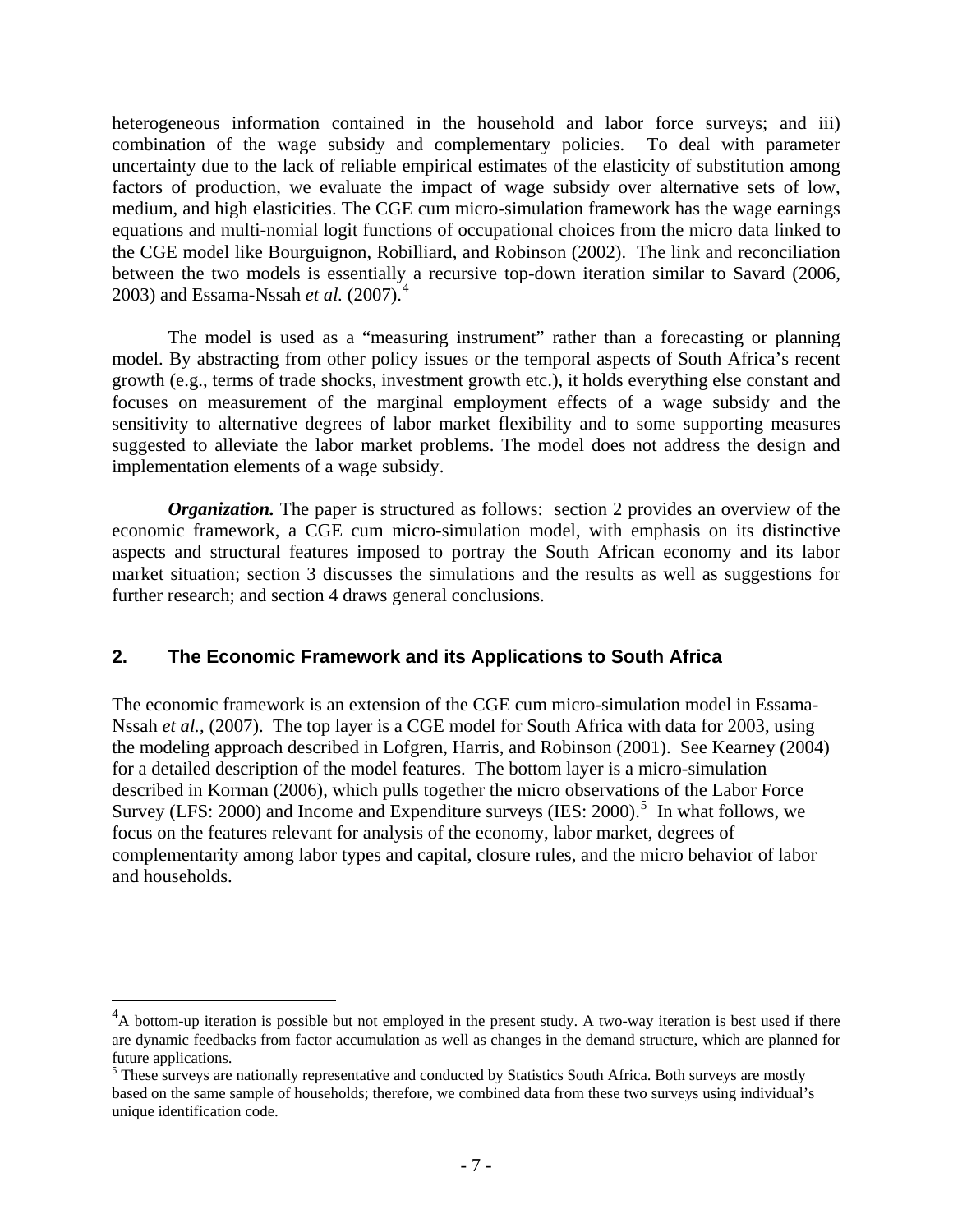*Economic structure of South Africa*. The CGE model has 43 production activities.<sup>[6](#page-9-0)</sup> For reporting purposes, the output results by activity are aggregated into three categories: agriculture, industry, and services (see table 1 for the composition of the aggregate categories). [7](#page-9-1)

| <b>AGRICULTURE</b> | <b>INDUSTRY</b>                        | <b>SERVICES</b>                                 |
|--------------------|----------------------------------------|-------------------------------------------------|
| Agriculture        | Coal Mining                            | Electricity & Gas & Steam                       |
|                    | Gold & Uranium Ore Mining              | <b>Water Supply</b>                             |
|                    | Other Mining                           | Construction & Civil Engineering                |
|                    | Food                                   | Catering & Accommodation                        |
|                    | Beverages & Tobacco                    | Wholesale & Retail Trade                        |
|                    | <b>Textiles</b>                        | Transportation & Storage                        |
|                    | Wearing Apparel                        | Communication                                   |
|                    | Leather & Leather Products             | <b>Financial Services</b>                       |
|                    | Footwear                               | <b>Business Services</b>                        |
|                    | Wood & Wood Products                   | Health & Community & Social & Personal Services |
|                    | Paper & Paper Products                 | Other Producers                                 |
|                    | Printing & Publishing & Recorded Media | <b>Government Services</b>                      |
|                    | Coke & Refined Petroleum Products      |                                                 |
|                    | <b>Basic Chemicals</b>                 |                                                 |
|                    | Other Chemicals & Man-Made Fibers      |                                                 |
|                    | <b>Rubber Products</b>                 |                                                 |
|                    | <b>Plastic Products</b>                |                                                 |
|                    | Glass & Glass Products                 |                                                 |
|                    | Non-metallic Minerals                  |                                                 |
|                    | Basic Iron & Steel                     |                                                 |
|                    | <b>Basic Non-ferrous Metals</b>        |                                                 |
|                    | Metal Products Excluding Machinery     |                                                 |
|                    | <b>Electrical Machinery</b>            |                                                 |
|                    | TV & Radio & Communication Equip       |                                                 |
|                    | Professional & Scientific Equip        |                                                 |
|                    | Motor Vehicles Parts & Accessories     |                                                 |
|                    | Other Transport Equipment              |                                                 |
|                    | Furniture                              |                                                 |
|                    | Other Industries                       |                                                 |

**Table 1: CGE Model Sectors** 

Source: CGE model social accounting matrix (SAM) database.

 $\overline{a}$ 

Agriculture accounts for 4 percent of value added, industry accounts for 27 percent, and service accounts for 69 percent (Figure 1).

<span id="page-9-0"></span><sup>&</sup>lt;sup>6</sup> Full detail of the South Africa CGE model can be found in Essama *et. al.* (2007) and Kearney (2004); for a version of the model used to analyze Value Added Taxes (VAT) see Go et al. (2005). In this description we comment on new features of the model important for an analysis of a wage subsidy.

<span id="page-9-1"></span><sup>&</sup>lt;sup>7</sup> Note, we disaggregate crude oil from other mining, as described in Essama et al (2007).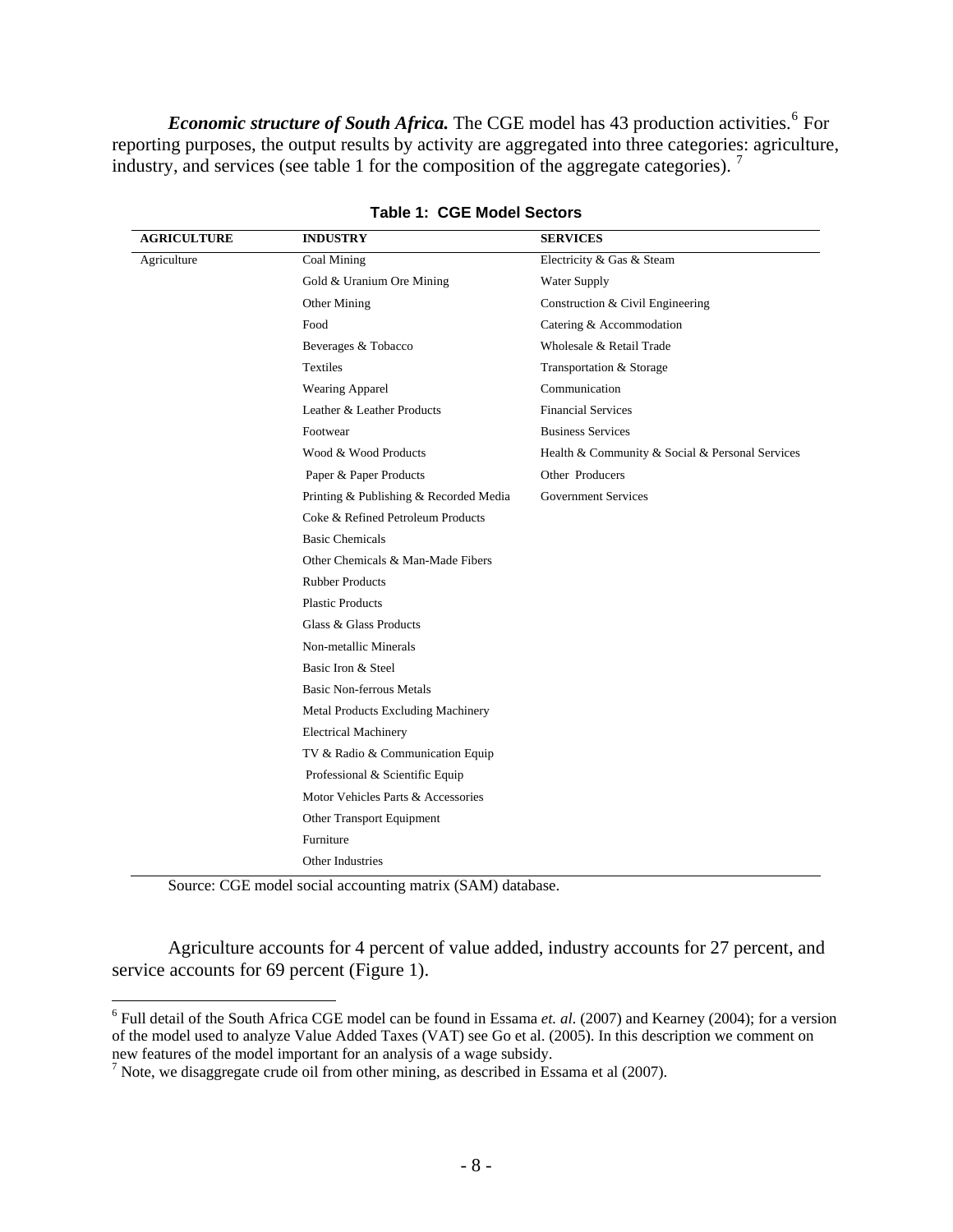

*Labor in South Africa.* There are three types of labor (formal, self-employed, and informal) and three skill levels (high-skilled, semi-skilled, and low-skilled) within each type of labor. Value added is allocated to primary factors and summarized in Table 2.

Table 3 shows the distribution of employment by sector and occupation. About 6 people out of ten are employed in the services sector. About the same ratio are engaged in formal sector work. With respect to the distribution of skills, the data show that about 12 percent of those employed are highly skilled; over 45 percent of labor in South Africa is employed in the lowskilled and medium-skilled formal sector and another 19 percent in the informal sector.

| <b>Table 2: Value Added Shares</b>                                                 |             |          |          |  |  |
|------------------------------------------------------------------------------------|-------------|----------|----------|--|--|
|                                                                                    | Agriculture | Industry | Services |  |  |
| Capital                                                                            | 0.76        | 0.54     | 0.45     |  |  |
| High-skilled formal labor                                                          | 0.03        | 0.12     | 0.25     |  |  |
| Semi-skilled formal labor                                                          | 0.02        | 0.12     | 0.18     |  |  |
| Low-skilled formal labor                                                           | 0.11        | 0.15     | 0.04     |  |  |
| Self-employed labor*                                                               | 0.04        | 0.03     | 0.04     |  |  |
| Informal labor*                                                                    | 0.04        | 0.04     | 0.04     |  |  |
| $\&$ Calf employed and informal labor are further distributed by skill (not shown) |             |          |          |  |  |

\*Self-employed and informal labor are further distributed by skill (not shown).

Source: Authors' calculations from a SAM for South Africa, 2003.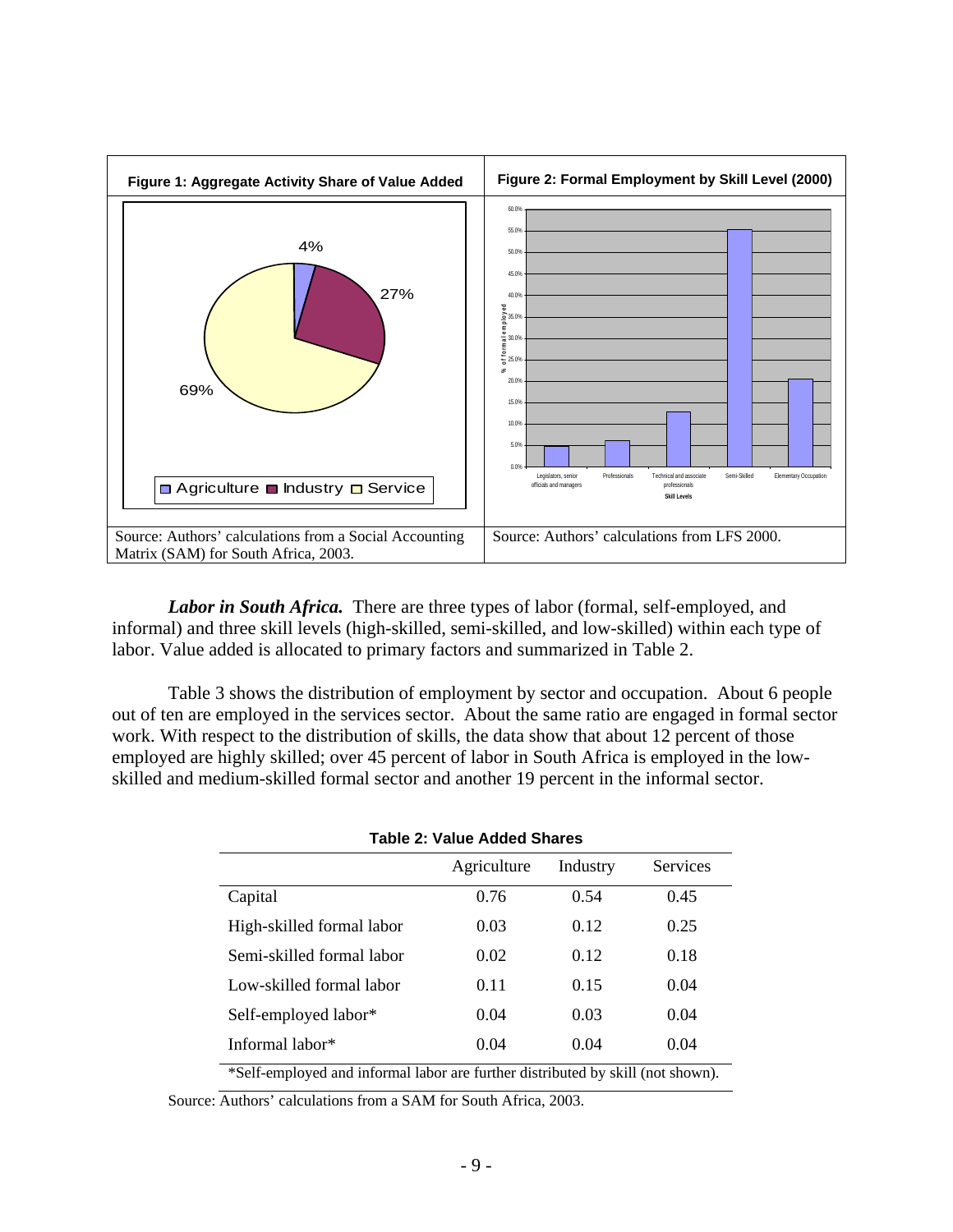| Occupational Types               | Agriculture | Industry | Services | Total |
|----------------------------------|-------------|----------|----------|-------|
|                                  |             |          |          |       |
| 1. Formal Low - Skilled Workers  | 6.0         | 2.9      | 5.7      | 14.6  |
| 2. Formal Semi - Skilled Workers | 6.2         | 8.7      | 16.5     | 31.3  |
| 3. Formal High- Skilled Workers  | 0.7         | 1.3      | 96       | 11.6  |
| 4. Informal Sector Workers*      | 2.7         | 2.5      | 13.9     | 19.2  |
| 5. Self-employed*                | 9.1         | 2.8      | 11.5     | 23.4  |
| Total                            | 24.6        | 18.2     | 57.2     | 100.0 |

**Table 3: Employment by Sector and Occupation** 

Notes: \*Self-employed and informal labor are further distributed by skill (not shown). Source: Authors' calculations from LFS 2000.

Self-employed and informal sector workers make up about 43 percent of the total employed labor force. A large proportion of informal labor (including domestic workers) and self-employed are working in the services sector, which is the biggest employer of the work force and also employs the largest share of the high-skilled workers.

| <b>Economic Sector</b>            | Working, Very Poor* | Working, Poor** | Non-<br>Poor*** |
|-----------------------------------|---------------------|-----------------|-----------------|
| Agriculture                       | 36.5                | 16.0            | 1.1             |
| Mining                            | 2.1                 | 8.0             | 7.3             |
| Manufacturing                     | 11.0                | 18.0            | 18.8            |
| Electricity, gas and water supply | 0.5                 | 1.0             | 1.6             |
| Construction                      | 5.6                 | 6.0             | 2.8             |
| Wholesale and retail trade        | 23.3                | 23.0            | 12.1            |
| <b>Transport</b>                  | 2.3                 | 5.0             | 6.8             |
| <b>Financial Services</b>         | 5.2                 | 9.0             | 13.9            |
| Community, Social and Personal    |                     |                 |                 |
| Services                          | 9.8                 | 14.0            | 35.6            |
| Private households                | 3.6                 | 2.0             | 0.2             |
| Overall (all sectors)             | 100                 | 100             | 100             |

#### **Table 4: Formal Wage Employment by Economic Sector, 2000 (%)**

Notes:

\*Working, very poor: annual wage for working very poor is calculated using R1000 per month (2004).Using the CPI for 2004 and 2000, the annual wage of working very poor comes to about R9,695. [1000/(123.8/100)]\*12.

\*\*Working, Poor: annual wage for working poor is calculated using R2500 per month (2004) benchmark In 2000 prices, the annual wage for this group is about R24,233.[2500/(123.8/100)]\*12. \*\*\*Non poor: Formal workers are those with an annual income higher than R24,233.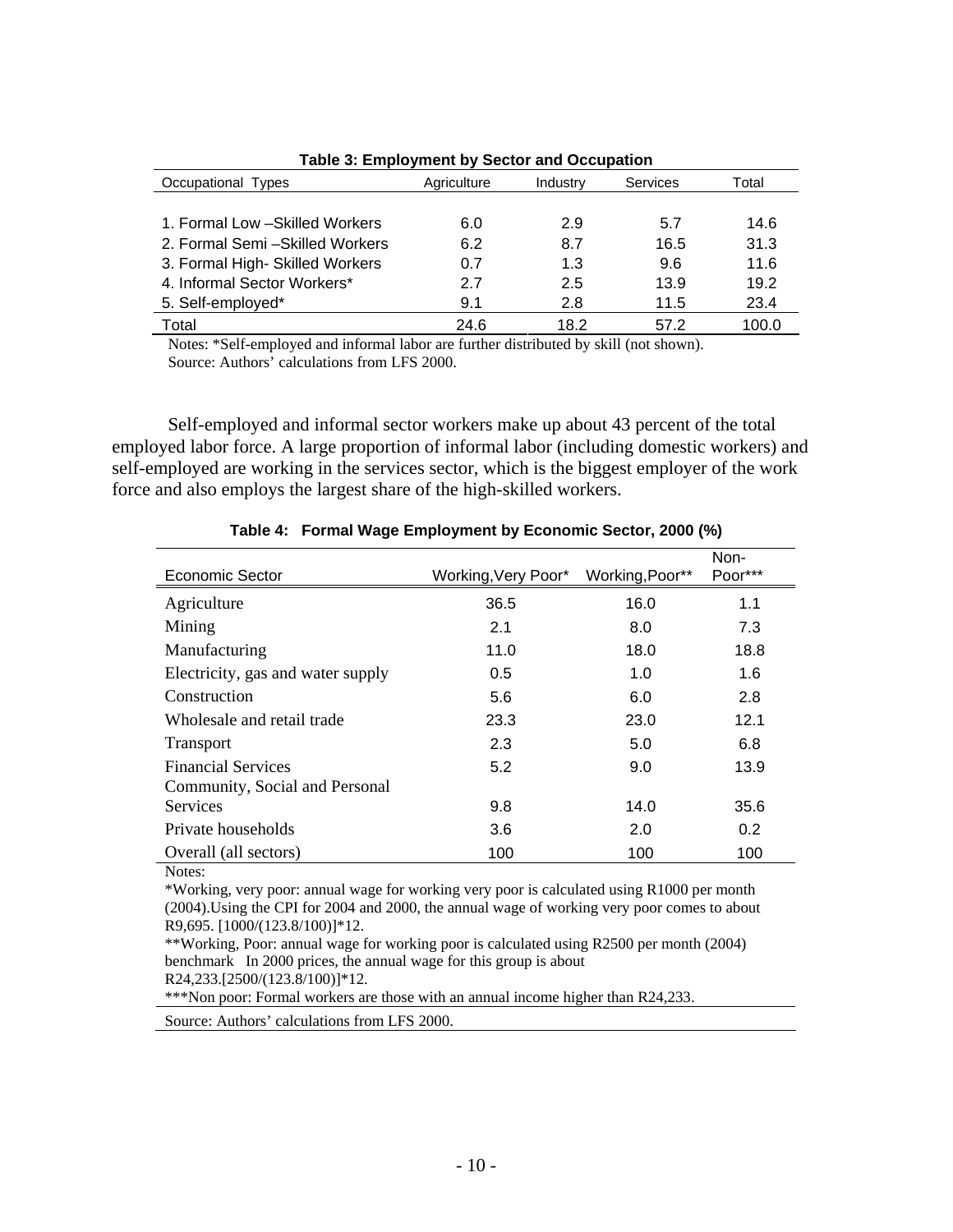Since the wage subsidy is given to employers of formal wage workers, we describe briefly the characteristics of the formal labor market from the LFS (2000) and IES (2000) surveys. Figure 2 shows formal employment by skill level. High-skilled formal workers $^8$  $^8$ constitute  $24$  percent of the total formal work force. Semi-skilled workers<sup>[9](#page-12-1)</sup> constitute 55 percent of the total formal employment and low-skilled workers that are defined as elementary occupations<sup>[10](#page-12-2)</sup> constitute about 21 percent of the formal wage labor market. Overall about 72 percent of formal employment is characterized by either low- or semi-skilled workers.

Formal wage workers in agricultural and retail trade sectors are relatively poor. Based on income thresholds from a recent study on South Africa (Altman, 2007), formal workers can be classified into three groups: i) very poor, ii) working poor, and iii) not poor. The working poor refers to anyone who is employed by the definition of the South African Labor force survey (also in line with the International Labor Organization (ILO) definition), working and earning less than R2,500 per month. This threshold is close to that chosen by National Treasury as the minimum level below which workers are exempt from income tax.<sup>[11](#page-12-3)</sup> Table 4 reflects only formal employment by economic sectors. Agricultural and trade sectors hold the largest share of very poor or poor workers. Manufacturing sectors also have relatively large shares of working poor formal workers (18 percent). On the other hand, non-poor workers are mainly employed in services although manufacturing and financial sectors also have significant shares of non-poor workers, with 19 and 14 percent respectively.



<span id="page-12-0"></span><sup>8</sup> High skilled formal workers include legislators, senior officials, professionals, technical and associate professionals.

<span id="page-12-1"></span><sup>9</sup> Semi skilled workers are: clerks, service workers and shop and market sales workers, skilled agricultural and fishery workers, craft and related trades workers, plant and machine operators and assemblers. 10 Low-skilled workers include elementary jobs.

<span id="page-12-3"></span><span id="page-12-2"></span> $11$  The minimum level of annual income subject to income tax was R32,000 in 2004. We converted this value in 2000 prices using CPI to make it comparable to our study. In 2000 prices, the minimum annual income would be about R25, 848.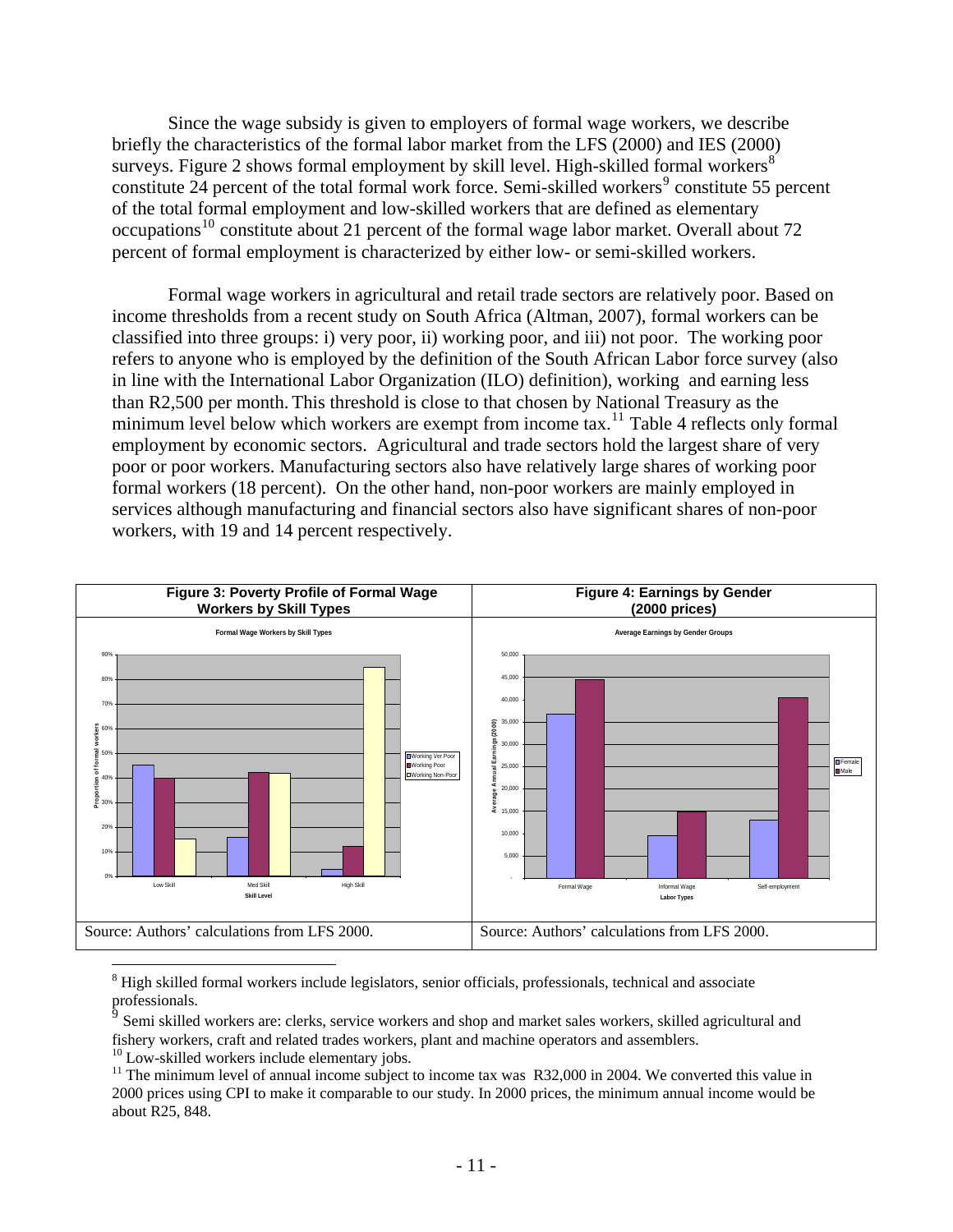Evidence confirms that low-skilled, low-wage, individuals are trapped in poverty. About 85 percent of low-skilled workers in the formal economy are either very poor or working poor (Figure 3). On the other hand, almost 85 percent of people with high-skill levels are non-poor. Skill level is an important determinant of poverty within the working population.

| <b>Education Level</b>                       | Annual Average Earnings (rand-2000 prices) |                |               |  |  |  |  |
|----------------------------------------------|--------------------------------------------|----------------|---------------|--|--|--|--|
|                                              | Formal Labor                               | Informal Labor | Self-employed |  |  |  |  |
| No Schooling                                 | 15,028                                     | 5,942          | 8,367         |  |  |  |  |
| Grade 0-6                                    | 16.710                                     | 6.773          | 9,400         |  |  |  |  |
| Grade 7-9                                    | 22,983                                     | 10,614         | 12,776        |  |  |  |  |
| Grade 10-12                                  | 44.327                                     | 16,139         | 35,696        |  |  |  |  |
| National Technical Certificate <sup>12</sup> | 60,628                                     | 43.417         | 72.725        |  |  |  |  |
| Degree and Post Graduate                     | 119,939                                    | 124,957        | 147,296       |  |  |  |  |
| Overall Average                              | 41,582                                     | 11,728         | 25,829        |  |  |  |  |
| Source: Authors' calculations from LFS 2000. |                                            |                |               |  |  |  |  |

**Table 5: Average Earnings of Labor Market by Education Level** 

To explore further the link between skill level and poverty, Table 5 reports three types of earnings by different level of education. For all three types of workers, earnings increase sharply with education, an attribute closely linked with skill level. For example, a worker with a college degree in the formal sector earns, on average, about 8 times as much as a worker with no schooling. The disparity between a degree-holder and a worker with no schooling is even larger in the informal sector or for the self-employed sector.

As the education level rises, average annual earnings also rise. On average, individuals with higher education earn more than twice that of individuals who have graduated from grades 10-12. When compared with different types of labor, self-employed with higher education earn the most compared to the formal and informal labor with the same level of education. On the other hand, at lower levels of education, formal workers earn more until grade 12. There are other dimensions of earning disparity among formal sector workers. Two most commonly discussed aspects are: rural/urban disparity and disparity based on gender. For instance, average earnings are significantly higher for those who are working in urban areas. The differential is largest for the self-employed.

|  |  |  | Table 6: Average Earnings of Labor Market by Regions (2000 prices) |  |
|--|--|--|--------------------------------------------------------------------|--|
|  |  |  |                                                                    |  |

| Region                                       | Annual Average Earnings(rand) |                |               |  |  |
|----------------------------------------------|-------------------------------|----------------|---------------|--|--|
|                                              | Formal Labor                  | Informal Labor | Self-employed |  |  |
| Rural                                        | 21,872                        | 9,360          | 13,299        |  |  |
| Urban                                        | 48,028                        | 13,310         | 41,692        |  |  |
| Overall Average                              | 41.582                        | 11.728         | 25,829        |  |  |
| Source: Authors' calculations from LFS 2000. |                               |                |               |  |  |

<span id="page-13-0"></span> $12$  National Technical Certificate includes three levels, NTCi- NTCiii, which are equivalent to high school grades 10-12.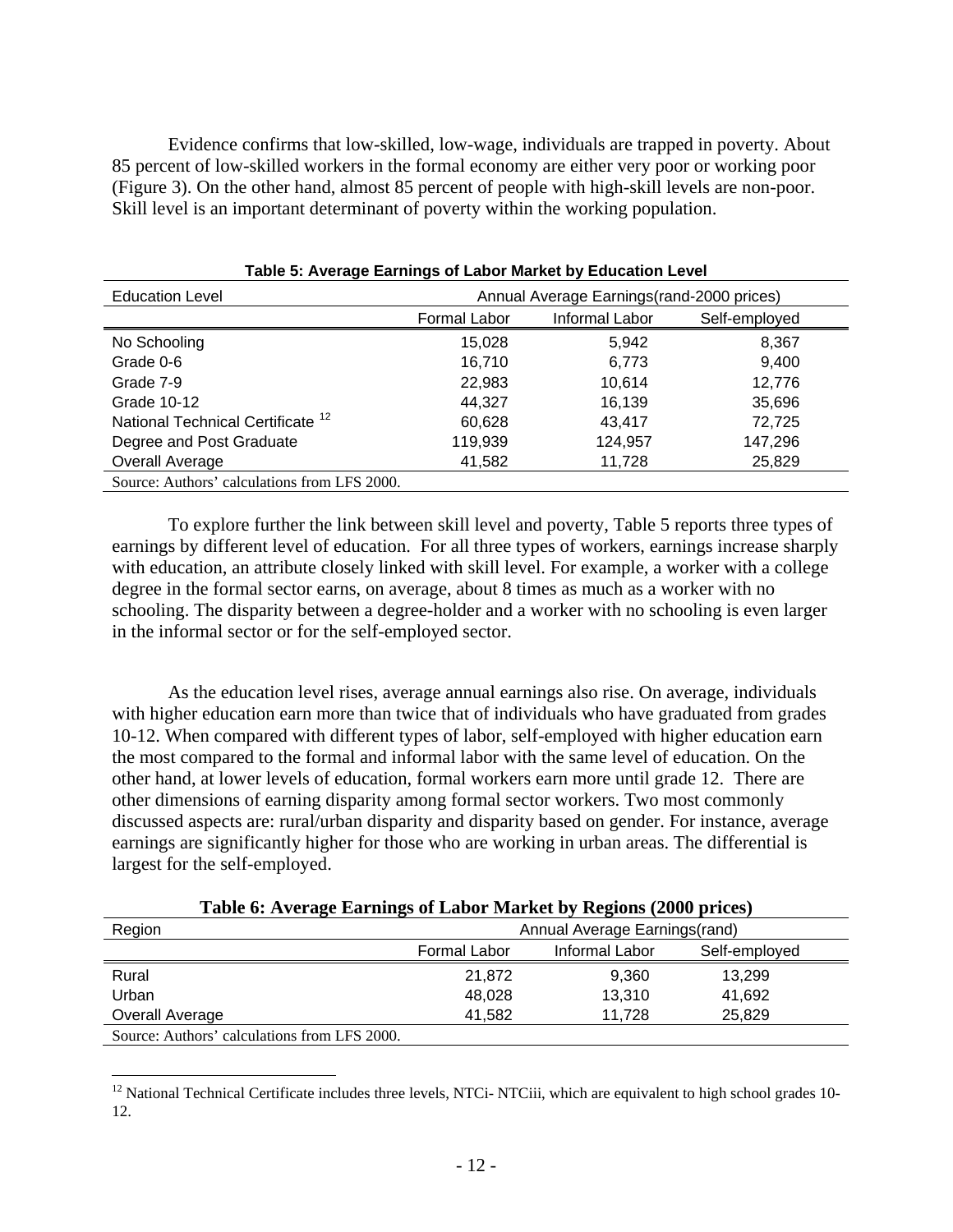The data show significant gender differences in average earnings (Figure 4). Differentials are three times more prominent in the self-employed group than in other labor types. Male workers earn, on average, about 60 percent more than female workers in informal labor. Wage differentials are smallest for formal wage workers, where male workers earn, on average, about 20 percent more than female workers. Although income differences due to gender or education are not distinguished explicitly in the CGE model, they are captured in the earnings or wage functions of the micro-simulation.

*Relative complementarity or low substitution among factors of production –* is a key assumption in the model.Each economic activity can use nine labor categories plus capital in production. For reporting purposes, all skill levels of the self-employed are aggregated into a single input, self-employed labor; likewise for informal labor. In the production technology, it is assumed that substitution possibilities among inputs differ and the following structure is used: (1) it is difficult to substitute low-skilled labor for high-skilled labor in any of the three labor categories; (2) it is easy to substitute across labor categories for the same skill (i.e. a high-skilled formal worker is a good substitute for a high-skilled informal worker or a high-skilled selfemployed worker); and (3) as the skill level of labor increases, it is more difficult to substitute capital for labor. In the CGE model, this behavior is represented using a translog production function.<sup>[13](#page-14-0)</sup> The degree of substitution among labor inputs in production is important when measuring what impact a wage subsidy for low- and medium-skilled formal workers will have on unemployment.

|                                  | Capital | High-<br>skilled<br>formal | Med-<br>skilled<br>formal | Low-<br>skilled<br>formal | High-<br>skilled<br>self | Med-<br>skilled<br>self | Low-<br>skilled<br>self | High-<br>skilled<br>informal | Med-<br>skilled<br>informal | Low-<br>skilled<br>informal |
|----------------------------------|---------|----------------------------|---------------------------|---------------------------|--------------------------|-------------------------|-------------------------|------------------------------|-----------------------------|-----------------------------|
| Capital                          | 0       | 0.5                        |                           | 1.5                       | 0.5                      |                         | 1.5                     | 0.5                          |                             | 1.5                         |
| High-skilled formal              |         | 0                          | 1                         | 0.25                      | 1.5                      | 1                       | 0.25                    | 1.5                          | 1                           | 0.25                        |
| Med-skilled formal               |         |                            | 0                         | 1                         |                          | 1.5                     | 1                       |                              | 1.5                         |                             |
| Low-skilled formal               |         |                            |                           | 0                         | 0.25                     | 1                       | 1.5                     | 0.25                         |                             | 1.5                         |
| High-skilled self                |         |                            |                           |                           | 0                        | 1                       | 0.25                    | 1.5                          | 1                           | 0.25                        |
| Med-skilled self                 |         |                            |                           |                           |                          | 0                       | 1                       | 1                            | 1.5                         |                             |
| Low-skilled self<br>High-skilled |         |                            |                           |                           |                          |                         | 0                       | 0.25                         | 1                           | 1.5                         |
| informal<br>Med-skilled          |         |                            |                           |                           |                          |                         |                         | 0                            | 1                           | 0.25                        |
| informal                         |         |                            |                           |                           |                          |                         |                         |                              | 0                           | 1                           |
| Low-skilled<br>informal          |         |                            |                           |                           |                          |                         |                         |                              |                             | $\mathbf 0$                 |

#### **Table 7: Translog Elasticity Multipliers**

Source: CGE model database.

<span id="page-14-0"></span><sup>&</sup>lt;sup>13</sup> All activities except coal, gold, other mining, and refined petroleum use a translog production function; coal, gold, other mining, and refined petroleum use a constant elasticity of substitution (CES) production function with the assumption that it is difficult to substitute among inputs so the elasticity of substitution is low (0.2).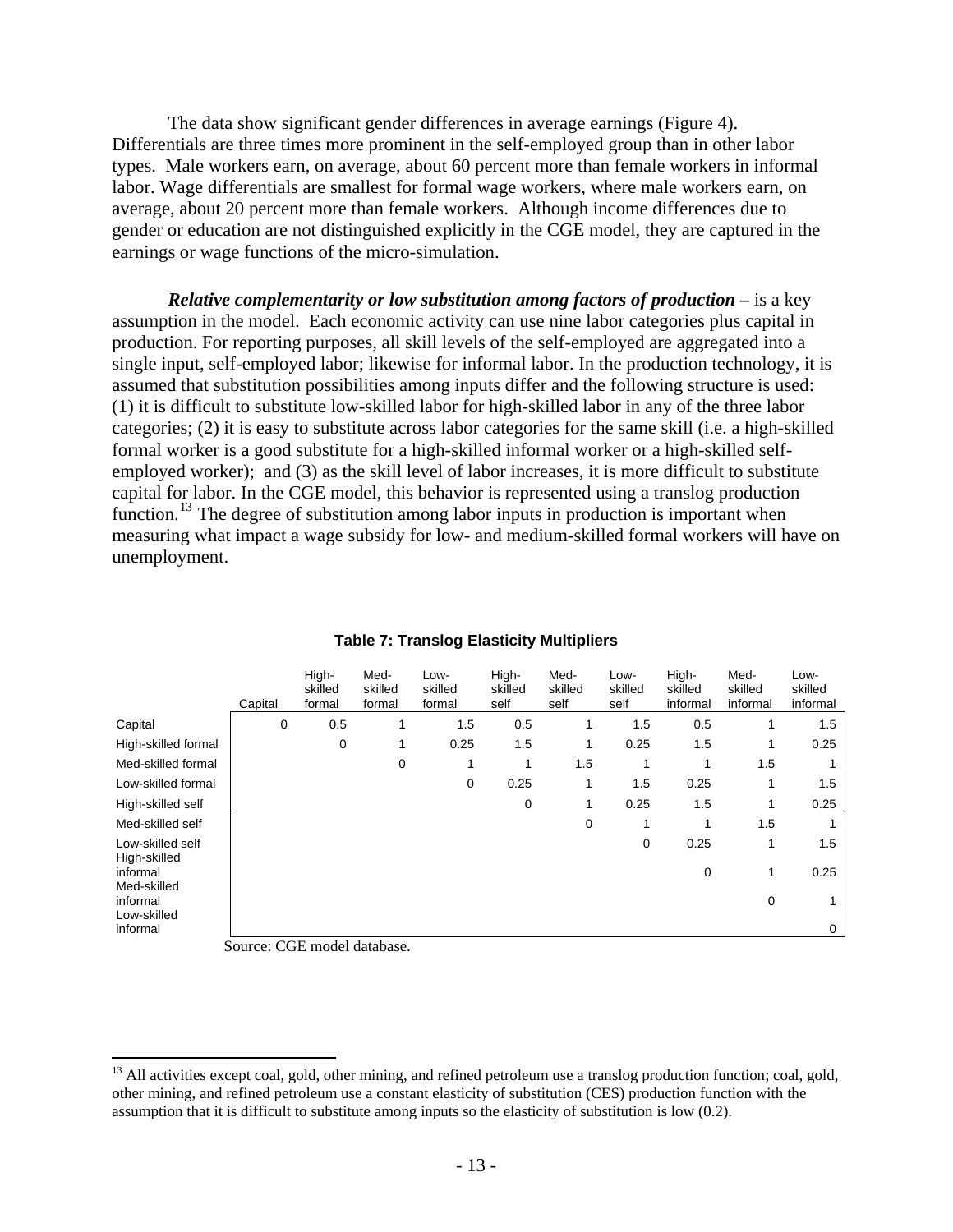| Activity                                 | Elasticity | Activity                                         | <b>Elasticity</b> |
|------------------------------------------|------------|--------------------------------------------------|-------------------|
| Agriculture, Forestry, and Fisheries     | 0.60       | <b>Metal Products Excluding Machinery</b>        | 0.60              |
| Coal Mining                              | 0.20       | Machinery and Equipment                          | 0.25              |
| Gold and Uranium Ore Mining              | 0.20       | <b>Electrical Machinery</b>                      | 0.60              |
| <b>Other Mining</b>                      | 0.20       | TV, Radio, and Communication Equip               | 0.60              |
| Food                                     | 0.60       | Professional and Scientific Equip                | 0.60              |
| Beverages and Tobacco                    | 0.40       | Motor Vehicles Parts and Accessories             | 0.25              |
| <b>Textiles</b>                          | 0.30       | <b>Other Transport Equipment</b>                 | 0.25              |
| <b>Wearing Apparel</b>                   | 0.60       | Furniture                                        | 0.25              |
| Leather and Leather Products             | 0.60       | Other Industries                                 | 0.60              |
| Footwear                                 | 0.29       | Electricity, Gas, and Steam                      | 0.60              |
| Wood and Wood Products                   | 0.25       | <b>Water Supply</b>                              | 0.60              |
| Paper and Paper Products                 | 0.60       | <b>Construction and Civil Engineering</b>        | 0.60              |
| Printing, Publishing, and Recorded Media | 0.34       | Wholesale and Retail Trade                       | 0.60              |
| Coke and Refined Petroleum Products      | 0.44       | Catering and Accommodation                       | 0.60              |
| <b>Basic Chemicals</b>                   | 0.60       | <b>Transportation and Storage</b>                | 0.60              |
| Other Chemicals and Man-Made Fibers      | 0.60       | Communication                                    | 0.60              |
| <b>Rubber Products</b>                   | 0.44       | <b>Financial Services</b>                        | 0.60              |
| <b>Plastic Products</b>                  | 0.44       | <b>Business Services</b>                         | 0.60              |
| Glass and Glass Products                 | 0.35       | Health, Community, Social, and Personal Services | 0.60              |
| Non-metallic Minerals                    | 0.61       | Other Producers                                  | 0.60              |
| Basic Iron and Steel                     | 0.25       | <b>Government Services</b>                       | 0.60              |
| Basic Non-ferrous Metals                 | 0.25       |                                                  |                   |

| Table 8: Reference elasticity of substitution in production, by activity |  |  |  |
|--------------------------------------------------------------------------|--|--|--|
|                                                                          |  |  |  |

Source: CGE model database.

 $\overline{a}$ 

Input substitution possibilities vary by production activity. A set of multipliers (Table 7) are applied to all sectors, providing similar "structure"or "nesting"of elasticities; however, sectors have different reference elasticities (Table 8). Given the lack of empirical estimates regarding the exact magnitudes of factor substitution, we provide sensitivity tests and consider three cases - low substitution elasticities, base substitution elasticities, and high substitution elasticities. In the base case, the reference elasticities of substitution in Table 8 are multiplied directly by the factors in Table 7. The resulting base case numbers correspond generally to conservative numbers found in various CGE works, including Essama-Nssah *et al.*, (2007) and Kearney (2004). Low substitution elasticity values are one half those reported in Table 7, high substitution elasticity values are two times those reported in Table 7. When the production process is assumed to be constant elasticity of substitution (CES), the values in Table 8 are used.

*Macroeconomic closures.* At the macro level, we assume that government's real spending, real investment, and aggregate foreign savings are constant. Private savings adjust in order to maintain a fixed total investment in the economy and all changes affect household consumption. This is a standard approach in public finance analysis of revenue and welfare issues as it provides the results of the wage subsidy in isolation of other macroeconomic adjustment shocks, e.g., from any changes in investment or government expenditure.<sup>[14](#page-15-0)</sup> Domestic

<span id="page-15-0"></span> $14$ The crowding out of private investment is therefore not the focus. The other option of adjusting government expenditure in the budget, while feasible, is constrained by the indirect links between public services and household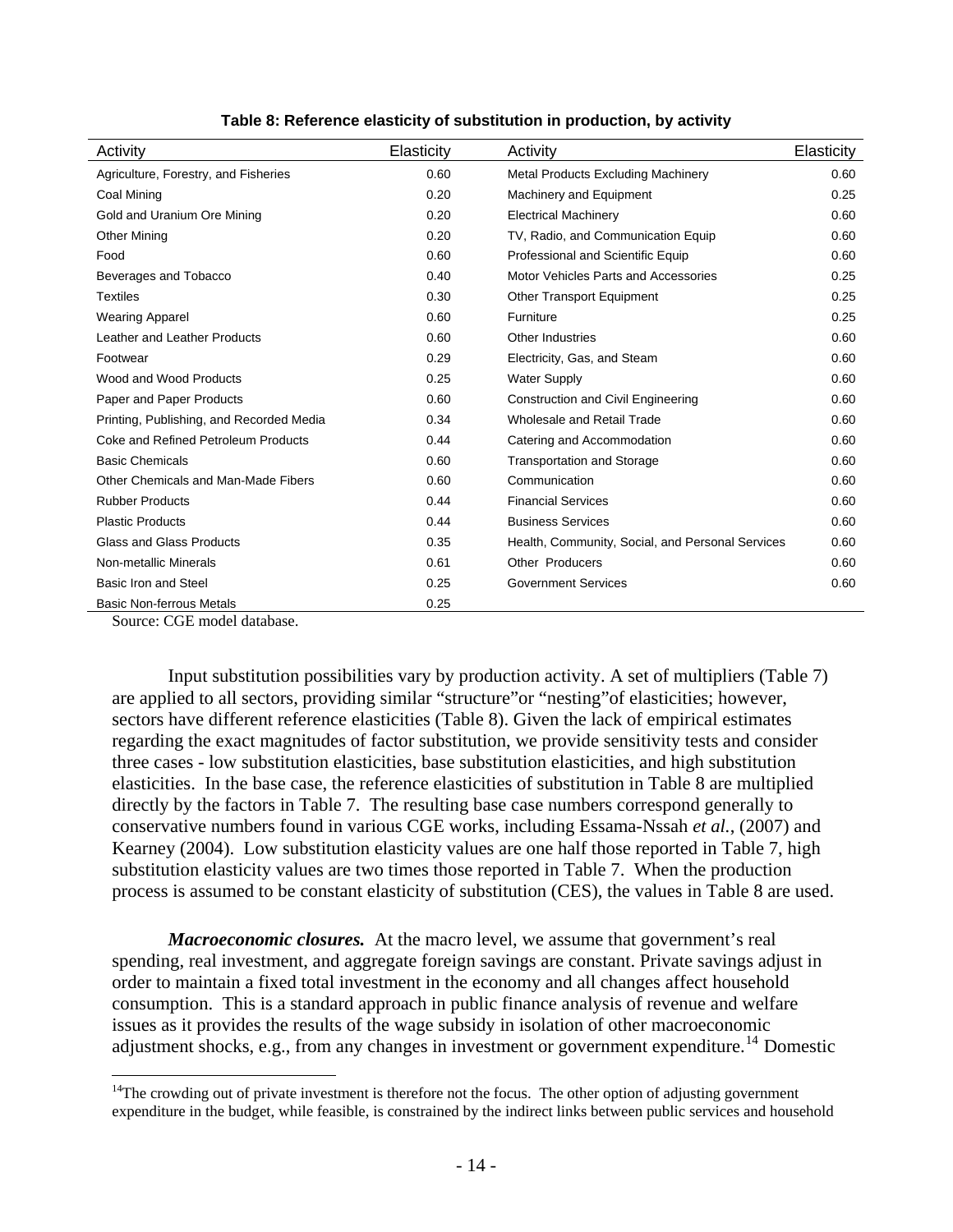savings (savings by institutions or households) are assumed to adjust and the economic and welfare effects are driven primarily by changes in net household income and consumption as the cost of higher wage subsidies filter through the economy.

Unlike traditional tax models, however, there will be a resource effect as the subsidy will lower wage cost and raise employment given the labor market behavior of the model. The structural features of the labor markets in South Africa are treated in a similar fashion as in Essama *et al.* (2007), Go *et al.* (2005) and Lewis (2001). Structural unemployment is specified for low-skilled and semi-skilled formal workers, with sticky real wages, while the other labor markets clear in equilibrium. All other factors are mobile across all production activities and are fully employed, with the exception of capital in agriculture, coal, gold, and other mining which are treated as activity specific.<sup>[15](#page-16-0)</sup> The wage subsidy is introduced much like a "negative wage tax" that lowers the labor cost to employers; it affects only the low-skilled and semi-skilled workers where significant unemployment exists, but covers employers in all activities except coal, gold, other minerals, petroleum, and government services. Although there are already great details in terms of sectors and labor categories, the CGE model cannot target further the wage subsidy to the young or new job entrants, as for example formulated by Levinsohn (2008), without the additional complexity of adding a demographic component to labor market behavior. Likewise, at the micro-simulation level explained below, an increase in employment is drawn from the pool of unemployed among the low- and semi-skilled based primarily on their economic and individual characteristics (such as education, experience, gender, etc.) that affect their probabilities of being hired. The incorporation of demographic dynamics is clearly an area for future research.

In the government budget, government savings are 'flexible', but with investment and government spending fixed, this is just a modeling device to shift the adjustment to the households. It is in fact equivalent to the imposition of a lump-sum tax on household income. The wage subsidy is therefore not free and the fiscal cost will depend on the interaction among the resource effects of increased employment and gross domestic product (GDP), the dampening effects on household income from the implied lump-sum tax, and their economy-wide effects on the revenue of existing taxes. One advantage of a general equilibrium approach is that all the economy-wide or direct and indirect effects are observed. Since tax revenue from other sources will likely adjust upward, the net cost of the program is not the full expenditure on wage subsidies. What is not financed from the revenue effect of existing taxes is the net fiscal cost; it is also the size of the implied lump-sum tax on households. Because the first best option of lumpsum taxation is normally not feasible, we also look at a real or existing tax instrument like the social security tax and examine the implications for changes in household income taxes following a wage subsidy as well as possible distributional impacts.

*Micro-behavior of labor and households.* A micro-simulation model is used to explain the income generation processes and the expenditure patterns at the household level based on parameterization of the information contained in the household survey data. The LFS provides

income/consumption/welfare. To examine the impact on household income and welfare, those links will need to be spelled out.

<span id="page-16-0"></span><sup>&</sup>lt;sup>15</sup> With this specification, we present a long run view of the adjustment process, achieving equilibrium sectoral employment except those sectors in which capital is assumed to be sector-specific.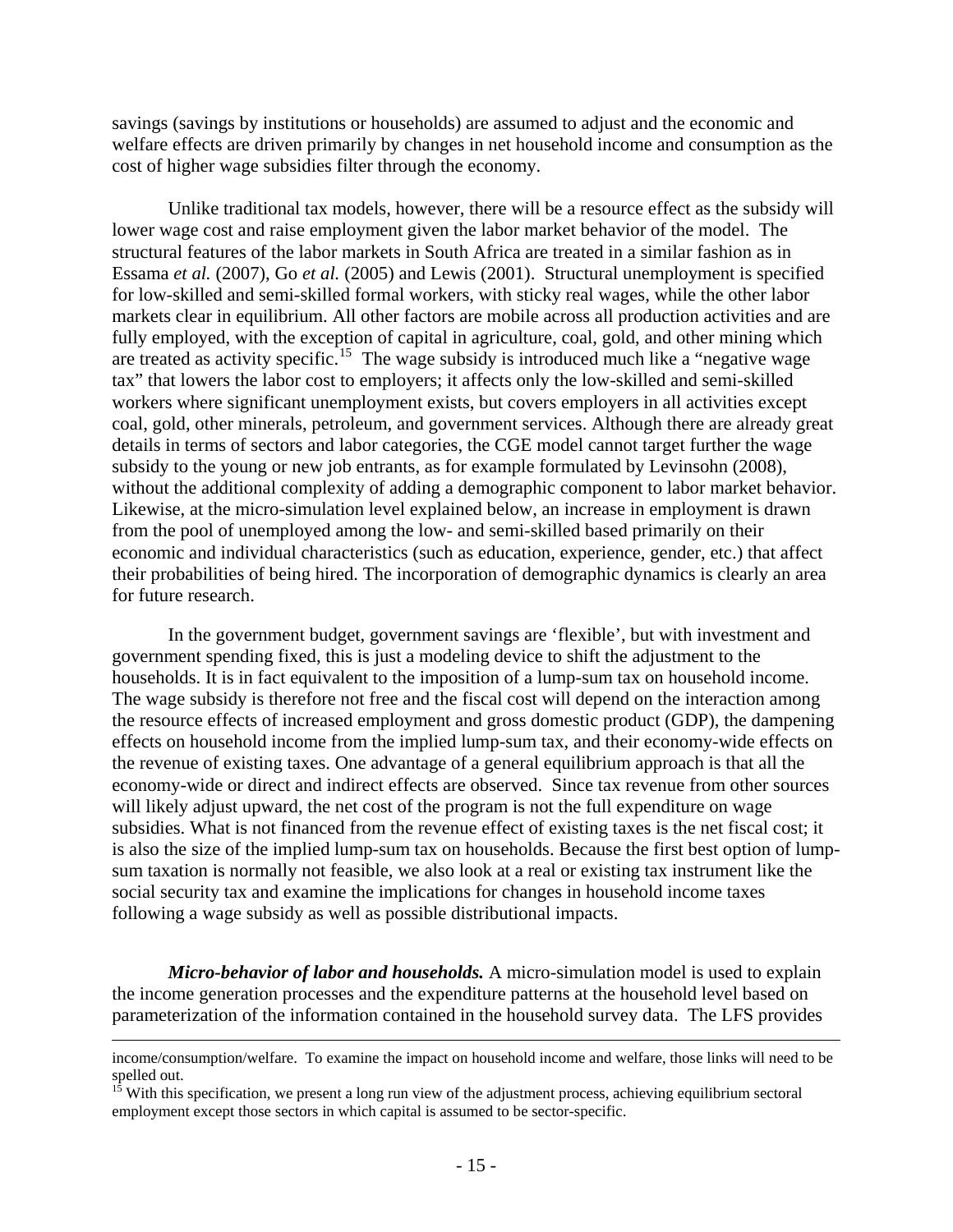detailed information on labor supply, employment, unemployment, formal wages, informal wages, and self-employed income, and a number of socio-economic characteristics of individuals and households. The IES survey contains detailed data on household expenditure patterns, labor and non-labor incomes of household, and a number of socio-economic characteristics of households. When the two databases are combined and observations with missing sampling weights are dropped, the number of individuals in our database is 103,732 from 26,214 households. We rely on household weights from the IES data to generate economy-wide results.

The specification of our model of the income-generation process at the individual or household level is described in more details in Essama *et. al.* (2007) and Korman (2006). The model has three components: (a) a multinomial logit model of the allocation of individuals across occupational states, based on individual and labor characteristics; (b) a model of the determinants of earnings (such as education, gender, union membership, urban-rural location, head of household, marital status, etc.); and (c) an aggregation rule for computing household income from the contribution of its employed members. We assume that other types of non-labor income, such as interest and rent incomes or transfers, are exogenous. The sum of formal and informal wages and self-employment income by all wage earners and self-employed people in a household and other non-labor income make up total household income. The econometric modeling of the income generation processes includes the estimation of wage functions and occupational probability functions for formal labor, informal labor, and self-employed workers by skill-type and by economic sectors (see the Annex for details).

*Macro-micro links.* The communication between the CGE model and the microsimulation model is a top-down approach. The CGE model translates the impact of the shocks and policies through changes in relative prices of commodities and factors, and through levels of employment. The micro-simulation model takes these changes as exogenous and translates them into changes in household behavior which underpins changes in earnings, occupational status, and gains and losses of per capita income as indicative measures of welfare. A series of steps are taken to ensure outcomes from the micro-simulation model are consistent with the aggregate results from the CGE model both before and after the shock. In particular, the consistency constraints require that the occupational choices predicted by the micro-simulation model match the employment shares in the CGE model. Similarly, simulated earnings at the micro level must match macro predictions.<sup>[16](#page-17-0)</sup> Because the base years for the social accounting matrix (SAM,2003) and the survey data (2000) in our study of South Africa are different, we employ percent changes to communicate changes in employment, wages, and prices from the CGE to the micro simulation. This allows us to retain the more recent numbers in the macro accounts as well as the familiar poverty and inequality measurements of the micro data.<sup>[17](#page-17-1)</sup>

In the case of employment changes, the CGE model provides estimates of the percent change in employment by category for each simulation. The micro simulation model generates exactly the same percent changes in the individual labor force data set by moving individuals into (or out of) that specific labor category. For example, when a labor category expands, the

1

<span id="page-17-0"></span><sup>&</sup>lt;sup>16</sup> Bourguignon, Robilliard and Robinson (2002) explain that benchmark consistency could be achieved by ensuring that the calibration of the CGE is compatible with the consistency constraints.

<span id="page-17-1"></span><sup>&</sup>lt;sup>17</sup> See Essama *et. al.* (2007) for details. Savard (2006) and Robillard and Robinson (2006) also discussed approaches for achieving consistency between household survey data and the national accounts.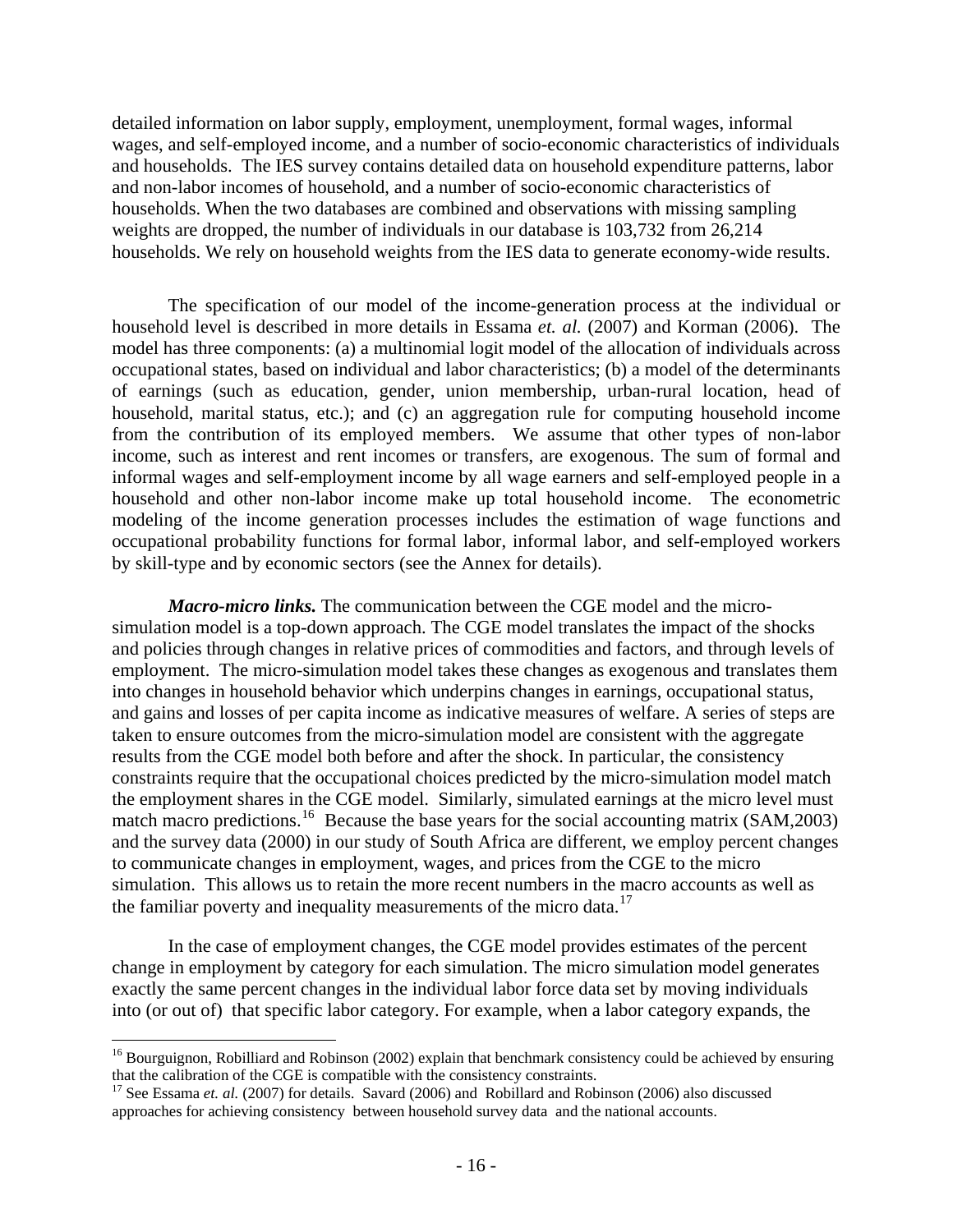micro simulation model uses unemployed individual's estimated maximum utilities (i.e., summation of predicted probabilities plus the error or unobservable term) of being in each employment category (including the unemployed group). When moving individuals from the unemployed pool to the employed group, we used the following information about unemployed people: (i) their skill type, and (ii) the economic sector in which they were previously employed before they became unemployed. This information is utilized in the process of moving individuals into labor market.

# **3. Simulations**

The employment impact of a wage subsidy to low and medium-skilled formal labor largely depends on two sets of factors: i) the relative complementarity of the factors of production; and ii) labor market constraints due to either a limited amount of skilled labor and capital or the size of the unskilled and medium-skilled intensive sectors in the economy. We devise two sets of simulations to test the sensitivity of a wage subsidy to key factors. We also look at the microeconomic impact of a wage subsidy on households assuming the middle range of substitution elasticities in production.

# *Set 1 of Simulations: Sensitivity of the Impact of Wage Subsidy to the Relative Complementarity of the Factors of Production*

The magnitude of the employment gains from a wage subsidy depends upon the assumptions about factor substitution in production. Three scenarios assuming low, medium, and high elasticities of substitution between factors of production are performed to illustrate the employment creating potential of a wage subsidy. In the presence of technological constraints and labor market rigidities, the elasticities of substitution would be rather low—as may be the case in South Africa. As technology improves and/or labor market rigidities are removed, the elasticities of substitution should increase and the employment creating potential of a wage subsidy would be larger.

We consider a range of values for a wage subsidy to all production activities except coal, gold, other mining, refined petroleum, and government services. As seen in Table 9, for a 10 percent wage subsidy, the employment gains range from 1.9 percent when the economy is assumed to be inflexible in production to 7.2 percent when the economy is assumed to be flexible in production. The wage subsidy expands employment of low and medium-skilled formal labor in all three sectors. The agricultural sector shows a large percentage increase in employment, but given the sector's relatively small share in total employment, the contribution to the change in total employment is relatively low. The agricultural sector's employment creation potential rises rapidly as the elasticities of substitution rise (for example, employment of low-skilled formal labor increases from 5.1 percent to 21.2 percent). Further research is needed on the agricultural sector to assess its true employment potential, given the seasonality of the sector's employment as well as the existing institutional rigidities such as land reform and minimum wages. The factors in fixed total supply (high-skilled formal labor, informal labor, and self-employed labor) are released from the services sector as the economy adjusts to the wage subsidy.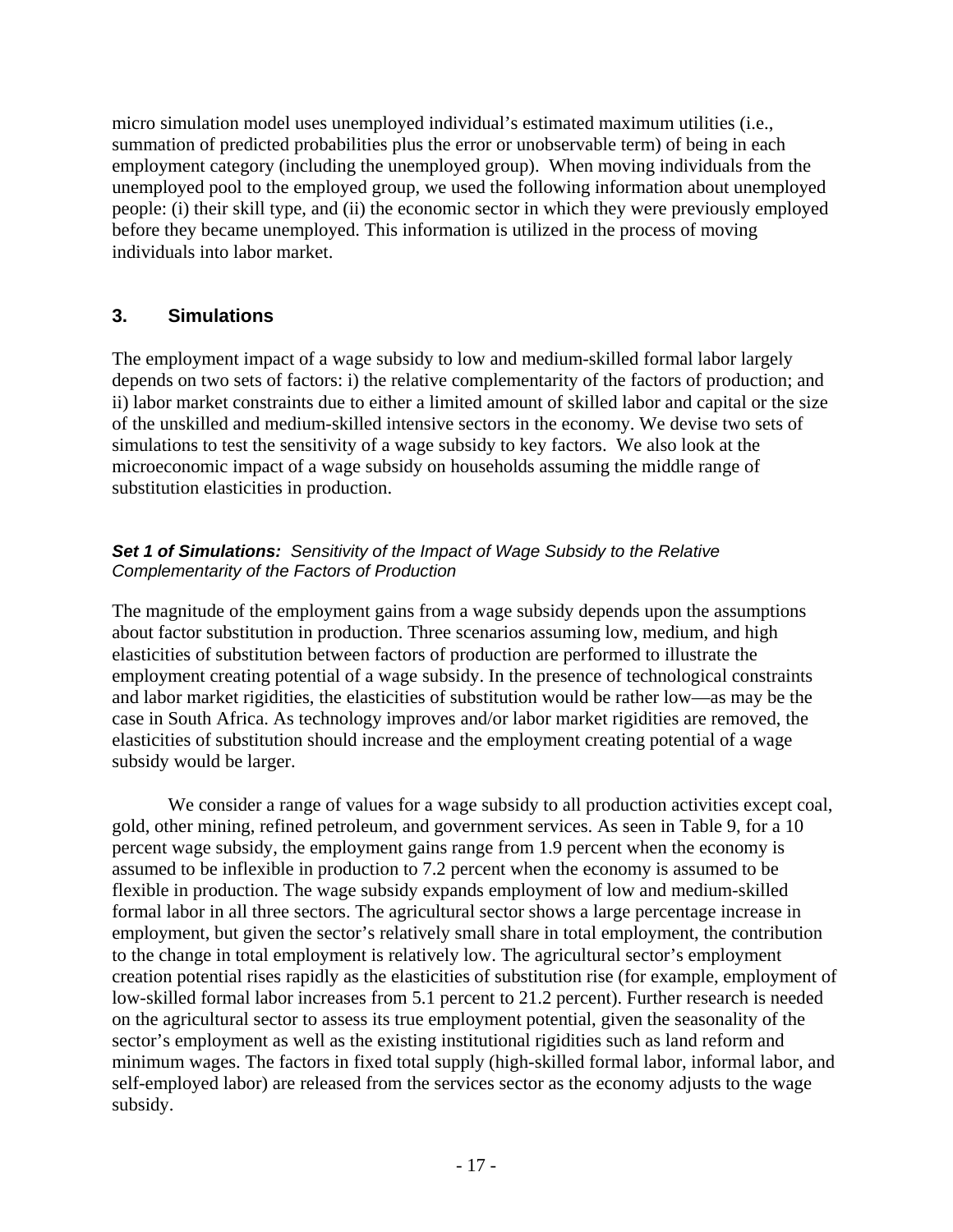| w iow-akincu anu mculum-akincu iomiul labol |                       |     |        |        |  |  |  |
|---------------------------------------------|-----------------------|-----|--------|--------|--|--|--|
|                                             | Medium<br>Base<br>Low |     |        |        |  |  |  |
|                                             |                       |     |        |        |  |  |  |
| Low-skilled formal labor                    | 3451.5                | 3.3 | 6.7    | 12.2   |  |  |  |
| Agriculture                                 | 761.6                 | 4.9 | 10.8   | 21.2   |  |  |  |
| Industry                                    | 1069.7                | 2.1 | 4.1    | 7.1    |  |  |  |
| <b>Services</b>                             | 1620.2                | 3.3 | 6.5    | 11.2   |  |  |  |
| Medium-skilled formal labor                 | 3207.0                | 3.0 | 6.2    | 12.2   |  |  |  |
| Agriculture                                 | 34.7                  | 3.8 | 8.6    | 18.4   |  |  |  |
| Industry                                    | 432.2                 | 2.5 | 5.0    | 9.8    |  |  |  |
| Services                                    | 2740.1                | 3.1 | 6.4    | 12.5   |  |  |  |
| High-skilled formal labor                   | 1300.7                | 0.0 | 0.0    | 0.0    |  |  |  |
| Agriculture                                 | 16.4                  | 0.3 | 1.0    | 2.5    |  |  |  |
| Industry                                    | 133.4                 | 0.2 | 0.3    | 0.4    |  |  |  |
| <b>Services</b>                             | 1150.9                | 0.0 | 0.0    | $-0.1$ |  |  |  |
| Informal labor                              | 2913.4                | 0.0 | 0.0    | 0.0    |  |  |  |
| Agriculture                                 | 301.8                 | 0.0 | 1.8    | 5.0    |  |  |  |
| Industry                                    | 357.3                 | 0.1 | 0.2    | 0.3    |  |  |  |
| <b>Services</b>                             | 2254.3                | 0.0 | $-0.3$ | $-0.7$ |  |  |  |
| Self-employed labor                         | 346.3                 | 0.0 | 0.0    | 0.0    |  |  |  |
| Agriculture                                 | 18.2                  | 0.3 | 1.4    | 3.8    |  |  |  |
| Industry                                    | 43.1                  | 0.1 | 0.1    | 0.0    |  |  |  |
| <b>Services</b>                             | 285.1                 | 0.0 | $-0.1$ | $-0.3$ |  |  |  |
| Total labor force                           | 11218.9               | 1.9 | 3.8    | 7.2    |  |  |  |

#### **Table 9: Employment change (%) of 10% wage subsidy to low-skilled and medium-skilled formal labor**

Source: CGE model simulations.

Increased employment from the wage subsidy leads to increased GDP. For a 10 percent wage subsidy, GDP increases from 0.6 percent (low substitution elasticities) to 2.4 percent (high substitution elasticities), see Table 10.

|                              | Base       | Low | Medium | High |
|------------------------------|------------|-----|--------|------|
|                              | Billion R) | 10% | 10%    | 10%  |
| Absorption                   | 1231.0     | 0.6 | 1.3    | 2.4  |
| <b>Household Consumption</b> | 786.3      | 1.0 | 2.0    | 3.8  |
| <b>Fixed investment</b>      | 200.3      | 0.0 | 0.0    | 0.0  |
| Inventory                    | 5.3        | 0.0 | 0.0    | 0.0  |
| Government consumption       | 239.1      | 0.0 | 0.0    | 0.0  |
| Exports                      | 339.8      | 0.6 | 1.1    | 2.1  |
| Imports                      | $-319.4$   | 0.6 | 1.2    | 2.3  |
| GDP at market prices         | 1251.5     | 0.6 | 1.3    | 2.4  |

#### **Table 10: Percent Change in Real GDP given 10% wage subsidy to low-skilled and medium-skilled formal labor**

Source: CGE model simulations.

The modeling results estimate that a 10 percent wage subsidy with low elasticities of substitution will cost R19.7 billion (in 2003 rand, see Table 11). However, real GDP increases as employment increases, and tax revenues will also increase, offsetting the cost of the wage subsidy. As a result, the effective cost of the wage subsidy is 75 percent of the total wage subsidy bill, in the low elasticity case. If one assumes the economy is more flexible, the effective net cost of the wage subsidy falls to 55 percent of the wage subsidy bill. The wage subsidy per job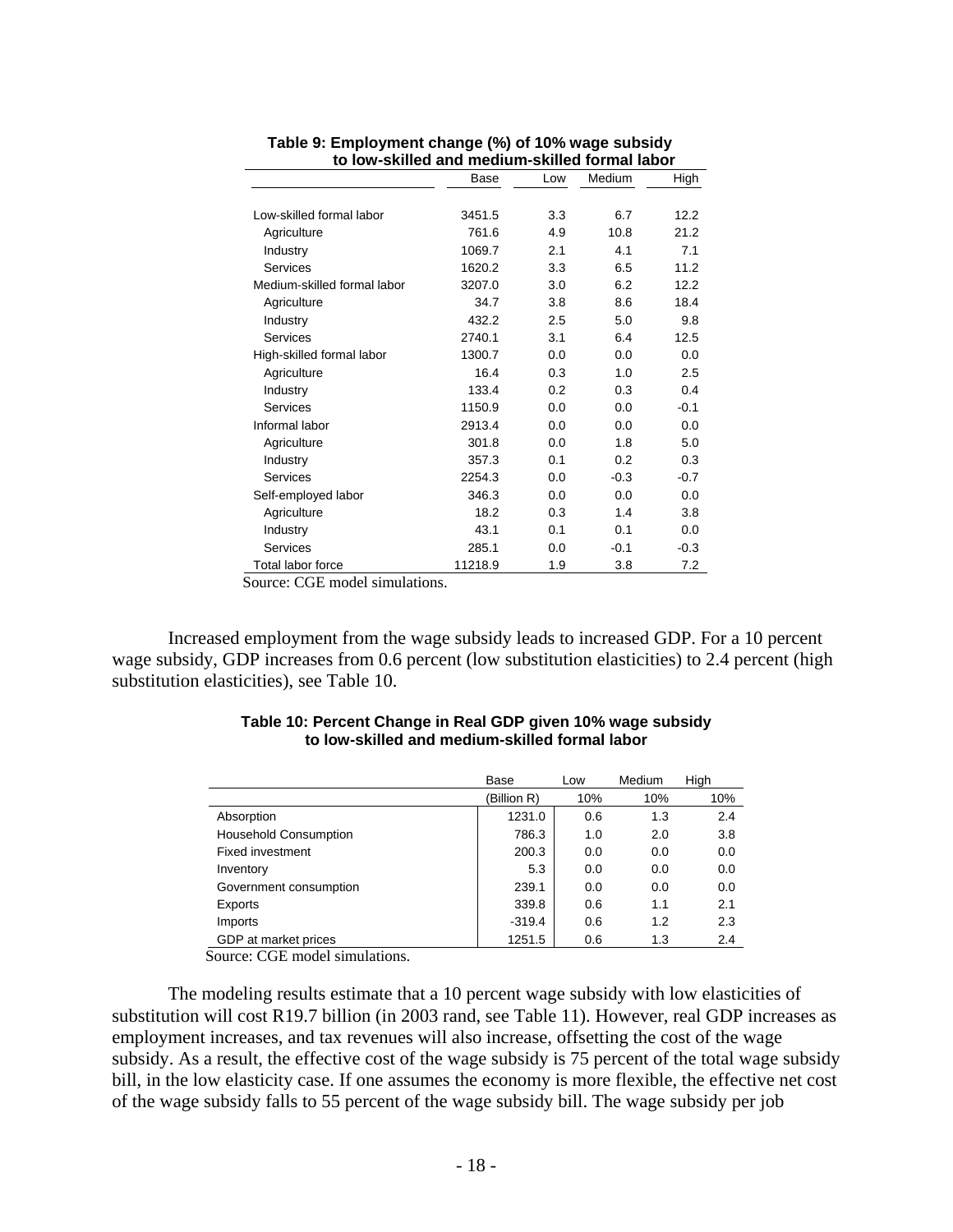created is relatively high, at R90,758 per job created for the low elasticity case, because the wage subsidy is provided to all low-skilled formal and medium-skilled formal labor hired, not just to the additional workers. The cost per job created declines dramatically as the economy becomes more flexible.

| TOTO TRAJE CADORET TO TOTT CRIMICA ANIA INTOGRANTI CRIMICA TONNIAI RADOI J                         | Base  | Low     | Medium  | High    |
|----------------------------------------------------------------------------------------------------|-------|---------|---------|---------|
|                                                                                                    |       | 10%     | 10%     | 10%     |
| Direct tax                                                                                         | 169.0 | 172.7   | 173.5   | 174.9   |
| Indirect tax                                                                                       |       |         |         |         |
| Tariffs                                                                                            | 8.3   | 8.3     | 8.4     | 8.5     |
| Domestic                                                                                           | 62.5  | 63.1    | 63.5    | 64.3    |
| Net VAT                                                                                            | 69.6  | 70.2    | 70.7    | 71.7    |
| Total tax revenue                                                                                  | 309.4 | 314.3   | 316.1   | 319.3   |
| Additional tax revenue<br>(revenue effect from existing taxes due to increased employment and GDP) |       | 4.9     | 6.8     | 10.0    |
| Wage subsidy cost                                                                                  | 0.0   | $-19.7$ | $-20.5$ | $-21.9$ |
| Net wage subsidy cost (implied lump sum tax)                                                       |       | $-14.7$ | $-13.7$ | $-11.9$ |
| Effective wage subsidy rate (percent of the cost not covered by the revenue effect)                |       | 74.9    | 67.0    | 54.5    |
| Wage subsidy cost per job created (R per job)<br>.<br>$\sim$ $\sim$ $\sim$                         |       | 90758.4 | 47406.5 | 27039.8 |

**Table 11 Government revenue (billion rand) and fiscal cost of wage subsidy**  (10% wage subsidy to low-skilled and medium-skilled formal labor)

Source: CGE model simulations.

The employment and GDP effects increase as the subsidy rate increases. Here we report the changes for the base case. As seen in Figure 5, total employment growth ranges from 1.8 percent for a 5 percent wage subsidy to 11 percent for a 25 percent wage subsidy. GDP growth ranges from 0.6 to 3.3 percent.



#### **Figure 5: Employment and GDP changes in response to wage subsidies, medium elasticity case**

The current model specification assumes that the wage subsidy only affects the number employed without affecting the market wages. Alternatively, the presence of labor unions means that some of the wage subsidy is collected by union workers in the form of higher wages. To

Source: CGE model simulations.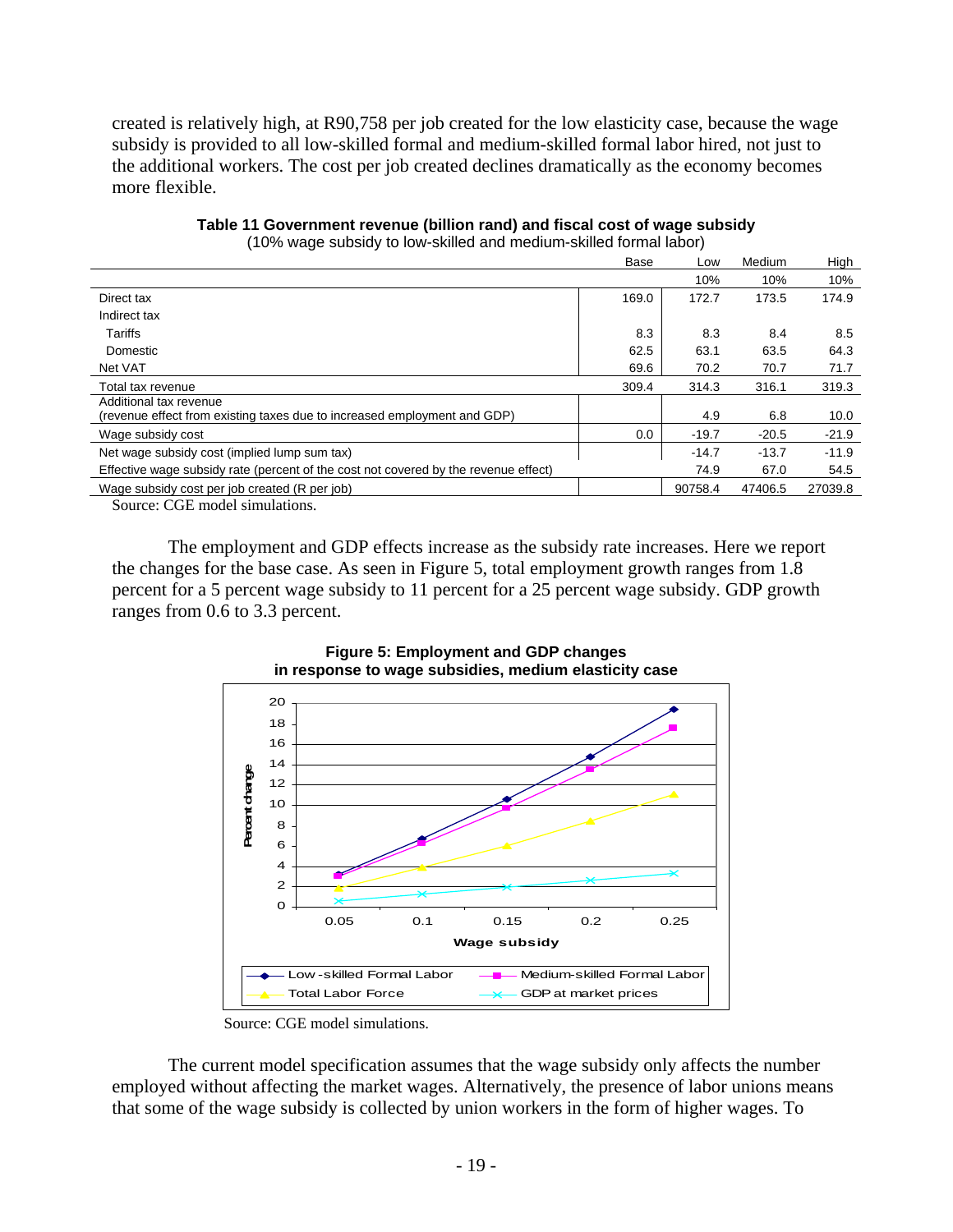show the sensitivity of our results to union behavior, we consider the case in which the union claims half of the wage subsidy in the form of higher wages. Using the medium elasticity values and a 10 percent wage subsidy, we find that the employment gains are 1.7 percent, compared to 3.8 percent in the absence of unions—the employment gains are more than twice as large in the absence of increased wages.

Replacing the implied lump-sum tax with a real tax, we impose a social security tax to finance about two-thirds of the wage subsidy cost. It this scenario, the social security tax (sst) pushes the cost of the program to a subset of household income groups—it is imposed on income groups earning R24,000 and R100,000 to partially finance the wage subsidy. These households are primarily from the income deciles 7 to 9. Lower household deciles do not fall in the tax base and are therefore excluded, while the uppermost household deciles are not considered because the incomes are mainly non-wage. The social security tax is implemented as a direct tax with no incentive effects on the employer; it effectively replaces the implied lumpsum tax necessary to finance the wage subsidy. The direct income tax rate, including the social security tax, goes from 0.087 to 0.117 for the seventh income decile group, 0.108 to 0.146 for the eight income decile group, and 0.136 to 0.182 for the ninth income decile group; other direct taxes are raised further to finance the rest of the wage subsidy cost, but do not have to increase as much as would be the case without the social security tax. The impact of the financing scheme is evident when looking at household welfare—there is a dramatic decline in the net gains income for the households paying the social security tax. Next, we look at the more detailed impact on households for the medium case of the elasticities of substitution.

*Impact on households – medium elasticity case.* Looking at the medium case in Table 9, a wage subsidy to the formal sector employers leads to an increase in employment in the formal sector, particularly in the agricultural sector. The importance of wage subsidy policy is to create new jobs for low-skill and medium-skill formal unemployed individuals in the labor force while encouraging employers to hire new employees with these skill groups and reducing their wage bill. As a result, employment increases by 3 percent and the new workers are making non-zero wages. While there are differences in earnings of newly employed workers depending on their age, racial composition, and regional disparities, they are beneficiaries of the subsidy scheme since they start making non-zero earnings, are out of the unemployed pool, and, as a result their welfare increases.

Although a wage subsidy is primarily focused on increasing jobs, the average wage may be affected by the wages of new entrants, depending on their level of experience, education etc. For low- and medium-skill workers in the industrial sector, new entrants are drawn primarily from unemployed young black Africans, who tend to have less work experience and less education than a college degree. As a result, there is a decline in the average wage because new entrants earn much lower than average wages (Figure 6). Regardless of skill level, workers in agriculture gain from implementation of a 10 percent *ad-volerem* wage subsidy policy. Average wage gains vary from 2.3 percent for low skill workers to 3.3 percent increase for high skill workers in the agricultural sector. On the other hand, for low- and medium-skill workers in the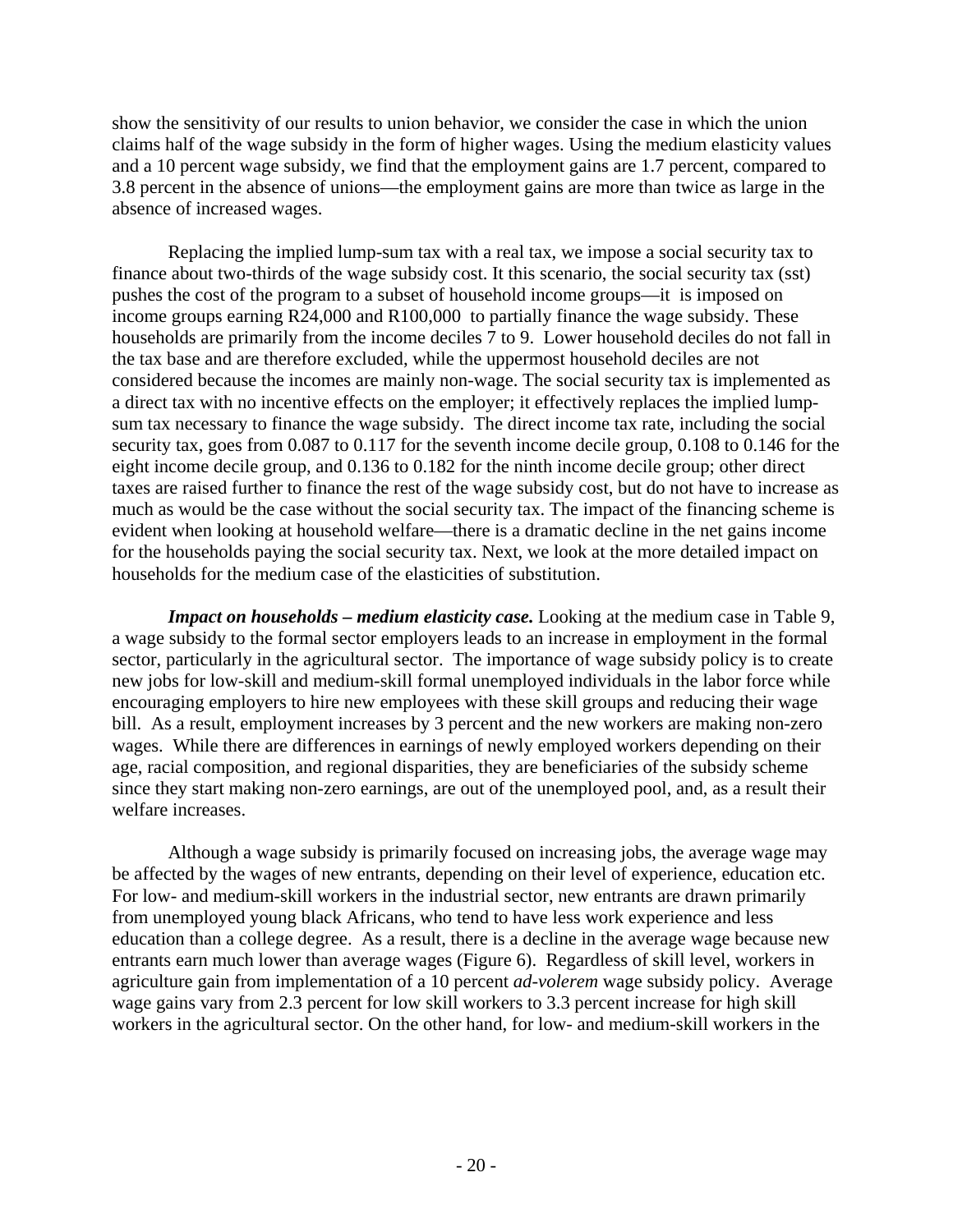service sector, average wage increases are negligible, while high-skill workers gain above 2 percent in the same sector (Figure 6).<sup>[18](#page-22-0)</sup>



**Figure 6: Changes in Relative Wages from a Wage Subsidy in Formal Sector** 

Source: Author's calculations



**Figure 7: Income Gains from a Wage Subsidy for Workers in Formal Sector** 

Source: Author's calculations

<span id="page-22-0"></span> $18$  In the CGE model, the average real wage for low- and medium- skilled formal labor type is fixed economy wide, but wage differences exist by activities by activity.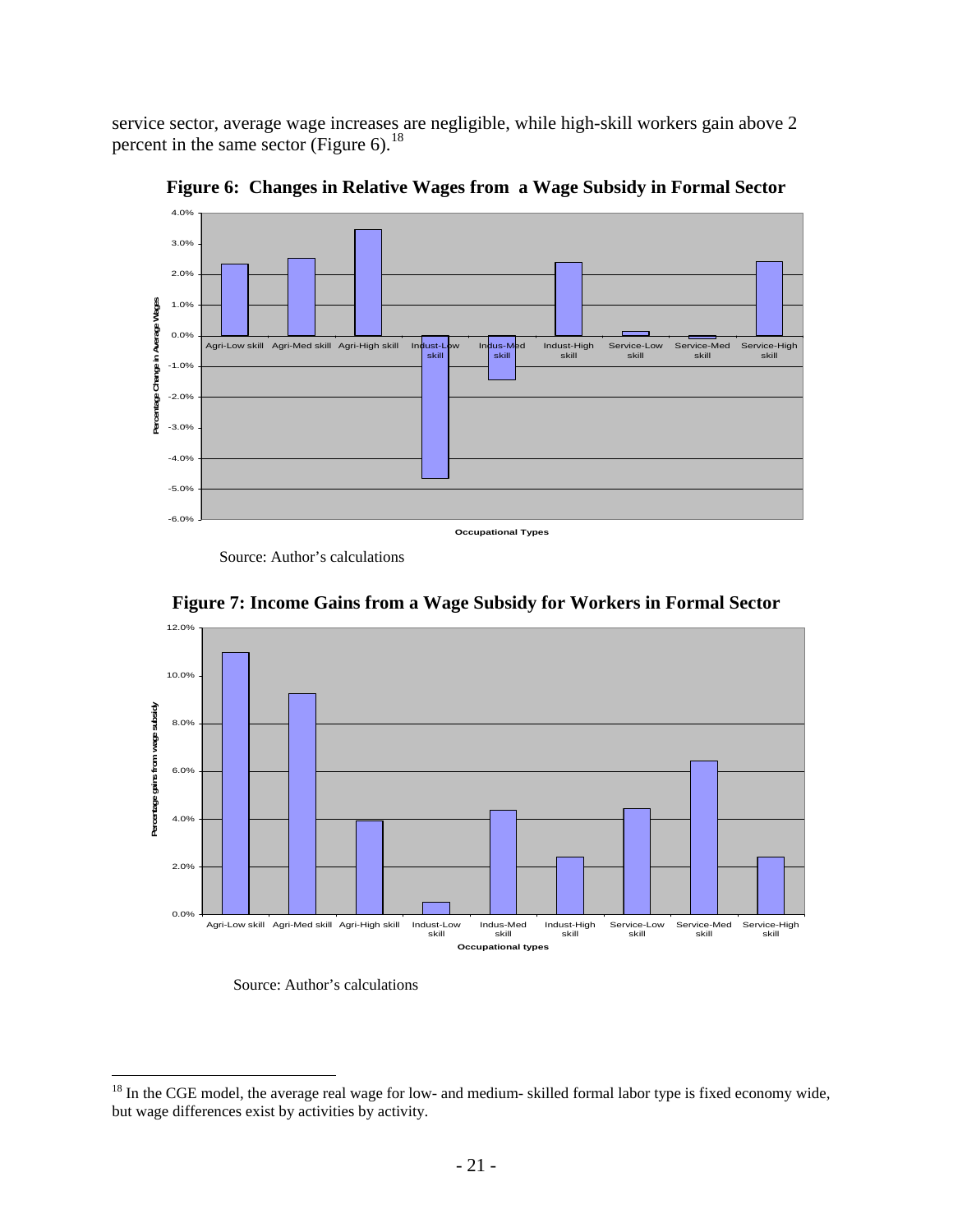Overall aggregate income gains for formal sector workers are still substantial, ranging from 0.6% to 11%, particularly for those in the agricultural and service sectors (Figure 7). The total income gains reflect both changes in employment and changes in average wages.

We also examine the impact of a social security tax imposed on households with income between R24 000 and R100 000 to partially finance the wage subsidy with the proceeds. The households subject to the new tax are in high income deciles (mainly the top 3 deciles - except the richest decile where the primary income sources are non-wage). As the social security tax is not likely to affect employers' behavior, there is little impact on the employment level and the structure of the economy from the macro results. As expected, however, there are differences at the household level.

Households are generally better off and their welfare increases with a wage subsidy with or without a social security tax (Figure 8). Relative to the baseline, the imposition of a social security tax affects mainly those households subjected to the new tax - the upper income deciles (7, 8, 9 deciles). Income gains by household income group range from 2% (for the richest group) to 20% (for the poorest). But with a social security tax imposed on the top 3 deciles (excluding the richest), the gains will likely disappear for households in these higher 3 income deciles. For example, households in the ninth decile become net losers from the imposition of social security tax.





Source: Author's calculations.

Notes:

 Simulation 1:10 percent wage subsidy given to employers for low and semi skill in formal sector. Simulation 2: Adding social security tax to simulation 1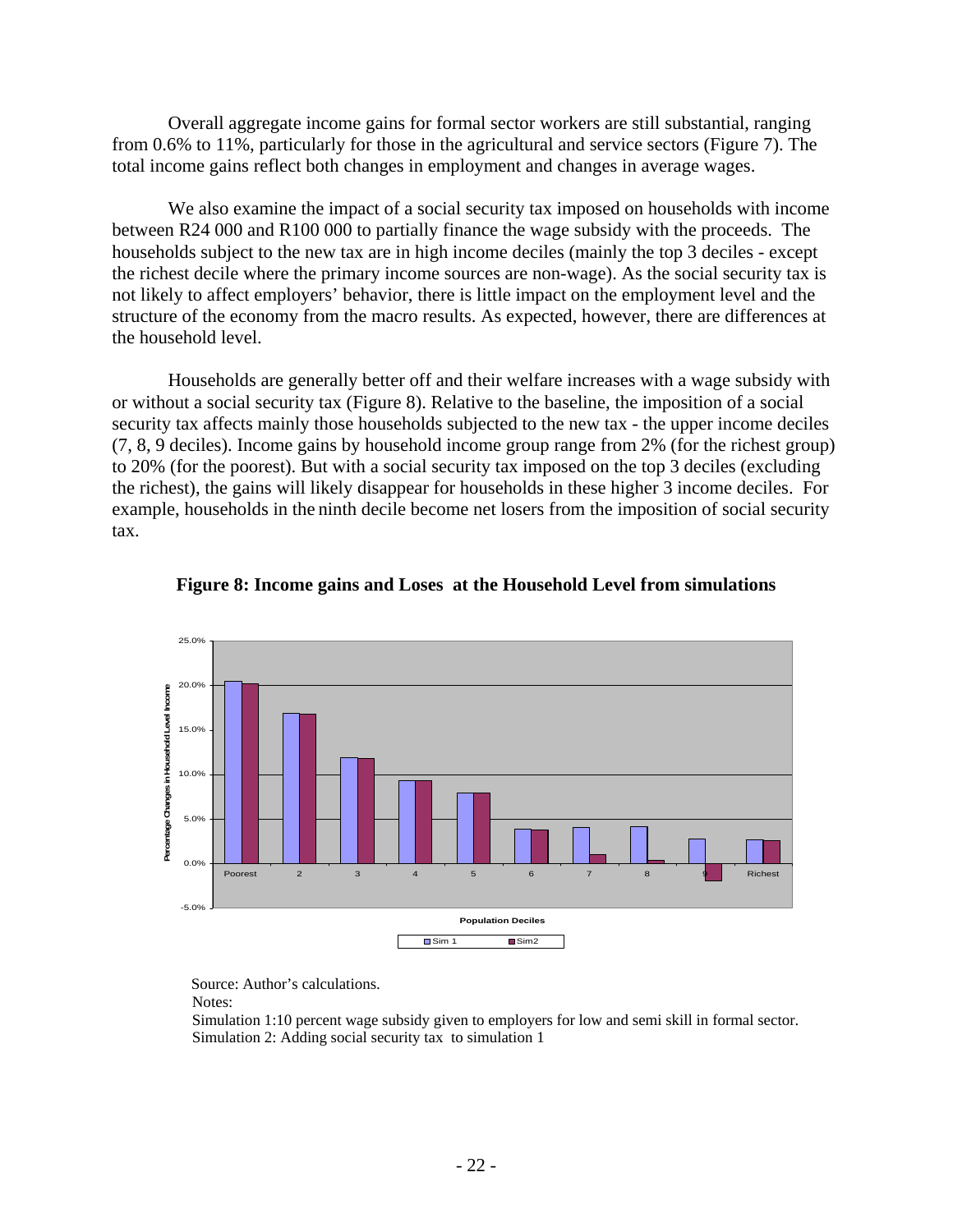*Overall poverty and inequality decline.* Tables 12 and 13 report the Foster-Greer-Thorbecke (FGT) poverty headcount ratio and general entropy indices with particular focus on the Gini coefficient. About 1.6 percent of households move out of poverty with the implementation of the wage subsidy, with the head count ratio declining from 49.1 to 47.6 percent.<sup>[19](#page-24-0)</sup> The employment effect also offsets the addition of a social security tax with a 1.5 percent reduction in the poverty rate.

|                                                                  |                       | Poverty Indicators (%)  |                  |        | <b>Variation from Base</b>                | <b>Difference</b>    |
|------------------------------------------------------------------|-----------------------|-------------------------|------------------|--------|-------------------------------------------|----------------------|
|                                                                  | <b>Base</b>           | Sim1                    | Sim <sub>2</sub> | Sim1   | Sim <sub>2</sub>                          | Sim2-Sim1            |
| 1. National Headcount Ratio                                      |                       |                         |                  |        |                                           |                      |
| Proportion of Poor                                               | 0.491                 | 0.476                   | 0.477            | $-1.6$ | $-1.46$                                   | 0.09                 |
| 2. Regional Decomposition (Headcount ratio)                      |                       |                         |                  |        |                                           |                      |
| Urban                                                            | 0.335                 | 0.319                   | 0.320            | $-1.6$ | $-1.51$                                   | 0.08                 |
| Rural                                                            | 0.721                 | 0.706                   | 0.707            | $-1.5$ | $-1.39$                                   | 0.09                 |
| 3. Population Deciles                                            |                       |                         |                  |        |                                           |                      |
| Poorest                                                          | 0.952                 | 0.929                   | 0.929            | $-2.3$ | $-2.24$                                   | 0.03                 |
| 2                                                                | 0.934                 | 0.909                   | 0.909            | $-2.5$ | $-2.53$                                   | 0.01                 |
| 3                                                                | 0.884                 | 0.859                   | 0.860            | $-2.5$ | $-2.39$                                   | 0.07                 |
| 4                                                                | 0.796                 | 0.768                   | 0.769            | $-2.8$ | $-2.69$                                   | 0.11                 |
| 5                                                                | 0.561                 | 0.538                   | 0.539            | $-2.2$ | $-2.15$                                   | 0.07                 |
| 6                                                                | 0.351                 | 0.343                   | 0.343            | $-0.8$ | $-0.80$                                   | 0.00                 |
| $\overline{7}$                                                   | 0.186                 | 0.179                   | 0.183            | $-0.7$ | $-0.29$                                   | 0.42                 |
| 8                                                                | 0.114                 | 0.107                   | 0.108            | $-0.7$ | $-0.54$                                   | 0.12                 |
| 9                                                                | 0.078                 | 0.074                   | 0.074            | $-0.5$ | $-0.45$                                   | 0.02                 |
| Richest                                                          | 0.085                 | 0.050                   | 0.050            | $-3.6$ | $-3.55$                                   | 0.03                 |
| 4. Level of Education of Head of the Household (Headcount Ratio) |                       |                         |                  |        |                                           |                      |
| No Schooling                                                     | 0.783                 | 0.774                   | 0.774            | $-0.9$ | $-0.86$                                   | 0.01                 |
| Grade 0-6                                                        | 0.620                 | 0.605                   | 0.606            | $-1.5$ | $-1.36$                                   | 0.17                 |
| Grade 7-9                                                        | 0.479                 | 0.447                   | 0.448            | $-3.2$ | $-3.09$                                   | 0.13                 |
| Grade 10-12                                                      | 0.257                 | 0.241                   | 0.241            | $-1.6$ | $-1.57$                                   | 0.05                 |
| <b>NTC Level</b>                                                 | 0.146                 | 0.126                   | 0.126            | $-2.0$ | $-1.99$                                   | 0.00                 |
| Degree and Post Graduate<br>$\cdot$ $\cdot$<br><sup>n</sup>      | 0.078<br>$1 \t1 \t11$ | 0.066<br>$\mathbf{r}$ 1 | 0.067            | $-1.2$ | $-1.05$<br>$1 \times 0 = 11$ $11$ $12000$ | 0.10<br><sub>D</sub> |

|  | Table 12: Poverty Indicators, by Region, Population Deciles, and Education Level |  |  |  |
|--|----------------------------------------------------------------------------------|--|--|--|
|--|----------------------------------------------------------------------------------|--|--|--|

Notes: Poverty line is taken as 1 dollar per day. Exchange rate is rand 6.95 /1 dollar in 2000 prices. Per capita income is used as a welfare measure of household.

Simulation 1: 10 percent wage subsidy given to employers for low- and semi-skill in formal sector.

Simulation 2: A social security tax is introduced relative to simulation 1.

<span id="page-24-0"></span> $19$ <sup>19</sup> These results are based on using \$1 as a poverty line per day per person.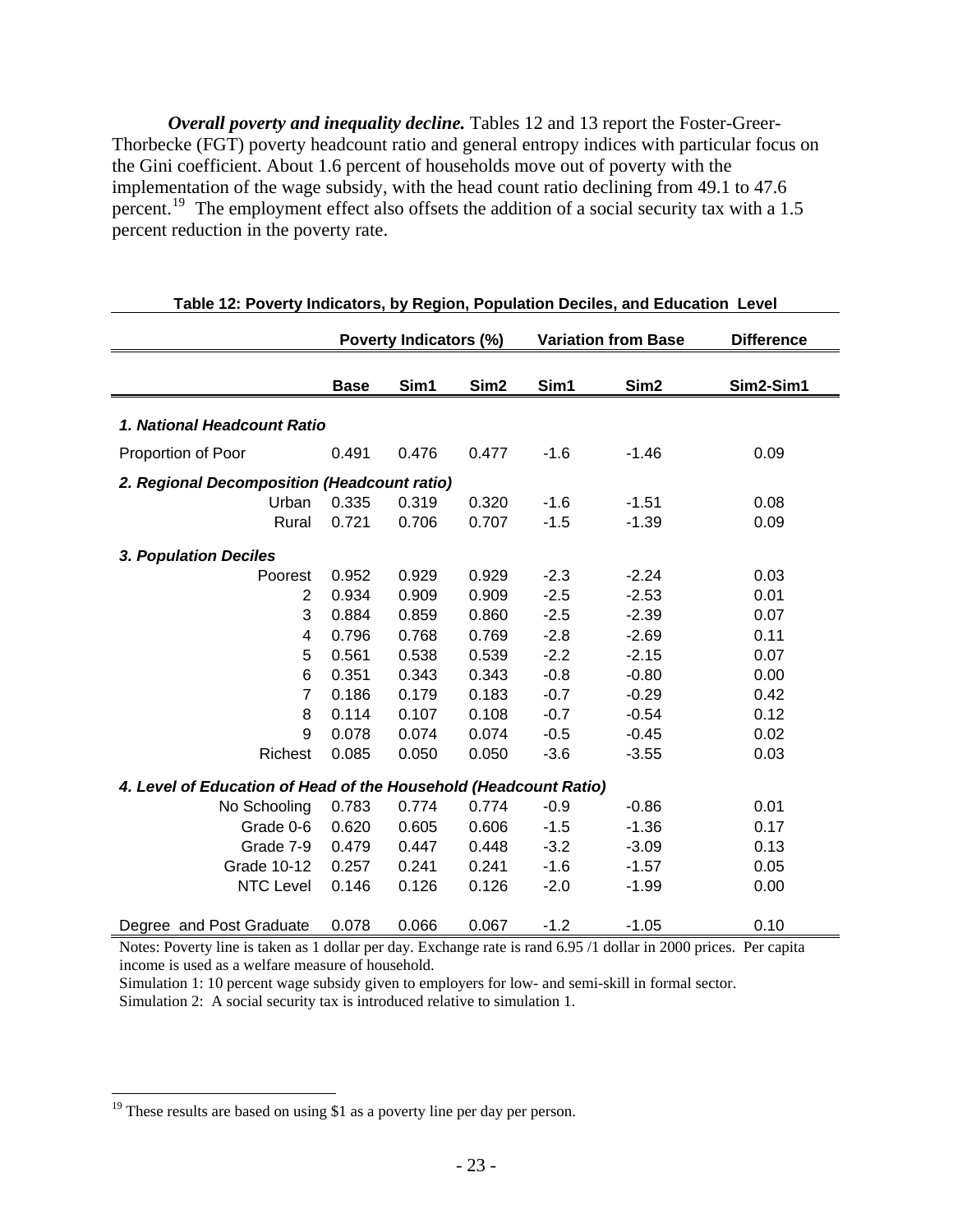|                                                                   | <b>Inequality Indicators</b> |      |                  |         | <b>Variation from Base</b> | <b>Difference</b> |
|-------------------------------------------------------------------|------------------------------|------|------------------|---------|----------------------------|-------------------|
|                                                                   | <b>Base</b>                  | Sim1 | Sim <sub>2</sub> | Sim1    | Sim <sub>2</sub>           | Sim2-Sim1         |
| 1. National Level                                                 |                              |      |                  |         |                            |                   |
| General Entropy (0)                                               | 1.22                         | 1.19 | 1.19             | $-0.02$ | $-0.02$                    | 0.00              |
| General Entropy (1)                                               | 1.20                         | 1.18 | 1.19             | $-0.02$ | $-0.02$                    | 0.01              |
| <b>Gini Coefficient</b>                                           | 0.72                         | 0.71 | 0.72             | $-0.4$  | $-0.4$                     | 0.1               |
|                                                                   |                              |      |                  |         |                            |                   |
| 2. Regional Decomposition<br><b>Urban</b>                         |                              |      |                  |         |                            |                   |
| General Entropy (0)                                               | 1.02                         | 1.00 | 1.00             | $-0.02$ | $-0.02$                    | 0.00              |
| General Entropy (1)                                               | 1.01                         | 0.99 | 1.00             | $-0.02$ | $-0.02$                    | 0.01              |
| <b>Gini Coefficient</b>                                           | 0.67                         | 0.67 | 0.67             | $-0.5$  | $-0.5$                     | 0.3               |
| <b>Rural</b>                                                      |                              |      |                  |         |                            |                   |
| General Entropy (0)                                               | 1.13                         | 1.12 | 1.11             | $-0.01$ | $-0.01$                    | $-0.01$           |
| General Entropy (1)                                               | 1.46                         | 1.43 | 1.43             | $-0.02$ | $-0.02$                    | 0.00              |
| <b>Gini Coefficient</b>                                           | 0.71                         | 0.71 | 0.70             | $-0.5$  | $-0.5$                     | $-0.2$            |
|                                                                   |                              |      |                  |         |                            |                   |
| 3. Population Deciles (Gini Coefficient)                          |                              |      |                  |         |                            |                   |
| Poorest                                                           | 0.55                         | 0.57 | 0.57             | 2.0     | 2.0                        | 0.0               |
| $\overline{2}$                                                    | 0.52                         | 0.55 | 0.55             | 3.2     | 3.2                        | 0.0               |
| 3                                                                 | 0.52                         | 0.53 | 0.53             | 1.5     | 1.5                        | 0.0               |
| $\overline{\mathbf{4}}$                                           | 0.43                         | 0.45 | 0.45             | 1.8     | 1.8                        | 0.0               |
| 5                                                                 | 0.37                         | 0.39 | 0.39             | 2.0     | 2.0                        | 0.0               |
| 6                                                                 | 0.39                         | 0.39 | 0.39             | 0.4     | 0.4                        | 0.0               |
| $\overline{7}$                                                    | 0.40                         | 0.40 | 0.40             | 0.3     | 0.3                        | 0.0               |
| 8                                                                 | 0.34                         | 0.35 | 0.35             | 0.8     | 0.8                        | 0.0               |
| 9                                                                 | 0.32                         | 0.32 | 0.32             | $-0.1$  | $-0.1$                     | 0.0               |
| Richest                                                           | 0.44                         | 0.44 | 0.44             | $-0.2$  | $-0.2$                     | 0.0               |
| 4. Level of Education of head of the household (Gini Coefficient) |                              |      |                  |         |                            |                   |
| No Schooling                                                      | 0.62                         | 0.62 | 0.61             | 0.00    | $-0.4$                     | $-0.4$            |
| Grade 0-6                                                         | 0.61                         | 0.61 | 0.60             | $-0.01$ | $-0.6$                     | $-0.4$            |
| Grade 7-9                                                         | 0.62                         | 0.61 | 0.60             | $-0.01$ | $-0.8$                     | $-0.2$            |
| <b>Grade 10-12</b>                                                | 0.60                         | 0.59 | 0.60             | $-0.01$ | $-0.7$                     | 0.3               |
| <b>NTC Level</b>                                                  | 0.50                         | 0.46 | 0.47             | $-0.03$ | $-3.3$                     | 0.5               |
| Degree and Post Graduate                                          | 0.53                         | 0.53 | 0.53             | 0.00    | $-0.4$                     | 0.3               |

#### **Table13: Generalized Entropy Indices-Inequality Indicators**

Notes:

Simulation 1: 10 percent wage subsidy given to employers for low- and semi-skill in formal sector. Simulation 2: Adding social security tax to simulation 1.

In addition to overall poverty, rural poverty also decreases about 1.5 percent from 72.1 percent to 70.6 percent; urban poverty declines 1.6 percent. Poorer households gain more than richer households. The decomposition of headcount poverty ratio by population deciles shows that poorer households on average gain more than richer households (see Table 12). For instance, the poverty rate falls on average by more than 2 percentage points for lower deciles of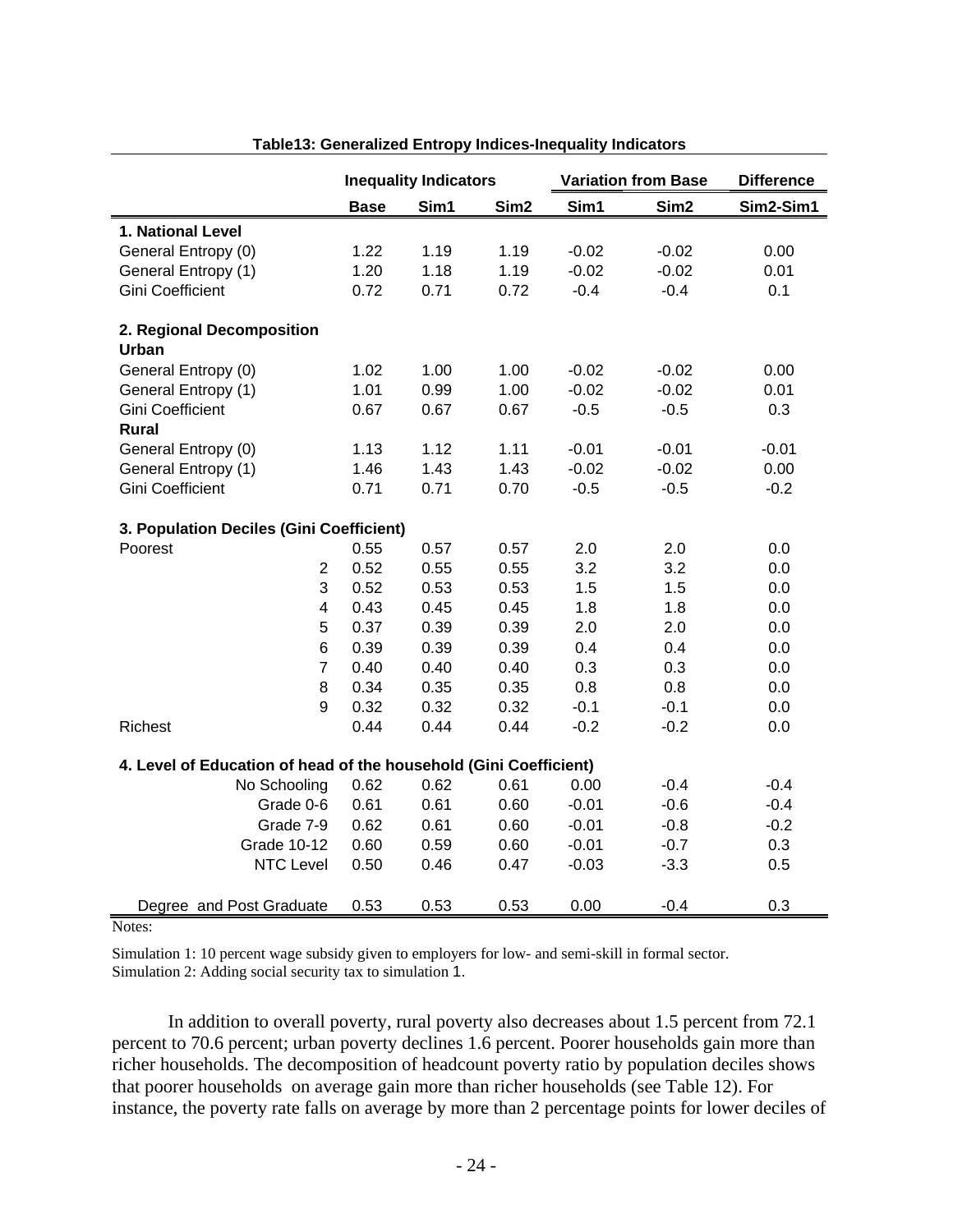the population. Other potential winners in terms of poverty levels include  $- i$ ) households with heads completing an education level of grade 7-9; individuals with technical and vocational school degrees; iii) higher skilled workers. Overall, the differences in poverty rates between the two simulations are very minimal.

All inequality indicators improve (Table 13). The Gini coefficient declines about half a percentage point from 72 to 71.5 percent. A similar decline is also observed at the regional level. The magnitudes of these changes are similar in both simulations. While we observe variations from the base case in both simulations, the differences are not significant.

## *Set 2 of Simulations: Sensitivity of the Employment Effects of a Wage Subsidy to Measures That Ease the Skill Constraint or Promote Labor Intensive Activities, Assuming Low Elasticity of Substitution among Factors of Production*

The positive impact of the wage subsidy on employment, poverty, and inequality hinges on a critical assumption – that the elasticities of substitution among factors of production are those of the medium case. In the low case, the impact will likely be minimal (see employment effects in Table 9 for example). Lowering the cost of less-skilled labor to employers with a wage subsidy will not generate an employment kick when factors of production are relatively complementary and the constraint is the supply of skilled workers (or capital). Given some uncertainty regarding the degree of labor market rigidity, we consider further sensitivity tests for the low elasticity scenario. In particular, we consider the effect of a wage subsidy given: (i) a 5% increase in the supply of skilled labor; (ii) a 5% increase in the supply of skilled labor and capital; (iii) a 5% increase in the supply of skilled labor and capital and a 10% production subsidy to activities with high value added shares in low-skilled and medium-skilled labor; and (iv) for each of the three interventions from (i) to (iii), a marginal increase in the low substitution elasticities among factor inputs.

Introducing the measures above also addresses, in a partial or simplified way, some of the second-best effects of a wage subsidy—a wage subsidy essentially introduces a distortion to offset other distortions that have resulted in high unemployment of low-skilled and mediumskilled labor in South Africa. A wage subsidy can be viewed as a short term solution, while the increase in the availability of skilled-labor and capital and the increased substitution possibility among factor inputs addresses the longer term adjustments. By design, however, the accumulation of skills and capital as well as changes in the substitution elasticities in the simulations are limited to what may be easily attained in the short term in order to test the sensitivity of the wage subsidy to these factors and examine any interesting interactions.

*Policy intervention I* – under the original low elasticity case (Set A in Table 14), the constraint that there are too few skilled workers is relaxed and the supply is increased by 5 percent. The amount of change or actual measures for bringing this about are not the focus, but the measures could range from the removal of restrictions on skilled immigrants in the short-term or through training programs in the longer run. For simplicity, we assume that existing public expenditures or training programs can be realigned to bring this about without additional fiscal cost. The employment impacts of a 10 percent wage subsidy, summarized in Table 14, are indeed positive. However, looking at the marginal employment effects of the wage subsidy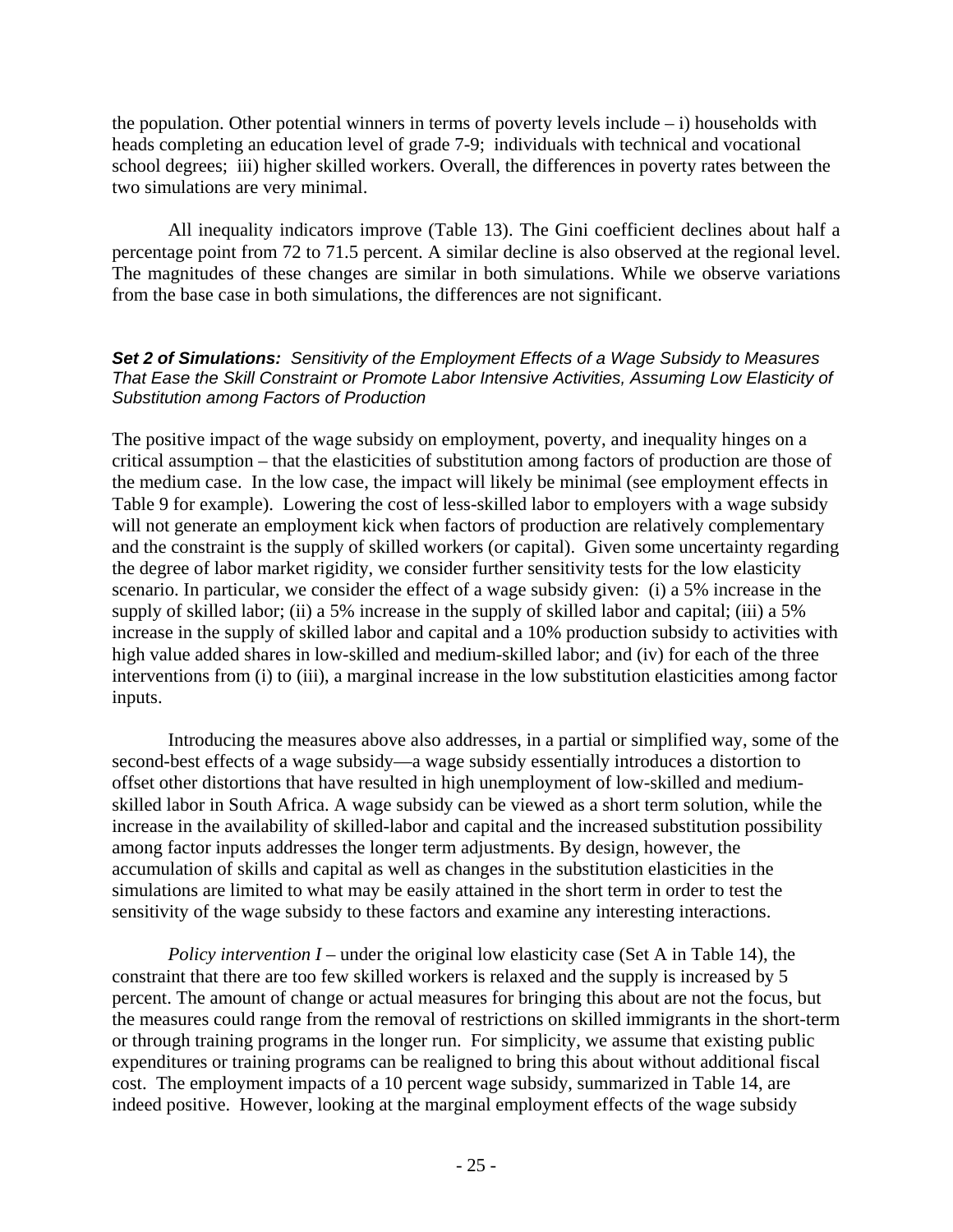given the policy intervention (column iv) and comparing them with the reference case of a wage subsidy alone (without the policy intervention), the employment gains (column v) are negligible – very slightly positive for medium-skilled labor and slightly negative for low–skilled labor. This is likely due to the fact that skilled workers are also highly complementary to capital, which is kept constant.

The low elasticity case, which is half the multipliers of Table 7 times the reference elasticities of Table 8, is close to a Leontief fixed-coefficient technology in some activities. The implicit substitution elasticities, for example, between high-skilled and low-skilled workers and between capital and high-skilled workers in mining, metal products, machinery, vehicles and transport equipment, etc., are close to  $0.12 - a$  high degree of complementarity among these factors or a fairly rigid factor market.

*Policy intervention II* involves policy intervention I plus 5 percent growth in capital. This mimics the increase in productive capacity in the economy through capital accumulation or productivity change. Relaxing the capital constraint in addition to skills will bring about a higher marginal employment of a wage subsidy and the employment gains relative to the reference case are clearly positive.

*Policy intervention III* involves policy intervention II plus a 10 percent production subsidy to production activities with high value added shares to low- and medium-skilled formal labor. The output subsidy, in effect, redirects the increase in capital towards more labor intensive sectors. The targeted sectors are the ones with 40 percent of value added to either lowskilled formal labor or medium-skilled formal labor, except gold which does not get a wage subsidy. They are: textiles, apparel, wood and wood products, printing, publishing, and recorded media, rubber products, plastic products, machinery and equipment, other transport equipment, furniture, and other producers.

The results are in line with the expected outcomes in most cases. The marginal employment gains relative to the reference case improve with additional policy interventions (and note the policy interventions are cumulative). The only two exceptions are in the low elasticity case. The marginal effect of a wage subsidy on employment, given a 5 percent increase in skilled labor (intervention I) is not better than the effect of a wage subsidy alone employment for low-skilled labor does increase by 3.3 percent when there is a wage subsidy in addition to the expansion of the supply of skilled labor. However, this is slightly below the employment gains of a wage subsidy alone. In the model, skilled labor and low-skilled labor are poor substitutes in production (see Table 7). When it is difficult to substitute skilled labor for low-skilled labor, the employment response to a wage subsidy is not as great when there is an additional supply of skilled labor. When the labor market is less rigid (Set B), the wage subsidy has a bigger marginal effect on the employment of low-skilled labor given an increased supply of skilled labor.

A similar situation arises for medium-skilled labor in policy intervention III for low production substitutability (Set A). In this case, the question is, "why is the marginal effect of a wage subsidy smaller in the case of policy intervention III compared to policy intervention II?" Since policy intervention III is policy intervention II plus a production subsidy to low and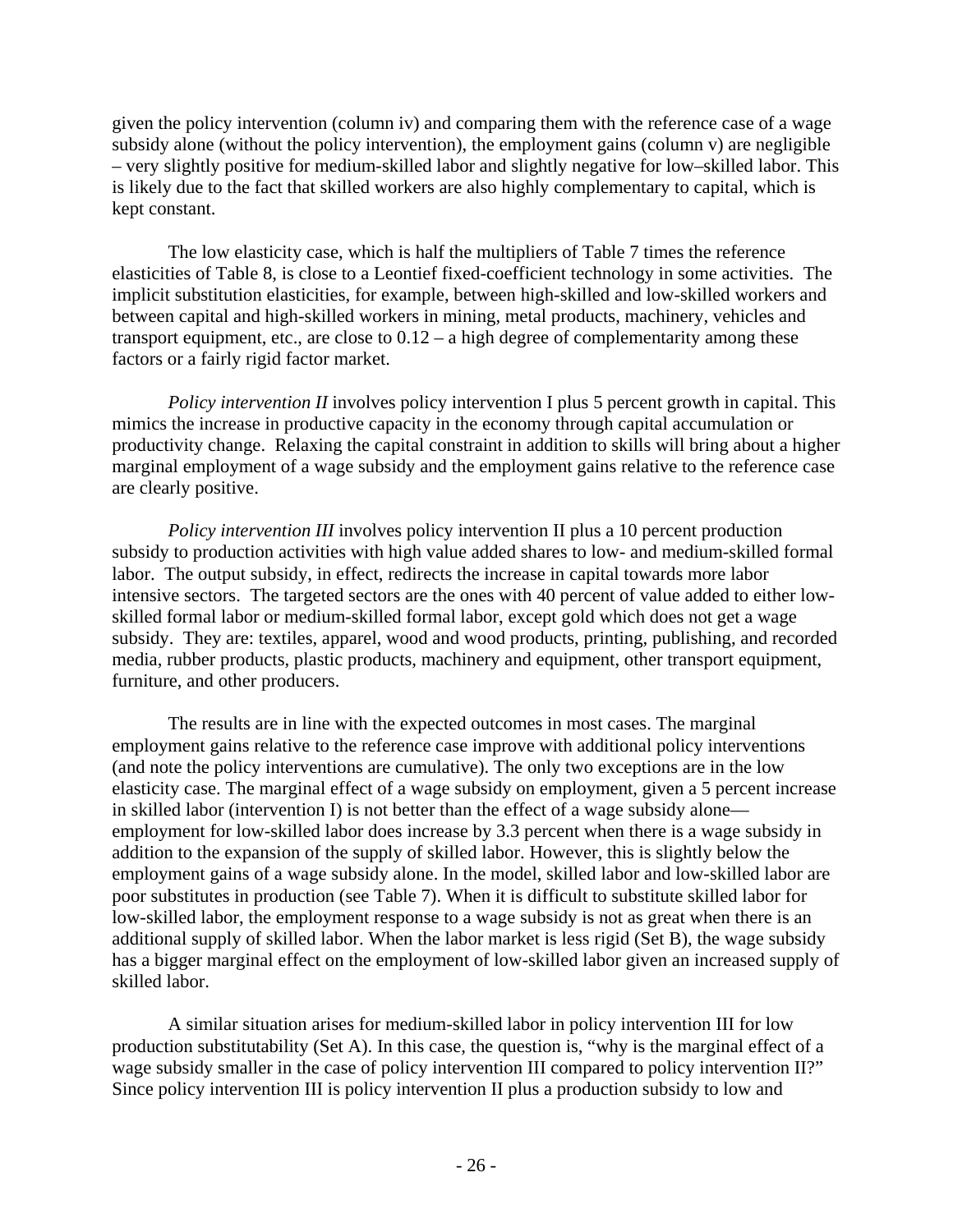medium-skilled formal labor, one would expect that the marginal employment gains would be highest with policy intervention III. As seen in Table 7, it is difficult to substitute mediumskilled formal labor and capital; as a result, the employment response to a production subsidy to medium-skilled intensive sectors is dampened. When it is easier to substitute medium-skilled formal labor and capital, as is the case in Set B, the results show that the marginal employment effects of a wage subsidy for medium-skilled labor are higher as policy interventions expand. This is not the case for low-skilled formal labor; it is easier to substitute capital for low-skilled labor and the marginal effects of a wage subsidy are higher in policy intervention III than policy intervention II.

*Improving Labor Market Flexibility at the Margins (Set B).* For each supporting measure, we also examine the sensitivity of the impact of the wage subsidy under a slight improvement in the labor market flexibility by reducing somewhat the degree of complementarity among factors of production. We do not consider how this may be brought about but suggestions by many include reduction of regulations for new job entrants and for government employment.

More specifically, Set B in Table 14 provides a slightly higher low elasticity case with elasticities computed as 0.75 times the reference values instead of 0.50 times the reference values. The results now show that the marginal employment effects of a wage subsidy are all higher. The employment gains relative to the reference case are also now clearly higher for the increase in skills or other measures. The employment gains of a production subsidy over intervention II are also now established.

Labor market flexibility matters a great deal in determining the employment impact of a wage subsidy, especially in the lower elasticity range. Moreover, for the two sets of lower values of the elasticity of substitution between high-skilled and low-skilled labor and between high-skilled labor and capital, the improvement ranges of 0.1-0.2 to 0.2-0.3 at the lowest end and from 0.2-0.3 to 0.3-0.4 in the next level - all still below 0.50 or the Cobb-Douglas case of 1.0. The increase in labor market flexibility being considered in Set B is very modest.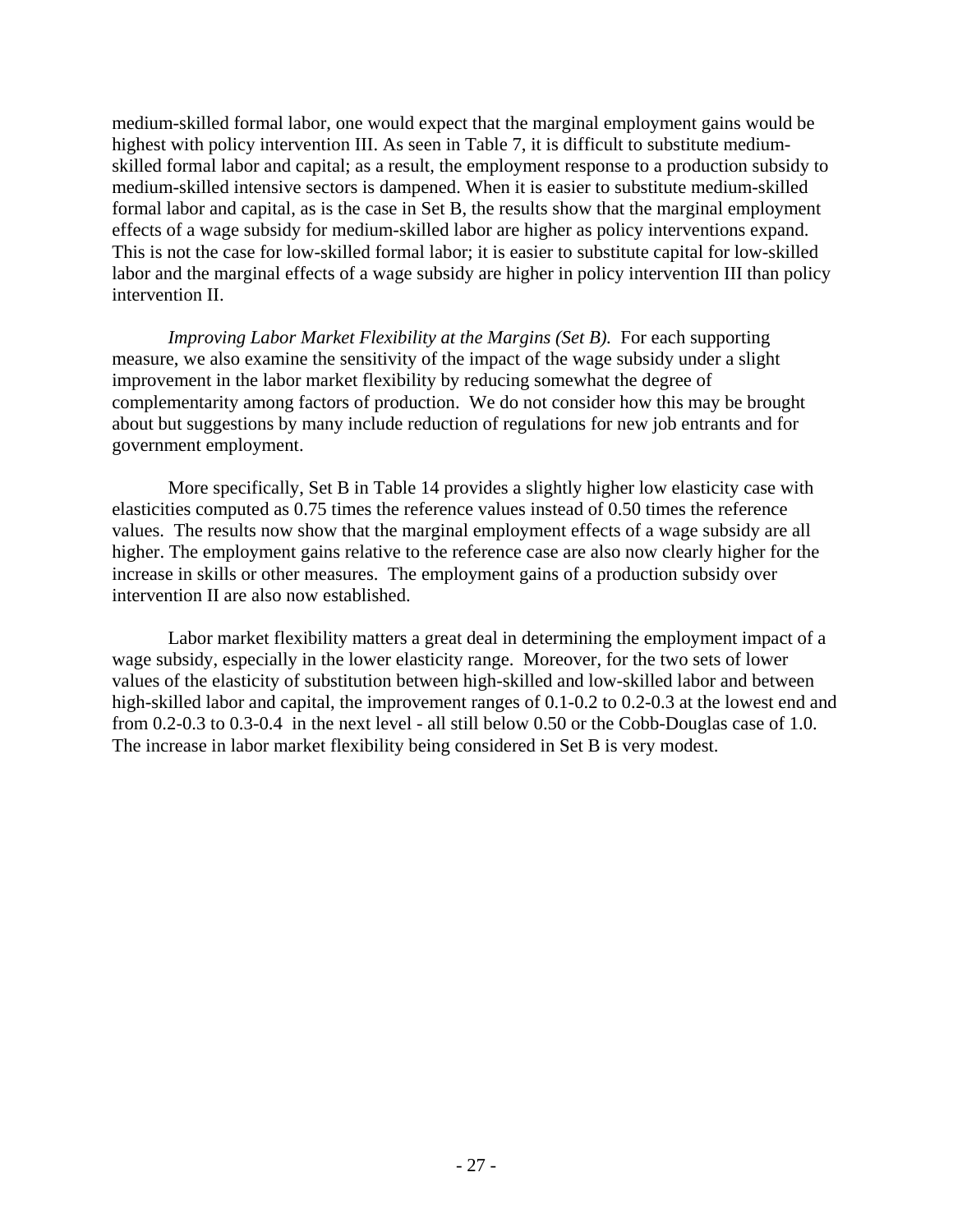| Supporting measure that Ease Skill Constraint or Fromote Labor intensive Activities                                                                          |                                                                          |                                                                                                                                                                         |                                                             |                                                                                                 |                                                                                                            |  |  |
|--------------------------------------------------------------------------------------------------------------------------------------------------------------|--------------------------------------------------------------------------|-------------------------------------------------------------------------------------------------------------------------------------------------------------------------|-------------------------------------------------------------|-------------------------------------------------------------------------------------------------|------------------------------------------------------------------------------------------------------------|--|--|
| % change in employment                                                                                                                                       | 10% wage<br>subsidy<br>(reference<br>case)*<br>(i)                       | Policy<br>Intervention<br>(ii)                                                                                                                                          | 10% wage<br>subsidy plus<br>policy<br>intervention<br>(iii) | Marginal effect<br>of wage<br>subsidy,<br>given policy<br>intervention<br>$(iv) = (iii) - (ii)$ | <b>Employment gains</b><br>of wage subsidy<br>plus policy over<br>wage subsidy alone<br>$(v) = (iv) - (i)$ |  |  |
|                                                                                                                                                              |                                                                          |                                                                                                                                                                         |                                                             |                                                                                                 |                                                                                                            |  |  |
| Intervention: 5% Increase in the Supply of Skilled Labor<br>ı.                                                                                               |                                                                          |                                                                                                                                                                         |                                                             |                                                                                                 |                                                                                                            |  |  |
|                                                                                                                                                              |                                                                          | Set A. Low elasticity case (0.5*Reference Elasticities)                                                                                                                 |                                                             |                                                                                                 |                                                                                                            |  |  |
| medium-skilled formal                                                                                                                                        | 3.086                                                                    | 1.146                                                                                                                                                                   | 4.297                                                       | 3.151                                                                                           | 0.068                                                                                                      |  |  |
| low-skilled formal                                                                                                                                           | 3.464                                                                    | 3.173                                                                                                                                                                   | 6.508                                                       | 3.335                                                                                           | $-0.130$                                                                                                   |  |  |
|                                                                                                                                                              |                                                                          | Set B. Slightly higher low elasticity case (0.75*Reference Elasticities)                                                                                                |                                                             |                                                                                                 |                                                                                                            |  |  |
| medium-skilled formal                                                                                                                                        | 4.814                                                                    | 0.828                                                                                                                                                                   | 5.766                                                       | 4.938                                                                                           | 0.124                                                                                                      |  |  |
| low-skilled formal                                                                                                                                           | 5.360                                                                    | 2.830                                                                                                                                                                   | 8.348                                                       | 5.518                                                                                           | 0.158                                                                                                      |  |  |
| Intervention: Intervention I plus 5% Increase in Capital<br>Ш.<br>medium-skilled formal<br>low-skilled formal<br>medium-skilled formal<br>low-skilled formal | 3.086<br>3.464<br>4.814<br>5.360                                         | Set A. Low elasticity case (0.5*Reference Elasticities)<br>4.929<br>5.530<br>Set B. Slightly higher low elasticity case (0.75*Reference Elasticities)<br>4.767<br>6.154 | 8.277<br>9.099<br>9.920<br>11.897                           | 3.348<br>3.569<br>5.183<br>5.743                                                                | 0.265<br>0.104<br>0.339<br>0.383                                                                           |  |  |
| Intervention: Intervention II plus 10% production subsidy to Activities with High Value Added Shares in Low-Skilled and<br>III.<br>Medium-Skilled Labor      |                                                                          |                                                                                                                                                                         |                                                             |                                                                                                 |                                                                                                            |  |  |
|                                                                                                                                                              |                                                                          | Set A. Low elasticity case (0.5*Reference Elasticities)                                                                                                                 |                                                             |                                                                                                 |                                                                                                            |  |  |
| medium-skilled formal                                                                                                                                        | 3.086                                                                    | 6.644                                                                                                                                                                   | 9.915                                                       | 3.271                                                                                           | 0.188                                                                                                      |  |  |
| low-skilled formal                                                                                                                                           | 3.464                                                                    | 7.927                                                                                                                                                                   | 11.498                                                      | 3.571                                                                                           | 0.106                                                                                                      |  |  |
|                                                                                                                                                              | Set B. Slightly higher low elasticity case (0.75*Reference Elasticities) |                                                                                                                                                                         |                                                             |                                                                                                 |                                                                                                            |  |  |
| medium-skilled formal                                                                                                                                        | 4.814                                                                    | 6.998                                                                                                                                                                   | 12.175                                                      | 5.177                                                                                           | 0.363                                                                                                      |  |  |
| low-skilled formal                                                                                                                                           | 5.360                                                                    | 9.023                                                                                                                                                                   | 14.870                                                      | 5.847                                                                                           | 0.487                                                                                                      |  |  |

#### **Table 14: Sensitivity Of Wage Subsidy Effect On Employment To Supporting Measure that Ease Skill Constraint or Promote Labor Intensive Activities**

*Source:* CGE model simulations.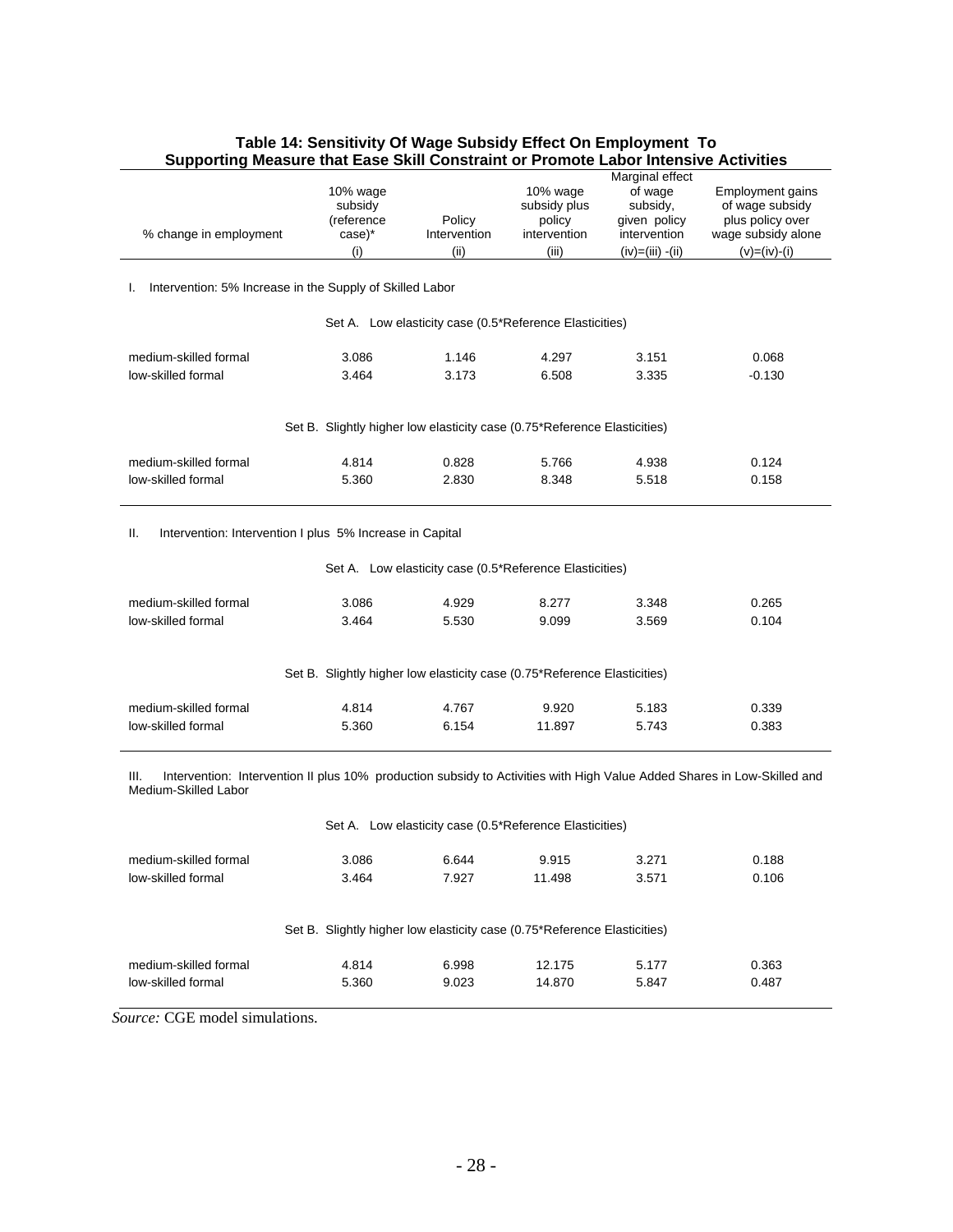# **4. Conclusions**

The impact of a wage subsidy on unemployment very much depends on the elasticities of substitution of factors of production and on the structural characteristics of the labor market. In the medium elasticity case, a wage subsidy will have the intended impact on employment of low and semi-skilled formal labor and will generate improvements in terms of poverty and inequality. Depending on the elasticities, we find that overall employment gains range from 1.9 to 7.2 percent. Although a wage subsidy to employers is expensive per job created, because the subsidy goes to all low- and medium-skilled formal labor, the expansion of the labor supply will increase GDP and generate some offsetting tax revenue from existing tax instruments, particularly in the medium and high elasticity cases. The net cost may be financed by a lumpsum such associal security tax in order to maintain its employment effects, which would have no incentive effects on the employer.

However, there is much uncertainty regarding the degree of labor market flexibility in South Africa and the impact on employment, poverty, and inequality will likely to be minimal if factors of production turn out to be highly complementary to one another, as would be expected with labor market rigidities and structural problems. Under the low range of elasticity values, the employment gains of a wage subsidy may be improved somewhat by supporting policies to relax the skill constraint, to increase the productive capacity of the economy, or to redirect production increases through economic incentives towards labor-intensive sectors.

Nonetheless, the employment gains from the introduction of complementary measures to the wage subsidy in the low elasticity case still appear modest relative to the medium elasticity case. Hence, our view is that labor market flexibility is a critical factor. In fact, the combination of a wage subsidy and some marginal easing of the skills and capital constraints and of policies to improve labor market flexibility appears promising as a short-term package of measures towards the long-term solution of the unemployment problem. It is, however, still an interim step and any enduring effort will require tackling the underlying factors to the unemployment in South Africa.

In addition to labor market flexibility, several fundamental factors are suggested by the literature review in the introduction. The presence of high mark-ups and concentration ratios in industries point to the significance of imperfect competition, scale economies, and trade policies in affecting labor market outcomes. The decline of the tradable sector and its employment impact also suggest the importance of Dutch disease or the real exchange rate in a resource rich country. Temporal or dynamic effects of schooling and training on human capital are another set of issues. To this end, the inclusion of imperfect competition and scale economies in a general equilibrium framework is feasible but it will require significant changes in the analysis as elaborated, for examples, by Harris (1984), Devarajan and Rodrik (1989), and Willenbockel (1994). The same is true with introducing dynamics, particularly at the micro-simulation level. Since no model, no matter how elaborate, will be able to address all these factors, these are areas suggested for future research.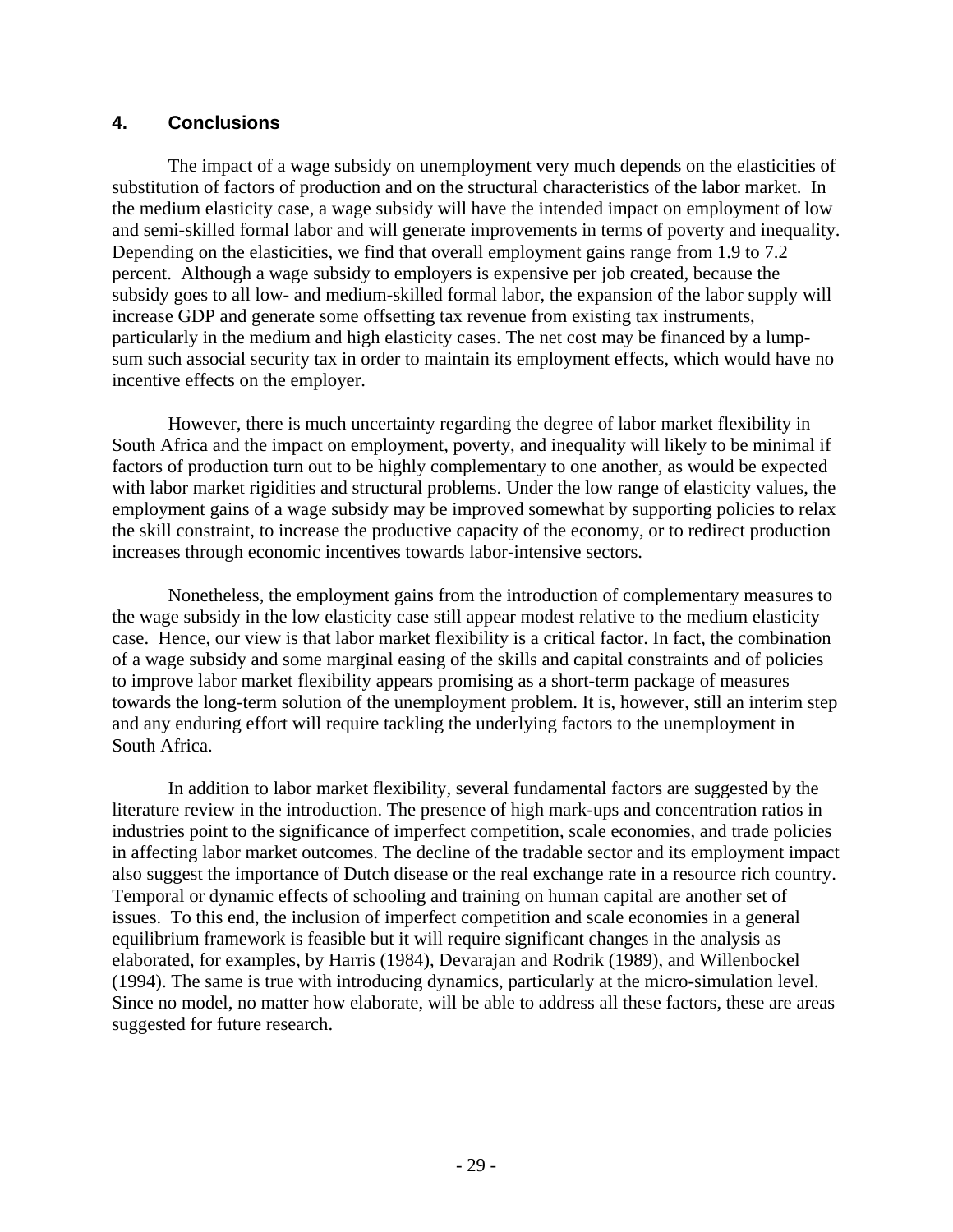## **References**

- Aghion, Philippe, Matias Braun, and Johannes Fedderke. 2006. "Competition and Productivity Growth in South Africa." *CID Working Paper No. 132*. Harvard University Center for International Development
- Altman, Miriam. 2007. "What are the policy implications of the informal sector becoming the informal economy", prepared for the conference on Employment and Development, Bonn, Germany.
- Banerjee, Abhijit, Sebastian Galiani, Jim Levinsohn, Zoë McLaren, and Ingrid Woolard. 2007. "Why Has Unemployment Risen in the New South Africa." *NBER Working Paper No. 13167* National Bureau of Economic Research, USA. (See also CID Working Paper No. 136, October 2006).
- Bhorat, H. 2001. "Employment Trends in South Africa." *FES and DPRU Occasional Paper, No. 2*, Friedrich Ebert Stiftung and Development Policy Research Unit.
- Bhorat, H. and M. Leibbrandt. 1996. "Understanding Unemployment. The Relationship between the Employed and the Jobless." In Baskin, J. (ed.) *Against the Current. Labour and Economic Policy in South Africa.* NALEDI: Randburg.
- Bhorat, H. and M. Oosthuizen. 2005. "The Post-Apartheid South African Labour Market." *DPRU Working Paper 05/93*. Development Policy Research Unit. University of Cape Town.
- Bourguignon, François., and F. H. G. Ferreira. 2005. "Decomposing Changes in the Distribution of Household Incomes: Methodological Aspects." In F. Bourguignon, F. H. G. Ferreira, and N. Lustig, eds., *The Microeconomics of Income Distribution Dynamics in East Asia and Latin America*. New York: Oxford University Press.
- Bourguignon, François, Ann-Sophie Robillard, and Sherman Robinson. 2002. "Representative vs. Real Households in the Macroeconomic Modeling of Inequality." International Food Policy Research Institute, Washington, DC. Processed.
- Carlin, Wendy and David Soskice. (2006). *Macroeconomics Imperfections, Institutions & Policies.* Oxford University Press.
- Chandra, V., L. Moorty, B. Rajaratnam, and K. Schaefer. 2001. "Constraints to Growth and Employment in South Africa: Statistics from the Large Manufacturing Firm Survey." World Bank Informal Discussion Papers on Aspects of the South African Economy no. 14, The Southern Africa Department. Washington, DC.: The World Bank.
- Devarajan and Rodrik. 1989. "Trade Liberalization in Developing Countries: Do Imperfect Competition and Scale Effects Matter?" *American Economic Review*, 79, 2:283-287.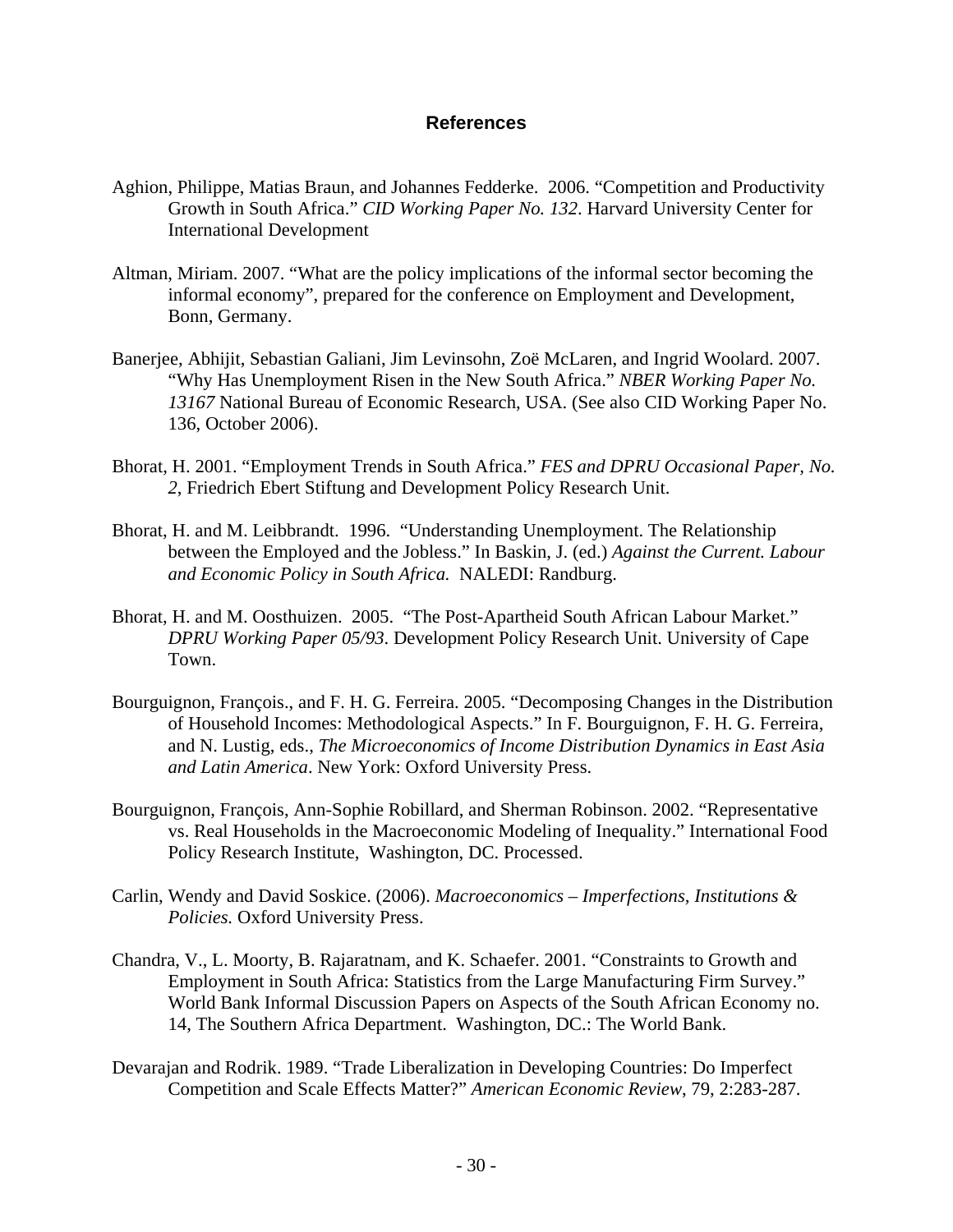- Dinkelman,T. and F. Pirouz. 2000. "Individual, Household and Regional Determinants of Labour Force Attachment in South Africa: Preliminary Evidence from the 1997 October Household Survey." TIPS. September.
- Edwards, L. 2001. "Globalization and the Skill Bias of Occupational Employment in South Africa." *South African Journal of Economics,* 69, 1: 40-71.
- Essama-Nssah, B. Delfin S. Go, Marna Kearney, Vijdan Korman, Sherman Robinson, and Karen Thierfelder. 2007. "Economy-wide and Distributional Impact of an Oil Price Shock on the South African Economy." *World Bank Policy Working Paper 4354*. Washington, DC.: The World Bank.
- Fallon,P. and R. Lucas.1998. "South African Labour Markets Adjustments and Inequalities." World Bank Informal Discussion Paper No. 12*.* Washington, DC.: The World Bank.
- Fallon, P. and L. Pereira da Silva. 1994. "South Africa: Economic Performance and Policies." World Bank Informal Discussion Papers on Aspects of the South African Economy no. 12, The Southern Africa Department. Washington, DC.: The World Bank
- Fedderke, Johannes, Chandana Kularatne, and Martine Mariotti. 2006. "Mark-up Pricing in South African Industry." *Journal of African Economies,* Vol. 16 No.1: 28-69 (July).
- Fedderke, J., Y. Shin and P. Vase. 1999. "Trade and Labour Usage: An Examination of the South African Manufacturing Industry." *ERSA Working Paper, No. 15.* Econometric Research Southern Africa.
- Go, Delfin S., Marna Kearney, Sherman Robinson, and Karen Thierfelder. 2005. "An Analysis of South Africa's Value Added Tax." *Policy Research Working Paper 3671*, Washington, DC.: The World Bank.
- Harris, Richard G. 1984. "Applied General Equilibrium Analysis of Small Open Economies with Scale Economies and Imperfect Competition." *American Economic Review*, 74, 1016-32.
- Hausmann, Ricardo (2008). "Final Recommendations of the International Panel on Growth." Mimeo.
- Kearney, Marna. 2004. *Restructuring Value-Added Tax in South Africa, A Computable General Equilibrium Analysis,* Ph.D. Dissertation, University of Pretoria, Pretoria, South Africa.
- Kingdom, G.G. and Knight, J. 2000. "Unemployment in South Africa: The Nature of the Beast." TIPS 2000 Annual Forum, Trade and Industrial Policy Secretariat.
- Korman, Vijdan. 2006. "A Micro-simulation Model to Assess Poverty Impact of Oil Shock in South Africa." Washington, DC.: The World Bank. Processed.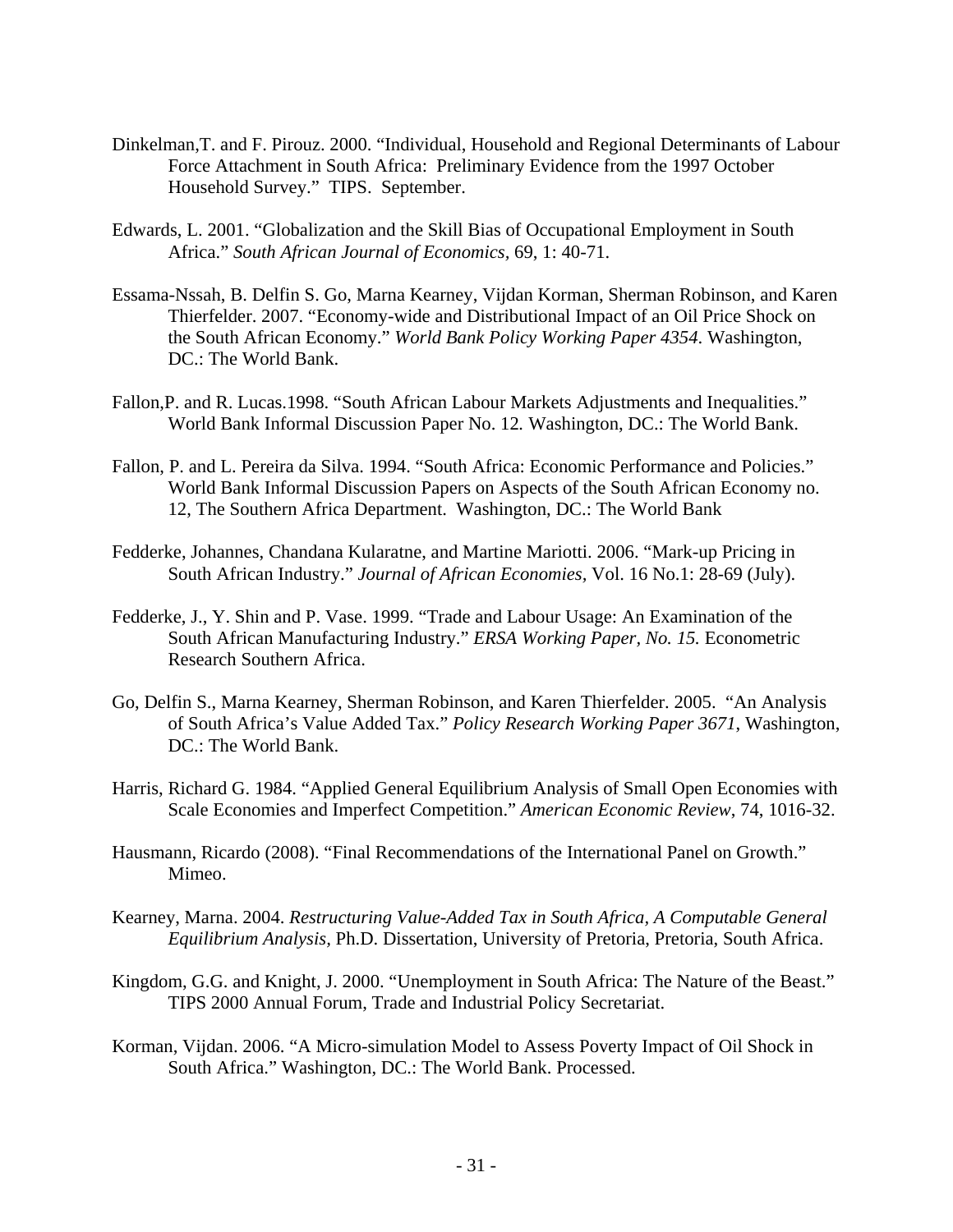- Levinsohn, James (2008). "Two Policies to Alleviate Unemployment in South Africa." *CID Working Paper No. 166*. Harvard University Center for International Development.
- Lewis, Jeffrey D. 2001. "Policies to Promote Growth and Employment in South Africa". Washington, DC.: The World Bank.
- Lofgren, Hans, Rebecca L. Harris and Sherman Robinson. 2001. "A Standard Computable General Equilibrium (CGE) Model in GAMS." *IFPRI Discussion Paper,* (75):8- 19. May 2001. http://www.ifpri.org
- Moll, Peter G. 1993. "Black South African Unions: Relative Effects in International Perspectives," *Industrial and Labor Relations Review* 46 (2), 245-61.
- Moolman, E. 2003. "An Econometric Analysis of Labour Demand at an Industry Level in South Africa." Trade and Industrial Policy Strategies (TIPS).
- Nattrass, N. 2000. "The Debate about Unemployment in the 1990s." *Studies in Economics and Econometrics,* 24,3: 73-90.
- Nickell, S., I. Nunziata, W. Ochell, and G. Quintini. 2003. "The Beveridge Curve, Unemployment and Wages in OECD from the 1960s to the 1990s." In P. Aghion, R. Frydman, J. Stiglitz, and W. Woodford, eds., *Knowledge, Information and Expectations in Modern Macroeconomics: In Honor of Edmond S. Phelps.* Princeton University Press.
- Pauw, Kalie and Lawrence Edwards. 2006. "Evaluating the General Equilibrium Effects of a Wage Subsidy for South Africa." *South African Journal of Economics.* Vol. 74:3 (September).
- Poswell, L. 2002. "The Post-Apartheid South African Labour Market: A Status Report." Development Policy Research Unit. February
- Robilliard, Anne-Sophie and Sherman Robinson. 2006. "The Social Impact of a WTO Agreement in Indonesia." In Thomas W. Hertel and L. Alan Winters, eds. *Poverty and the WTO: Impacts of the Doha Development Agenda.* Washington and New York: World Bank and Palgrave Macmillan.
- Rodrik, Dani (2006). "Understanding South Africa's Economic Puzzles." *CID Working Paper No. 130*. Harvard University Center for International Development.
- Roy, A. D. 1951. "Some Thoughts on the Distribution of Earnings." *Oxford Economic Papers*, 3(2): 135-146.
- Savard, Luc. 2006. Analyse de la pauvreté et distribution des revenus dans le cadre de la modélisation en équilibre général calculable. Ph.D dissertation, Ecole des Hautes Etudes en Sciences Sociales.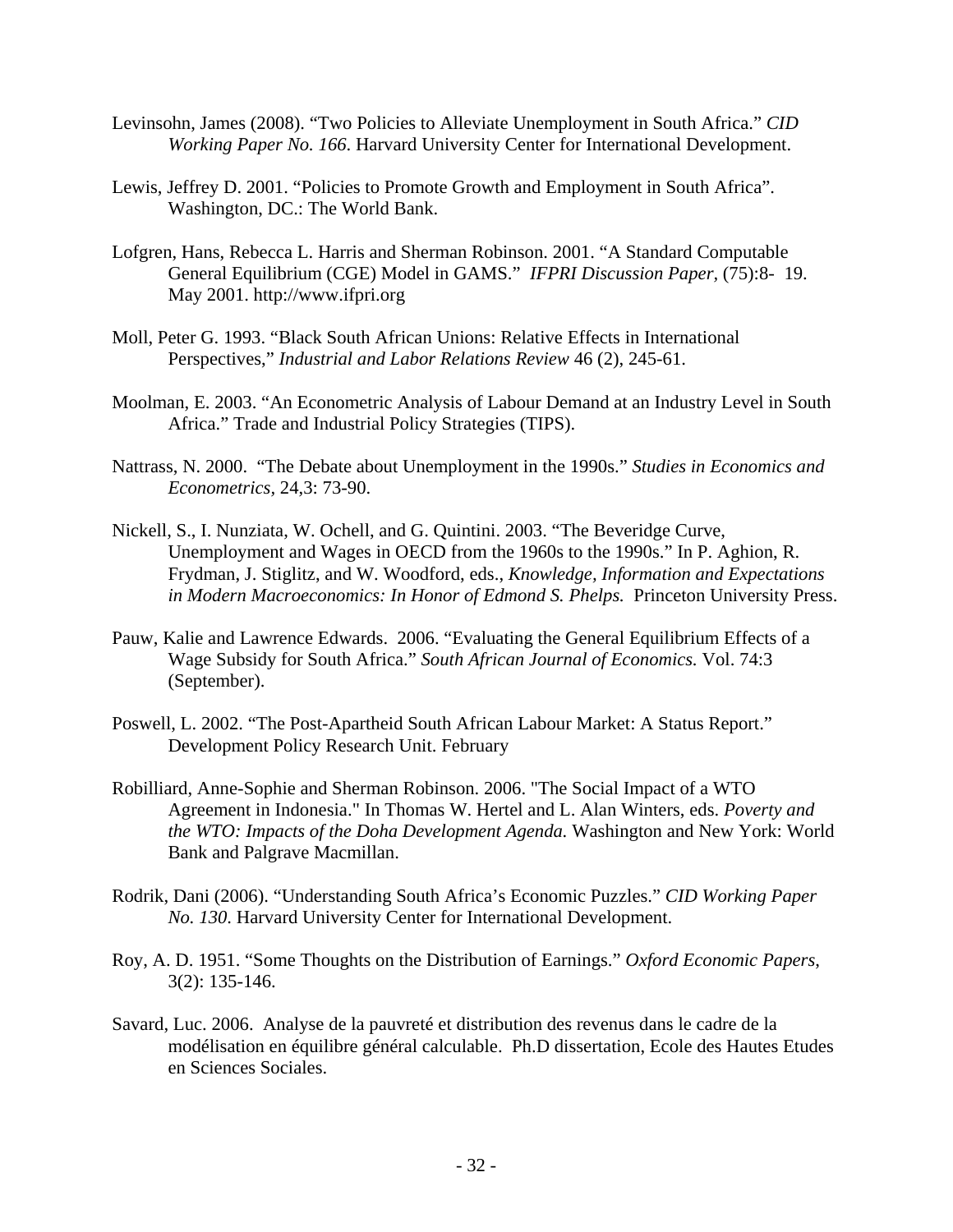- Savard, Luc. 2003. "A Segmented Endogenous Labour Market for Poverty, Income Distribution Analysis in a CGE-Household MS Model: A Top-Down/Bottom-Up Approach." Working Paper CIRPEE, Université Laval #03-43.
- Standing, G., J. Sender, and J. Weeks. 1996. *Restructuring the Labour Market.* International Labour Organization, Geneva.
- Statistics South Africa (StatsSA). 2006. Labour Force Survey. September 2006. [www.statssa.gov.za](http://www.statssa.gov.za/)
- Statistics South Africa. 2000. Income and Expenditure Survey.

Statistics South Africa. 2000. Labour Force Survey.

Willenbockel, Dirk (1994). *Applied General Equilibrium Modeling – Imperfect Competition and European Integration.* New York: John Wiley & Sons.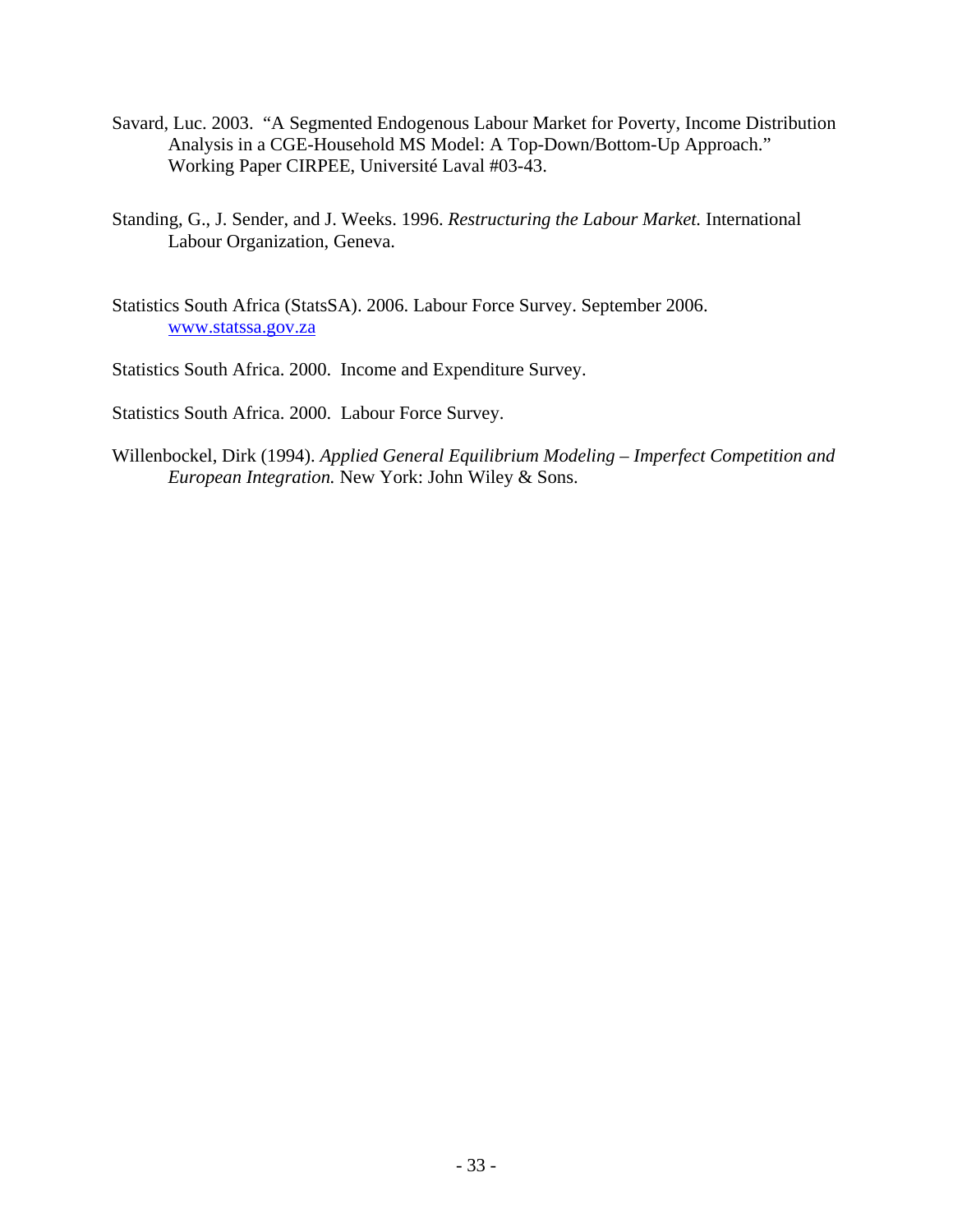#### **Annex - The Microsimulation Model and Its Links to the CGE Model**

Given that both the LFS and IES surveys are based mostly on the same sample of households, the combined data set provides comprehensive information on household expenditures, labor and non-labor income, labor supply, employment, and several socioeconomic characteristics of individuals and households. The IES sample contains 26,687 households and 104,153 individuals. The LFS sample consists of 105,792 individuals. When the two data sets are combined and observations with missing sampling weights are dropped, the remaining number of individuals in our combined database drops to 103,732 from 26,214 households. The final database for the micro-simulation model includes 17 categories of food and non-food consumption expenditures, formal wage for employees in formal sector, informal wage for informal market<sup>[20](#page-35-0)</sup>, income for self-employees, employment status for all the individuals in the sample, information on the unemployed individuals, a large number of socio-economic and demographic characteristics of individual members of households, and non-labour incomes at the household level. A list of the variables used in the micro-simulation model and their description is provided in Table A4.

*The Occupational Component* contains 16 categories: (1) inactive and unemployed; (2) formal sector workers, low-skilled in agriculture; (3) formal sector workers, semi-skilled in agriculture; (4) formal sector workers, high-skilled in agriculture; (5) formal sector workers, lowskilled in industry; (6) formal sector workers, semi-skilled in industry; (7) formal sector workers, high-skilled in industry; (8) formal sector workers, low-skilled in services; (9) formal sector workers, semi-skilled in services; (10) formal sector workers, high-skilled in services; (11) informal sector workers, agriculture; (12) informal sector workers, industry; (13) informal sector workers, services; (14) self-employed workers, agriculture; (15) self-employed workers, industry; and (16) self-employed workers, services.

The probability **Pij** for observing an individual **i** engaged in activity **j** is expressed as:

$$
P_{ij} = \frac{\exp(z_i \gamma_j)}{\left[1 + \sum_{j=2}^{16} (\exp(z_i \gamma_j))\right]}
$$
(1)

where  $z_i$  is a vector of observable characteristics of individual **i.** The category selected as a reference is the inactive and unemployed. The multinomial logit model is motivated in terms of a utility maximising behaviour, with the utility<sup>[21](#page-35-1)</sup> associated with activity **j** given as:  $z_i \gamma_i + \varepsilon_{ij}$ . The second term  $\varepsilon_{ij}$  represents the unobserved determinants of the utility of activity **j**. The utility of the reference activity is set to zero. It is assumed that the random component of the

<u>.</u>

<span id="page-35-0"></span> $20$  LFS explicitly asks individuals their main activity including informal sector. More precisely, each employed individual including informal workers are asked their organisation/business/enterprise/branch where she/he works in the labor market (including domestic workers).

<span id="page-35-1"></span><sup>&</sup>lt;sup>21</sup> This is the latent variable that governs occupational choice to the extent that people are believed to move to the activity with the highest level of utility. However, Bourguignon and Ferreira (2005) note that such an interpretation would not be valid in cases where occupational choices are constrained by the demand side of the market.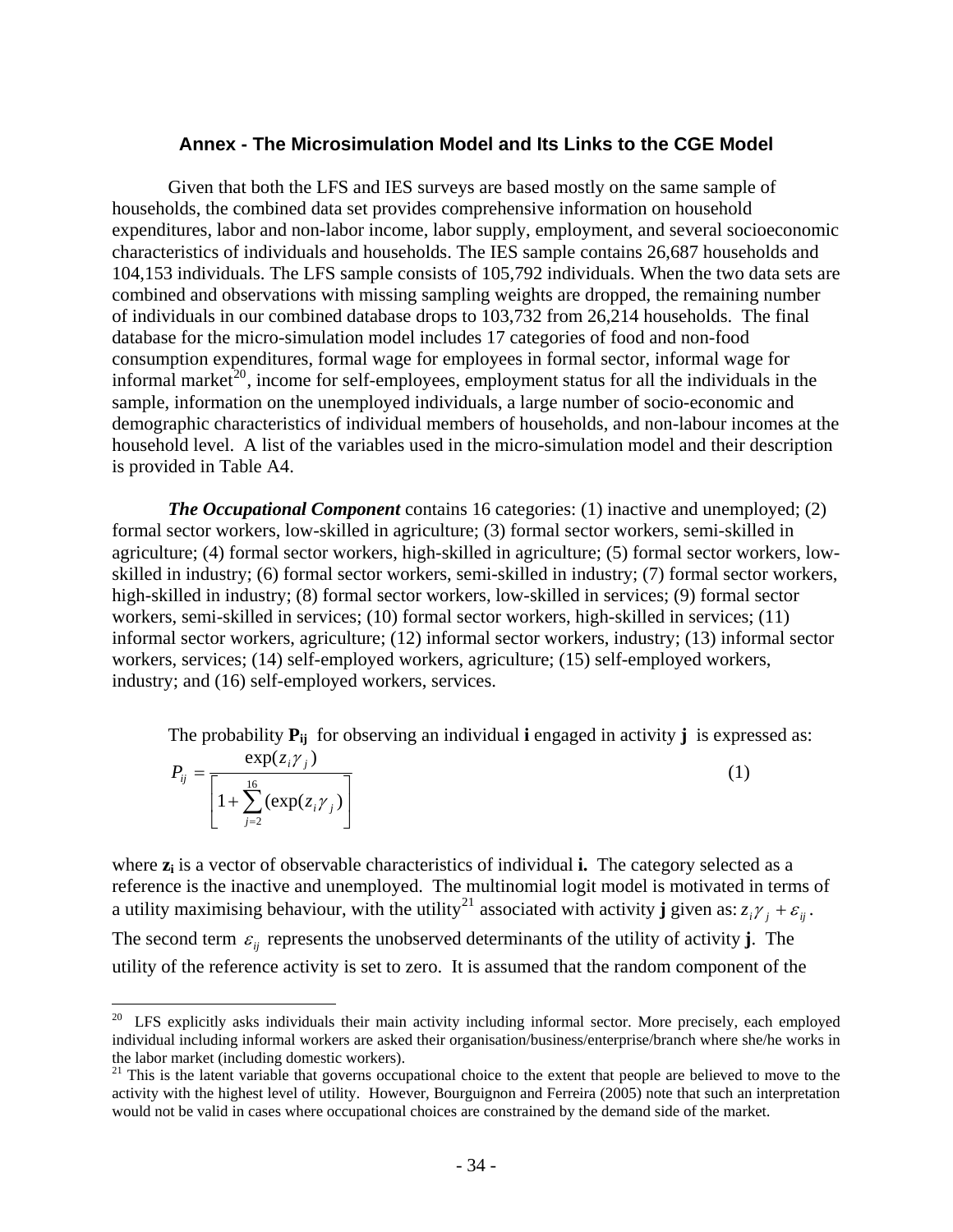activity-utility follows the law of extreme values and is independently distributed across individuals and activities.

In principle, the participation component (1) of the earnings-generation model should be estimated jointly with the earnings equations defined in the next sub-section. However, to avoid the difficulties associated with joint estimation, we follow Bourguignon and Ferreira (2005) in their reduced-form interpretation of the framework. Thus, the components are estimated separately with the possibility of testing for selection bias at the level of earning equations. The reduced-form estimates for the occupational model are presented in Table A1.

The results show some interesting and expected patterns. Gender has a significant impact on probability of being employed in different sectors. However, gender is not statistically significant for being employed as formal low-skilled and formal high-skilled individuals in the service sector. Among formal workers, people in industry and services sectors are more likely to be living in the urban areas than people in the agricultural sector. It is also true for informal and self-employed sectors. Similarly, the number of children (9 years at most) has a significant impact in the choice of participating in the labour force. People are less likely to participate as formal workers. They are more likely to be self-employed. Similarly, individuals living in households owning a family business are more likely to be self-employed than paid workers. Being head of a household also plays a significant role for participating in the labour force. Married people are more active in the labour force than non-married couples.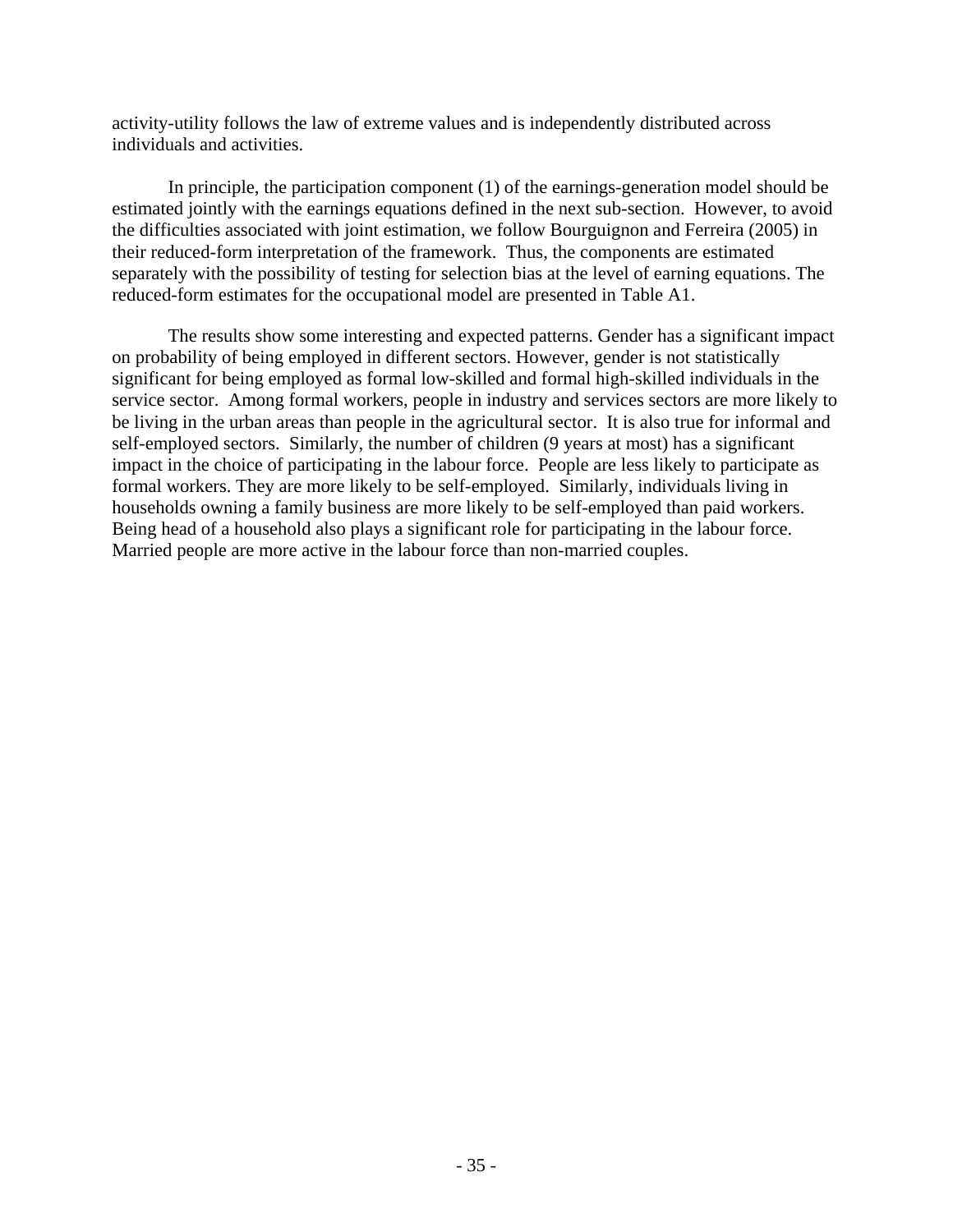| Formal<br><b>Employees</b>                                                                   |                |                |               |               |              |                      |              |                       | <b>Informal Employees</b> |              |              | <b>Self Employees</b> |                |                |              |
|----------------------------------------------------------------------------------------------|----------------|----------------|---------------|---------------|--------------|----------------------|--------------|-----------------------|---------------------------|--------------|--------------|-----------------------|----------------|----------------|--------------|
|                                                                                              |                | Agriculture    |               |               | Industry     |                      |              | Services              |                           | Agriculture  | Industry     | Services              | Agriculture    | Industry       | Services     |
| Variables                                                                                    | Low-Skill      | Semi-Skill     | High-Skill    | Low-Skill     | Semi-Skill   | High-Skill Low-Skill |              | Semi-Skill            | High-Skill                |              |              |                       |                |                |              |
| Gender                                                                                       | 0.82           | 2.442          | 1.563         | 0.909         | 1.192        | 1.043                | $-0.057$     | 0.583                 | $-0.102$                  | 0.993        | 1.762        | $-0.78$               | 0.123          | 0.25           | $-0.321$     |
|                                                                                              | $[14.06]$ **   | $[24.12]$ **   | $[7.22]$ **   | $[11.31]$ **  | $[22.85]$ ** | $[7.31]$ **          | [1.01]       | $[15.74]$ **          | [1.75]                    | $[11.88]$ ** | $[17.31]$ ** | $[19.00]$ **          | $[2.70]$ **    | $[2.88]^{**}$  | $[6.24]$ **  |
| Education                                                                                    |                |                |               |               |              |                      |              |                       |                           |              |              |                       |                |                |              |
| (years)                                                                                      | $-0.01$        | $-0.086$       | $-0.222$      | 0.062         | 0.07         | $-0.055$             | 0.071        | 0.002                 | 0.221                     | $-0.072$     | 0.035        | $-0.038$              | $-0.073$       | $-0.144$       | $-0.143$     |
|                                                                                              | [0.43]         | $[3.40]$ **    | $[3.16]$ **   | [1.85]        | $[3.22]$ **  | [0.77]               | $[2.99]$ **  | [0.14]                | $[3.68]$ **               | $[2.25]*$    | [1.02]       | $[2.60]$ **           | $[4.18]$ **    | $[4.81]$ **    | $[7.78]$ **  |
| Education-                                                                                   |                |                |               |               |              |                      |              |                       |                           |              |              |                       |                |                |              |
| squared                                                                                      | $-0.009$       | 0.003          | 0.029         | $-0.003$      | 0.002        | 0.023                | $-0.002$     | 0.011                 | 0.021                     | $-0.003$     | $-0.004$     | 0.001                 | 0.009          | 0.015          | 0.015        |
|                                                                                              | $[4.44]$ **    | $[2.11]*$      | $[8.67]^{**}$ | [1.29]        | [1.31]       | $[7.45]$ **          | [0.95]       | $[10.82]$ **          | $[8.74]^{**}$             | [1.04]       | [1.57]       | [0.78]                | $[6.92]$ **    | $[8.02]^{**}$  | $[12.76]$ ** |
| Experience                                                                                   |                |                |               |               |              |                      |              |                       |                           |              |              |                       |                |                |              |
| (years)                                                                                      | 0.124          | 0.221          | 0.215         | 0.18          | 0.214        | 0.219                | 0.19         | 0.167                 | 0.254                     | 0.132        | 0.212        | 0.184                 | 0.032          | 0.205          | 0.168        |
|                                                                                              | $[14.39]$ **   | $[20.72]$ **   | $[7.62]$ **   | $[15.19]$ **  | $[27.79]$ ** | $[10.63]$ **         | $[22.19]$ ** | $[30.57]**$           | $[26.83]$ **              | $[10.93]$ ** | $[16.12]$ ** | $[32.38]^{**}$        | $[5.37]^{**}$  | $[15.69]$ **   | $[24.11]$ ** |
| Experience-                                                                                  |                |                |               |               |              |                      |              |                       |                           |              |              |                       |                |                |              |
| squared                                                                                      | $-0.003$       | $-0.004$       | $-0.004$      | $-0.003$      | $-0.004$     | $-0.004$             | $-0.003$     | $-0.003$              | $-0.005$                  | $-0.003$     | $-0.004$     | $-0.003$              | $\overline{0}$ | $-0.003$       | $-0.003$     |
|                                                                                              | $[18.58]^{**}$ | $[23.53]^{**}$ | $[7.30]$ **   | $[15.48]$ **  | $[27.53]$ ** | $[9.77]$ **          | $[21.48]$ ** | $[29.52]$ **          | $[23.27]**$               | $[12.93]$ ** | $[16.53]$ ** | $[32.70]$ **          | [0.53]         | $[14.91]$ **   | $[22.26]$ ** |
| Urban                                                                                        | $-2.181$       | $-1.119$       | $-0.366$      | 0.781         | 0.891        | 1.549                | 0.691        | 0.816                 | 0.449                     | $-1.91$      | $-0.237$     | 0.408                 | $-2.468$       | $-0.108$       | 0.128        |
|                                                                                              | $[26.83]$ **   | $[18.97]**$    | $[2.21]$ *    | $[9.13]$ **   | $[16.14]$ ** | $[7.57]$ **          | $[11.37]**$  | $18.94$ <sup>**</sup> | $[6.95]$ **               | $[17.41]$ ** | $[2.91]$ **  | $[10.41]$ **          | [33.99]**      | [1.29]         | $[2.51]$ *   |
| Nchild09                                                                                     | $-0.292$       | $-0.485$       | $-0.332$      | $-0.08$       | $-0.084$     | $-0.129$             | $-0.07$      | $-0.107$              | $-0.049$                  | $-0.172$     | $-0.063$     | $-0.204$              | 0.107          | $-0.159$       | $-0.071$     |
|                                                                                              | $[12.96]$ **   | $[16.55]$ **   | $[4.04]$ **   | $[2.69]$ **   | $[4.45]$ **  | $[2.35]$ *           | $[3.31]$ **  | $[7.10]$ **           | $[2.11]$ *                | $[5.91]$ **  | $[2.04]*$    | $[13.49]$ **          | $[8.39]^{**}$  | $[5.00]^{**}$  | $[4.06]$ **  |
| Married                                                                                      | 0.903          | 1.282          | 1.297         | 0.526         | 0.711        | 1.248                | 0.283        | 0.663                 | 0.656                     | 0.657        | 0.222        | 0.236                 | 0.274          | 0.488          | 0.503        |
|                                                                                              | $[14.45]$ **   | $[18.18]$ **   | $[6.55]^{**}$ | $[6.37]^{**}$ | $[13.80]$ ** | $[9.03]$ **          | $[4.91]$ **  | $[16.85]$ **          | $[11.29]$ **              | $[7.53]$ **  | $[2.45]$ *   | $[5.98]$ **           | $[5.41]$ **    | $[5.48]$ **    | $[9.46]$ **  |
| Own family                                                                                   |                |                |               |               |              |                      |              |                       |                           |              |              |                       |                |                |              |
| business                                                                                     | $-1.081$       | $-0.624$       | $-0.567$      | $-0.333$      | $-0.197$     | $-0.223$             | $-0.242$     | 0.004                 | $-0.427$                  | $-0.661$     | $-0.135$     | $-0.08$               | 0.685          | 4.088          | 4.845        |
|                                                                                              | $[7.42]$ **    | $[5.05]^{**}$  | $[1.98]$ *    | $[2.47]$ *    | $[2.55]$ *   | [1.26]               | $[2.51]$ *   | [0.07]                | $[5.01]$ **               | $[3.80]$ **  | [0.98]       | [1.28]                | $[12.03]$ **   | $[38.58]^{**}$ | $[66.28]$ ** |
| <b>Education</b> for                                                                         |                |                |               |               |              |                      |              |                       |                           |              |              |                       |                |                |              |
| head                                                                                         | $-0.026$       | 0.04           | 0.058         | $-0.025$      | $-0.01$      | 0.05                 | $-0.03$      | 0.035                 | 0.045                     | $-0.036$     | $-0.006$     | $-0.013$              | 0.003          | $-0.005$       | 0.005        |
|                                                                                              | $[2.64]$ **    | $[2.62]$ **    | [1.75]        | $[2.02]*$     | [1.22]       | $[2.10]*$            | $[3.31]$ **  | $[6.22]$ **           | $[5.12]$ **               | $[2.53]*$    | [0.43]       | $[2.11]*$             | [0.43]         | [0.35]         | [0.70]       |
| Dummy for                                                                                    |                |                |               |               |              |                      |              |                       |                           |              |              |                       |                |                |              |
| head                                                                                         | 1.44           | 2.11           | 1.27          | 1.073         | 1.279        | 1.316                | 1.349        | 1.237                 | 1.292                     | 1.26         | 1.294        | 1.342                 | 0.708          | 1.946          | 1.976        |
|                                                                                              | $[21.86]$ **   | $[23.83]^{**}$ | $[5.89]$ **   | $[12.12]$ **  | $[22.83]$ ** | $[8.76]$ **          | $[21.47]$ ** | $[29.83]$ **          | $[20.11]$ **              | $[13.47]$ ** | $[13.05]$ ** | $[32.23]$ **          | $[12.89]$ **   | $[19.72]$ **   | $[33.48]$ ** |
| Constant                                                                                     | $-3.485$       | $-7.37$        | $-10.084$     | $-6.969$      | $-7.324$     | $-11.818$            | $-6.223$     | $-6.268$              | $-11.408$                 | $-4.552$     | $-7.326$     | $-4.059$              | $-3.474$       | $-8.943$       | $-7.735$     |
|                                                                                              | $[26.98]$ **   | $[41.28]$ **   | $[20.77]$ **  | $[35.02]$ **  | $[54.59]$ ** | $[24.27]$ **         | $[43.17]$ ** | $[59.43]^{**}$        | $[29.90]$ **              | $[24.12]$ ** | $[33.54]$ ** | $[44.72]$ **          | $[34.49]$ **   | $[38.92]^{**}$ | $[57.81]$ ** |
| Sample Size                                                                                  | 65113          | 65113          | 65113         | 65113         | 65113        | 65113                | 65113        | 65113                 | 65113                     | 65113        | 65113        | 65113                 | 65113          | 65113          | 65113        |
| Notes: Absolute value of z statistics in brackets. * significant at 5%; ** significant at 1% |                |                |               |               |              |                      |              |                       |                           |              |              |                       |                |                |              |

## **Table A1: Occupational Choice Models for Individuals**

*Source*: Authors' calculations. See Essama *et al.* (2007).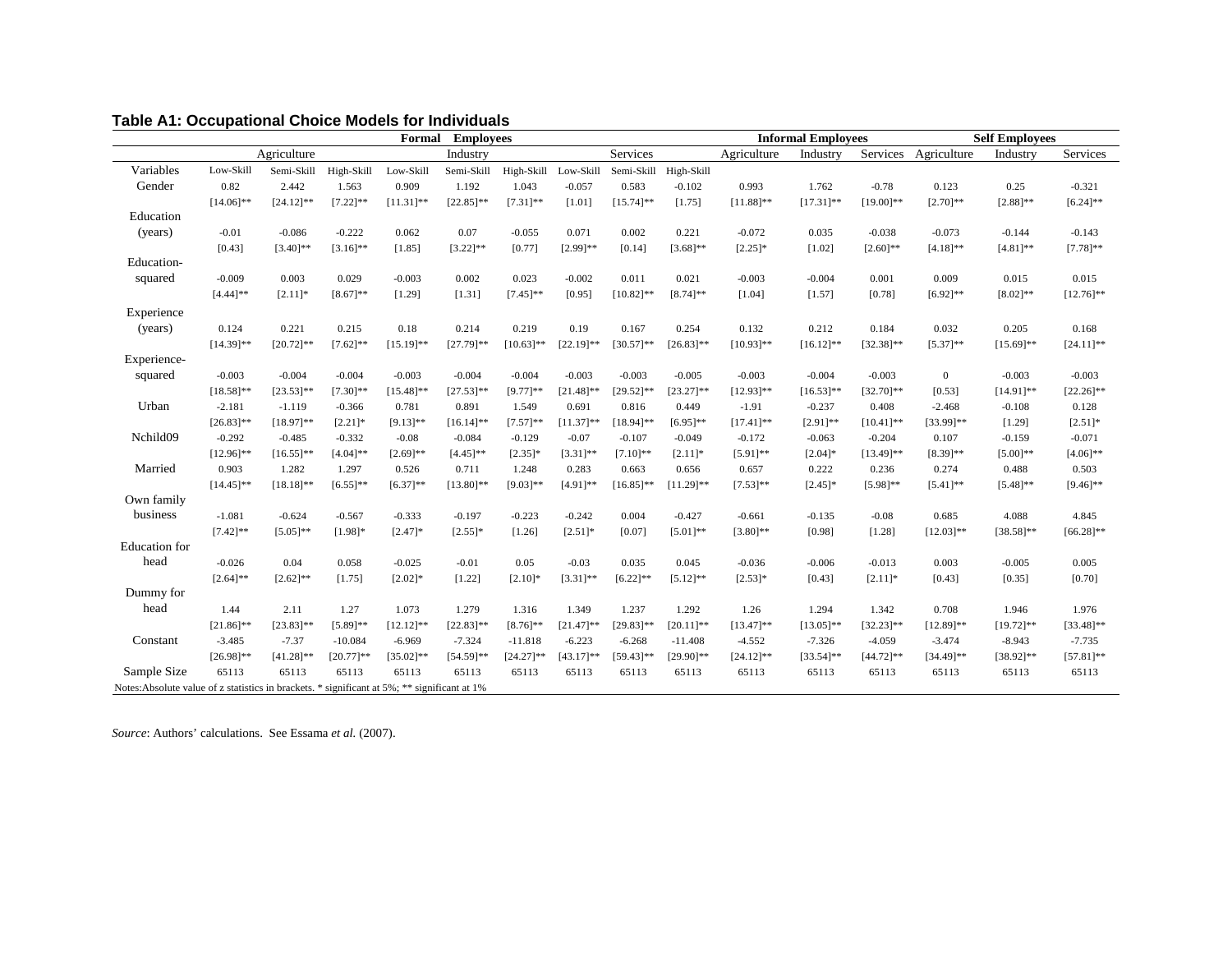*Earnings.* The earnings block of the micro-simulation model consists of three equations explaining formal wages, informal wages, and self-employment income in terms of observable and non-observable individual characteristics. The specification of these equations follows the Mincerian model. The wage equation is written as:

$$
\log w_i = x_i \beta_w + u_{iw} \tag{2}
$$

The set of observable characteristics, **xi**, used as explanatory variables includes: gender, years of education, education squared, experience, experience squared, and a set of dummy variables indicating head of household, residence in the urban area, union membership, and marital status. The equations for the primary, secondary and tertiary sectors are estimated separately using OLS (Table A2). $^{22}$  $^{22}$  $^{22}$ 

Looking at the results in Table A2, variables such as education and experience have expected signs and are consistent with standard human capital approach and economic theory. The relationship between education variable and wage is mostly non-linear and the estimated coefficients for education (eduyear squared) are statistically significant at 1 percent, except for the primary high-skill group. In the agricultural low-skill segment, three years of additional schooling will increase formal wage income by 5.7 percent. In the manufacturing sector, three years of additional schooling will bring 2.4 percent more wage income for the low-skill formal workers. The returns to education are the highest in the tertiary sector medium-skill segment three years of additional schooling will increase wage income by 9.6 percent.

Union membership has a strong positive impact on income of members, except for highskill individuals across economic sectors. The associated coefficient is very significant statistically (at the 1 percent level). In agriculture, membership to a labor union brings about 60 percent more income than non-membership (low-skill in tertiary sector and 37 percent for medium-skill formal workers), other things being equal in the same sectors with similar characteristics. The pattern is similar in the other sectors (e.g., about 40 percent in the manufacturing low–skill group and 28 percent for manufacturing medium-skill, and 62 percent in the tertiary sector low–skill group).

Another interesting result relates to the effect of urbanisation on wages. People living in the urban areas earn, on average, 30 percent higher wages. This may be partly due to relatively higher costs of living in urban areas as well as the structure of the labour markets, e.g., higher skills in urban and non-agricultural sectors.

Another important determinant of wages is gender. Inferring from the gender dummy variable  $(=1$  for male;  $=0$  for female) in Table A2, the higher pay of male employees ranges, on average, from 9 to 51 percent.

<span id="page-38-0"></span> $22$  We also tried the Heckman method on both the wage and self-employment equations to account for possible selection bias due to the fact that estimation is based on sub-samples of individuals with observed earnings in the given activity. There was no significant difference in the results. We therefore stick with OLS.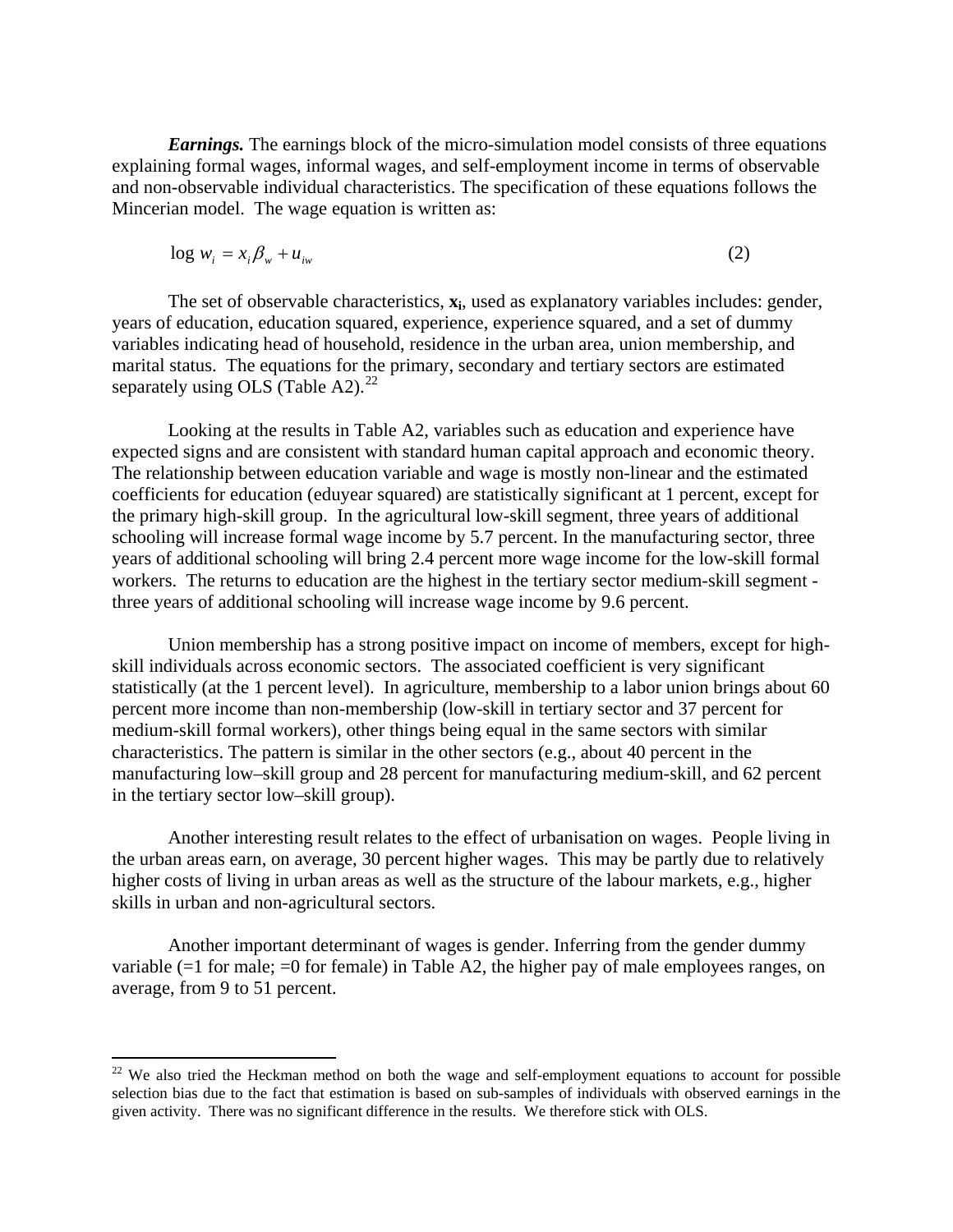|                  |                | <b>Agriculture Sector</b> | <b>Industry Sector</b> |                |                 | <b>Services Sector</b> |                |                 |                |
|------------------|----------------|---------------------------|------------------------|----------------|-----------------|------------------------|----------------|-----------------|----------------|
| <b>Variables</b> | Low Skill      | Medium Skill              | High Skill             | Low Skill      | Medium<br>Skill | High Skill             | Low Skill      | Medium<br>Skill | High Skill     |
| gender           | 0.227          | 0.154                     | 0.512                  | 0.298          | 0.29            | 0.233                  | 0.245          | 0.142           | 0.092          |
|                  | $[6.34]^{**}$  | $[2.08]^{*}$              | $[1.99]$ *             | $[5.83]^{**}$  | $[8.69]^{**}$   | $[1.97]$ *             | $[5.89]^{**}$  | $[5.76]^{**}$   | $[2.70]^{**}$  |
| eduyear          | 0.007          | $-0.03$                   | 0.107                  | $-0.01$        | $-0.077$        | $-0.002$               | $-0.015$       | 0.014           | $-0.047$       |
|                  | [0.57]         | $[2.15]$ *                | [1.20]                 | [0.46]         | $[5.83]^{**}$   | [0.04]                 | [0.95]         | [1.27]          | $[2.26]^{*}$   |
| eduyear2         | 0.004          | 0.01                      | 0.001                  | 0.006          | 0.011           | 0.007                  | 0.005          | 0.006           | 0.007          |
|                  | $[3.59]^{**}$  | $[8.96]^{**}$             | [0.24]                 | $[3.81]^{**}$  | $[12.97]^{**}$  | $[3.14]^{**}$          | $[4.23]^{**}$  | $[9.01]^{**}$   | $[8.10]^{**}$  |
| expyear          | 0.033          | 0.065                     | 0.009                  | 0.032          | 0.038           | 0.051                  | 0.038          | 0.031           | 0.034          |
|                  | $[6.06]^{**}$  | $[8.72]^{**}$             | [0.31]                 | $[4.06]^{**}$  | $[7.45]^{**}$   | $[3.15]^{**}$          | $[5.50]^{**}$  | $[8.13]^{**}$   | $[6.11]^{**}$  |
| expyear2         | 0              | $-0.001$                  | 0                      | 0              | 0               | $-0.001$               | 0              | 0               | $-0.001$       |
|                  | $[5.30]^{**}$  | $[7.74]^{**}$             | [0.00]                 | $[2.33]$ *     | $[4.76]^{**}$   | $[2.13]$ *             | $[4.06]^{**}$  | $[5.04]^{**}$   | $[4.55]^{**}$  |
| headd            | 0.056          | 0.112                     | 0.216                  | 0.051          | 0.058           | 0.189                  | 0.149          | 0.117           | 0.218          |
|                  | [1.49]         | [1.83]                    | [0.88]                 | [0.97]         | [1.77]          | [1.60]                 | $[3.44]$ **    | $[4.60]^{**}$   | $[6.31]^{**}$  |
| urban            | 0.408          | 0.362                     | 0.658                  | 0.31           | 0.295           | 0.395                  | 0.273          | 0.303           | 0.309          |
|                  | $[8.35]^{**}$  | $[9.82]^{**}$             | $[4.53]^{**}$          | $[5.92]^{**}$  | $[8.80]^{**}$   | $[2.43]$ *             | $[6.47]^{**}$  | $[10.86]^{**}$  | $[8.17]^{**}$  |
| union            | 0.569          | 0.556                     | $-0.033$               | 0.408          | 0.272           | $-0.108$               | 0.624          | 0.404           | 0.056          |
|                  | $[11.83]^{**}$ | $[15.51]^{**}$            | [0.22]                 | $[8.59]^{**}$  | $[9.85]^{**}$   | [1.18]                 | $[15.32]^{**}$ | $[17.82]^{**}$  | [1.89]         |
| married          | 0.033          | 0.094                     | $-0.077$               | 0.089          | 0.193           | 0.018                  | 0.038          | 0.253           | 0.173          |
|                  | [1.00]         | $[2.16]$ *                | [0.35]                 | [1.78]         | $[6.32]^{**}$   | [0.18]                 | [0.93]         | $[10.70]^{**}$  | $[5.27]^{**}$  |
| Constant         | 7.792          | 7.674                     | 8.368                  | 8.039          | 8.229           | 8.41                   | 7.943          | 8.031           | 9.174          |
|                  | $[97.87]^{**}$ | $[62.41]$ **              | $[13.84]^{**}$         | $[60.69]^{**}$ | $[98.18]^{**}$  | $[22.51]^{**}$         | $[71.85]^{**}$ | $[115.94]^{**}$ | $[62.64]^{**}$ |
| Sample Size      | 1665           | 1713                      | 123                    | 804            | 2412            | 368                    | 1588           | 4544            | 2649           |
| R-squared        | 0.26           | 0.42                      | 0.41                   | 0.29           | 0.31            | 0.37                   | 0.28           | 0.32            | 0.24           |

**Table A2: OLS Estimates of the Formal Wage Equation** 

Notes: Absolute value of t statistics in bracket. Significance level \* significant at 5%; \*\* significant at 1%

*Source*: Authors' calculations. See Essama *et al*. (2007).

The informal wage equation *(iw)* is analogous to the formal wage equation:

$$
\log iw_i = x_i \beta_{iw} + u_{iw} \tag{3}
$$

Similarly, the specification of self-employment earnings  $(\pi)$  is expressed as:

$$
\log \pi_i = x_i \beta_\pi + u_{i\pi} \tag{4}
$$

Table A3 contains the results of the OLS estimation of both informal wage and self-employed income equations.

Similar patterns are observed relative to the case of wage employment. For instance, in the primary sector, heads of households earn 35 percent more from self-employment than nonheads of household. This is much higher than the 20 percent premium they earn as wage employees in the same sector. Similarly, self-employment pays more (15 to 30 percent) in the urban area than in the rural area. However, this premium is lower than the one estimated for formal wage employment. Finally, we observe that self-employment pays much more for highly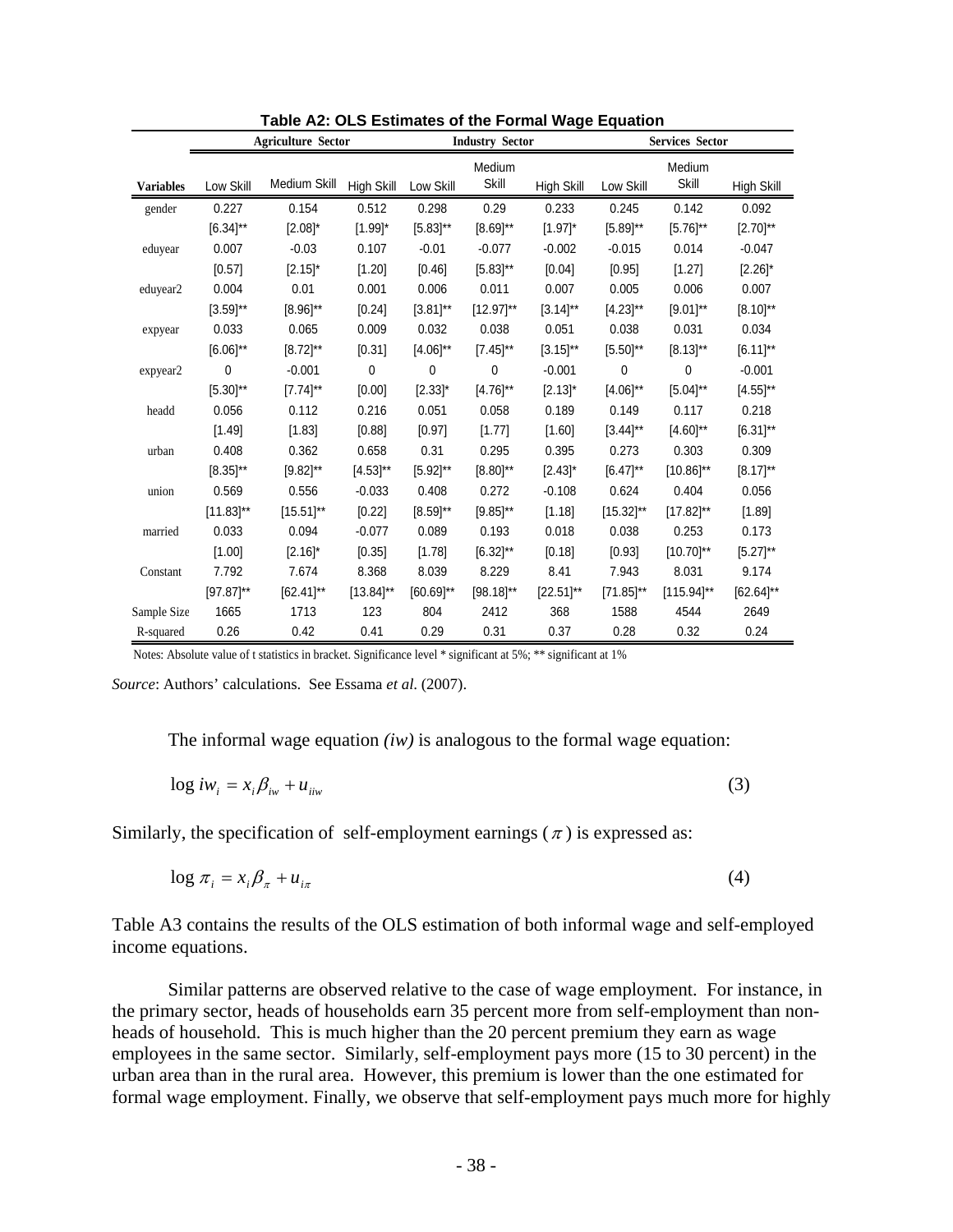skilled individuals than for the other skill categories. Similarly, for people engaged in the formal sector of the economy.

|                  |                                                              | <b>Informal Employees</b> |                | <b>Self Employees</b> |                 |                |  |  |
|------------------|--------------------------------------------------------------|---------------------------|----------------|-----------------------|-----------------|----------------|--|--|
|                  | <b>Agriculture</b>                                           | <b>Industry</b>           | <b>Service</b> | <b>Agriculture</b>    | <b>Industry</b> | <b>Service</b> |  |  |
| <b>Variables</b> | <b>Sector</b>                                                | <b>Sector</b>             | <b>Sector</b>  | <b>Sector</b>         | <b>Sector</b>   | <b>Sector</b>  |  |  |
| gender           | 0.095                                                        | 0.347                     | 0.254          | 0.146                 | 0.605           | 0.45           |  |  |
|                  | [1.34]                                                       | $[3.88]^{**}$             | $[8.43]^{**}$  | $[3.52]^{**}$         | $[7.40]^{**}$   | $[10.81]^{**}$ |  |  |
| eduyear          | $-0.01$                                                      | 0.041                     | $-0.045$       | $-0.059$              | 0.027           | $-0.024$       |  |  |
|                  | [0.49]                                                       | [1.44]                    | $[4.73]^{**}$  | $[4.12]^{**}$         | [1.02]          | [1.79]         |  |  |
| eduyear2         | 0.007                                                        | 0.002                     | 0.011          | 0.011                 | 0.004           | 0.007          |  |  |
|                  | $[4.00]^{**}$                                                | [1.08]                    | $[14.53]^{**}$ | $[10.44]^{**}$        | $[2.60]^{**}$   | $[8.66]^{**}$  |  |  |
| expyear          | 0.029                                                        | 0.023                     | 0.043          | 0.042                 | 0.049           | 0.078          |  |  |
|                  | $[3.01]^{**}$                                                | [1.86]                    | $[9.33]^{**}$  | $[8.62]^{**}$         | $[4.06]^{**}$   | $[13.74]^{**}$ |  |  |
| expyear2         | $\overline{0}$                                               | 0                         | $-0.001$       | $\mathbf 0$           | $-0.001$        | $-0.001$       |  |  |
|                  | $[3.12]^{**}$                                                | [1.39]                    | $[7.68]^{**}$  | $[3.83]^{**}$         | $[3.35]^{**}$   | $[12.52]^{**}$ |  |  |
| headd            | 0.153                                                        | 0.11                      | 0.121          | 0.352                 | 0.065           | 0.182          |  |  |
|                  | $[2.05]$ *                                                   | [1.47]                    | $[4.36]^{**}$  | $[7.00]^{**}$         | [0.74]          | $[4.20]^{**}$  |  |  |
| urban            | 0.311                                                        | 0.397                     | 0.177          | 0.131                 | 0.158           | 0.27           |  |  |
|                  | $[3.68]^{**}$                                                | $[5.84]^{**}$             | $[6.55]^{**}$  | [1.91]                | $[1.96]$ *      | $[6.78]^{**}$  |  |  |
| married          | 0.124                                                        | 0.184                     | 0.055          |                       |                 |                |  |  |
|                  | $[1.99]$ *                                                   | $[2.59]^{**}$             | $[1.99]$ *     |                       |                 |                |  |  |
| skillH           |                                                              |                           |                | 0.361                 | 0.811           | 0.556          |  |  |
|                  |                                                              |                           |                | [1.85]                | $[5.92]^{**}$   | $[10.42]^{**}$ |  |  |
| formallab        |                                                              |                           |                | 1.451                 | 0.798           | 0.703          |  |  |
|                  |                                                              |                           |                | $[17.45]$ **          | $[7.05]^{**}$   | $[13.58]^{**}$ |  |  |
| Constant         | 7.665                                                        | 7.594                     | 7.331          | 6.926                 | 7.215           | 6.982          |  |  |
|                  | $[52.30]^{**}$                                               | $[37.71]^{**}$            | $[98.81]$ **   | $[83.49]^{**}$        | $[34.98]^{**}$  | $[72.40]^{**}$ |  |  |
| Sample Size      | 758                                                          | 693                       | 3860           | 2544                  | 776             | 3217           |  |  |
| R-squared        | 0.21                                                         | 0.22                      | 0.28           | 0.44                  | 0.42            | 0.42           |  |  |
|                  | Notes: Absolute value of t statistics in brackets            |                           |                |                       |                 |                |  |  |
|                  | Significance level * significant at 5%; ** significant at 1% |                           |                |                       |                 |                |  |  |

**Table A3: OLS Estimates of the Informal and Self Employees Income Equation** 

*Source*: Authors' calculations. See Essama *et al*. (2007).

*Aggregation.* Given individuals earnings, household income is aggregated according to the following formula.

$$
y_h = \sum_{i \in h} w_i L_{iw} + \sum_{i \in h} i w_i L_{iw} + \sum_{i \in h} \pi_i L_{i\pi} + y_{0h}
$$
 (5)

The first two components add all earnings (wage and self-employment) across individuals and activities, while the last element is an exogenous unearned income such as transfers and capital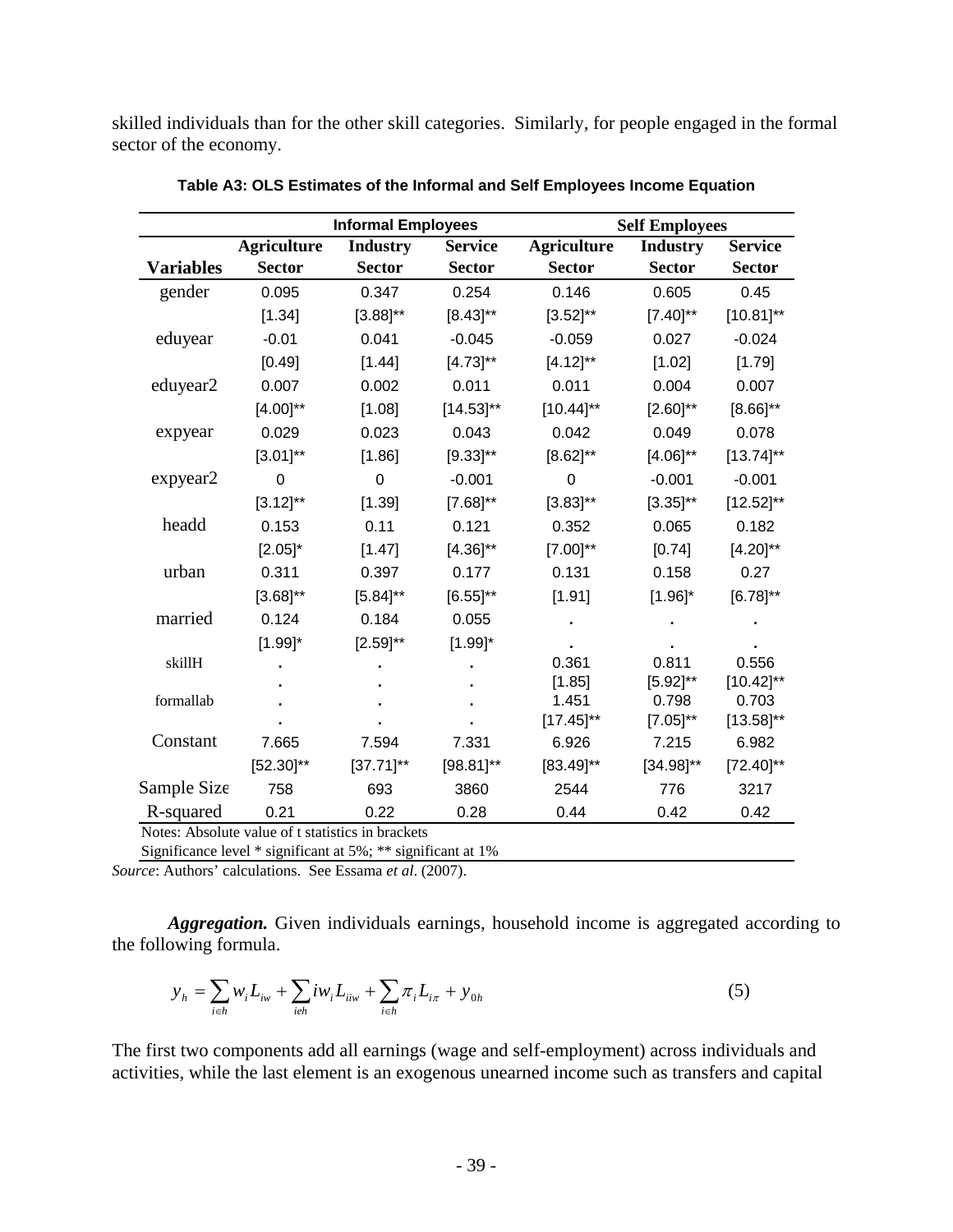income<sup>[23](#page-41-0)</sup>. The relative share of the other income varies significantly across income deciles. On average, 9 percent of the household income is derived from other sources of income which is non-wage income for labourers and non-self-employed income for self-employed people. The ratio of other income to the total income varies between 12 percent in the lowest decile to 9 percent in the richest decile in the income distribution. Real income is obtained by deflating total income by a household specific consumer price index CPI<sub>h</sub>. This is a weighted sum of prices of various commodities purchased by the household weighted by the budget shares that vary across households.

*Linking the Micro-Simulation Component to the CGE Model.* To be able to assess the *endowment*, *price* and *occupational* effects of an oil price shock in a way that fully account for heterogeneity at both individual- and household-levels requires appropriate channels of communication between the CGE model and the micro-simulation components. This communication between the CGE model and the micro-simulation model works as follows. The CGE model translates the impact of the shocks and policies through changes in relative prices of commodities and factors, and through levels of employment. The micro-simulation model takes these changes as exogenous and translates them into changes in household behaviour which underpins changes in earnings, occupational status and welfare.

To obtain meaningful results from the simulation framework, one must ensure that outcomes from the micro-simulation model are consistent with the aggregate results from the CGE model both before and after the shock. This implies that the links between the two models must respect a set of consistency constraints, which require that the observed occupational choices predicted by the micro-simulation model match the employment shares in the CGE model. Similarly, simulated earnings at the micro level must match macro predictions.<sup>[24](#page-41-1)</sup> A key consideration here stems from the fact that occupational choice depends on the random utility function which is a *latent variable*. For example, a policy change might cause unemployed or inactive individuals to become employed in one of the segments of the labour market. Implementation of the consistency constraints, therefore, requires information on both the observable and non-observable components of the occupational and earning models. The observable components of these models are calculated on the basis of estimated parameters and data on observable characteristics. For those showing zero earnings, counterfactual earnings are computed on the basis their observable characteristics, estimates of the relevant coefficients, and residuals drawn from a normal distribution with the same standard deviation as the distribution of residuals for those individuals with nonzero earnings.

In practice, differences underlying the micro and macro data (sampling weights, coverage, imputed values, etc.) make it very difficult to fully enforce the consistency constraints

<span id="page-41-0"></span><sup>&</sup>lt;sup>23</sup> All Other Income: Income derived from the sale of vehicles, fixed property, other property, rents collected, payments received from boarders and other members of the household, lump sums resulting from employment before retirement, gratuities and other lump sum payments received from pension, provident and other insurance or from private persons, life insurance and inheritances received, claims, grants, total withdrawals from savings,

<span id="page-41-1"></span>remittances, and other sources of income.24 Bourguignon, Robilliard and Robinson (2002) explain that benchmark consistency could be achieved by ensuring that the calibration of the CGE is compatible with the consistency constraints.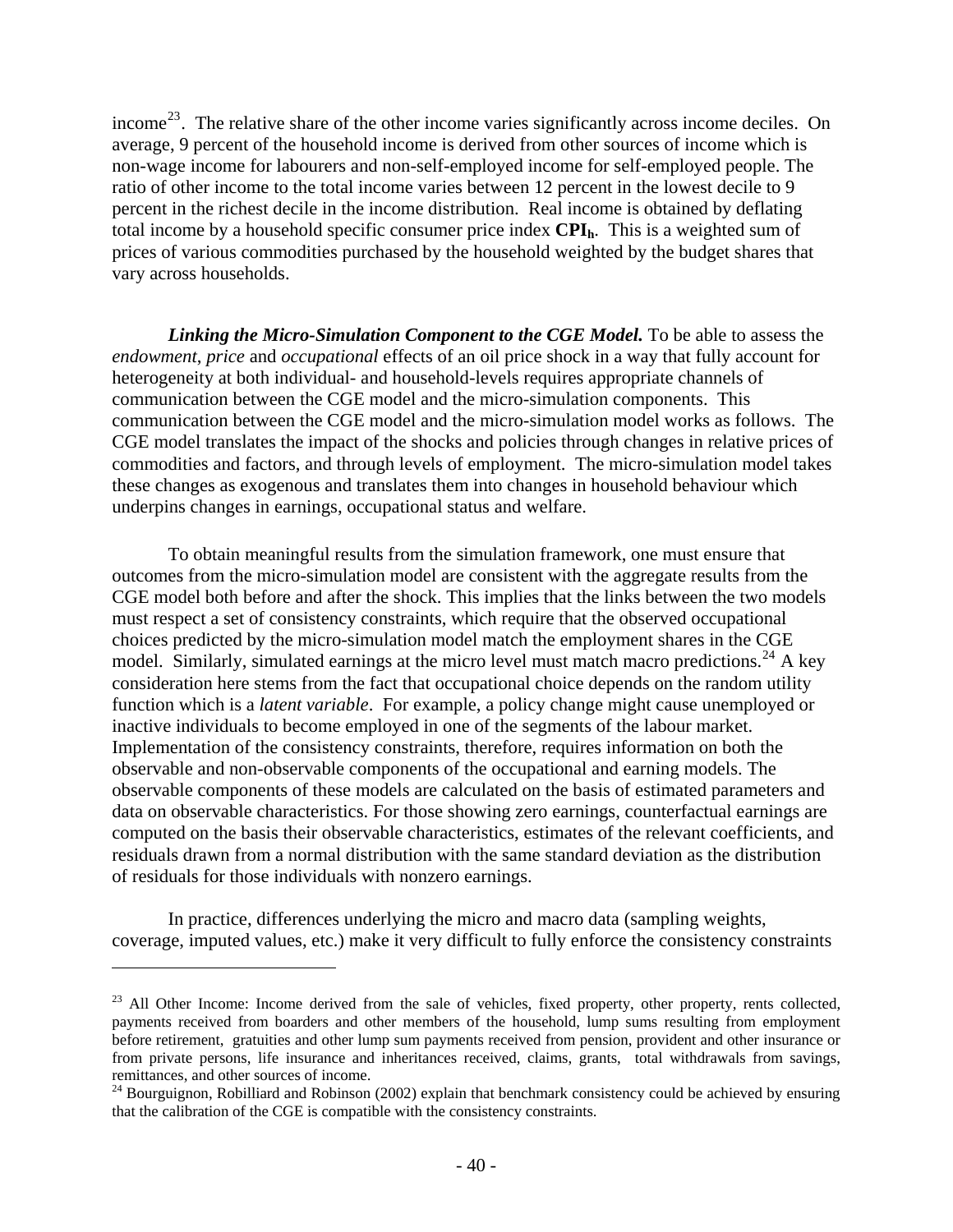described above. We therefore adopt several steps to achieve the consistency. First, because of the importance of the labour market structure in South Africa, we ensure that the occupational choices in the micro simulation have the same classification as the labour categories in the CGE model and capture the appropriate taxonomy, structural and unemployment issues in South Africa. Second, the base years for the SAM (2003) and the survey data (2000) in our study of South Africa are different. In order to retain the more recent numbers in the macro accounts as well as the familiar poverty and inequality measurements of the micro data, we employ percent changes to communicate changes in employment, wages, and prices from the CGE to the micro simulation. $25$ 

As noted by Bourguignon, Robilliard and Robinson (2002), reconciliation in the postshock micro simulation means adjusting the intercepts (or constant terms) of the wage and occupational functions to ensure that changes predicted by the income generation model are consistent with those predicted by the CGE model.

<span id="page-42-0"></span> $25$  Savard (2006) discusses a way to achieve consistency in a case when the SAM of the CGE model and the survey data of the micro simulation have the same base year.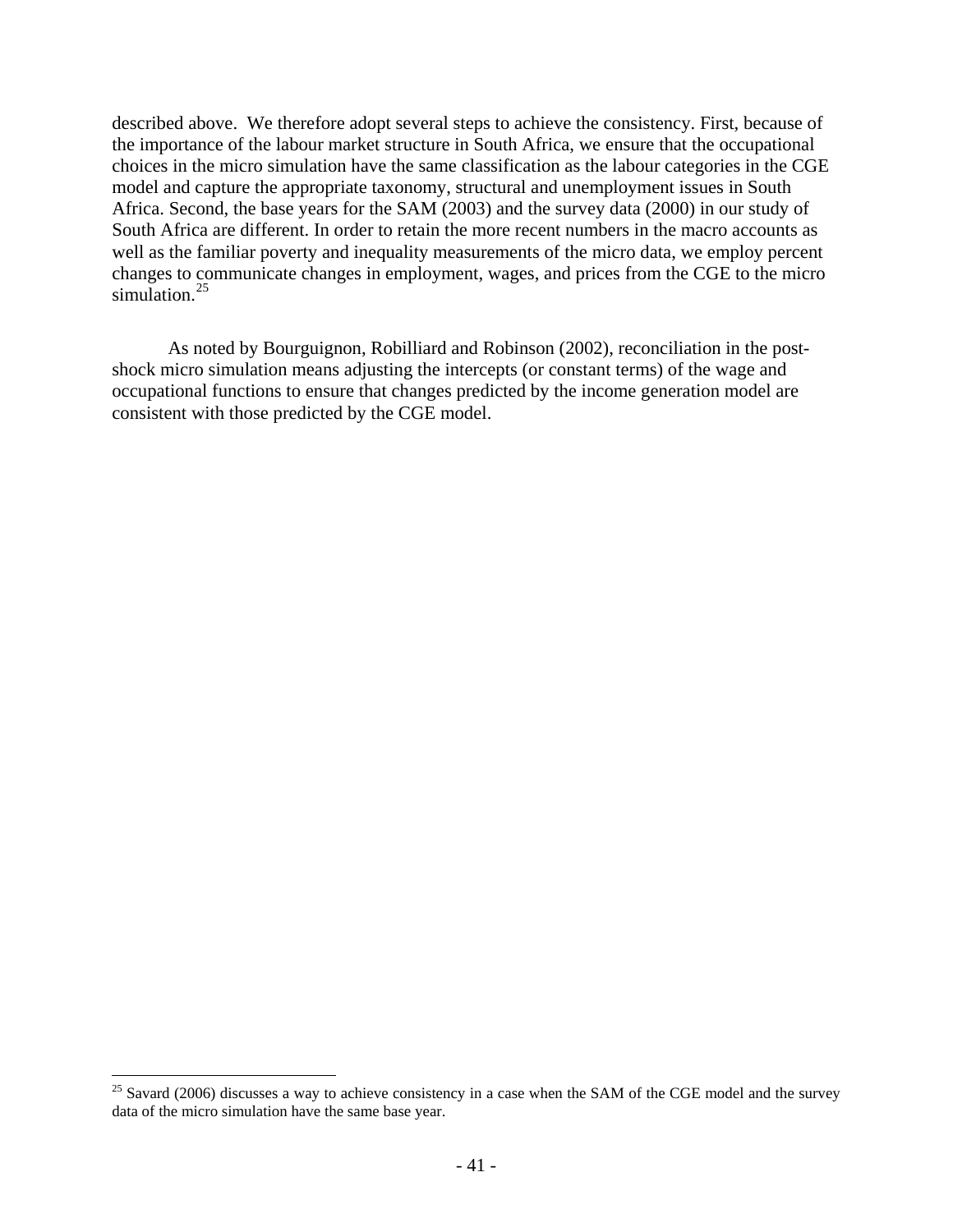| Variable name                                   | <b>Description</b>                                                                |
|-------------------------------------------------|-----------------------------------------------------------------------------------|
| Demographic variables, individual-level data    |                                                                                   |
| gender                                          | Dummy variable:1 male, 0 female                                                   |
| age                                             | Years of age                                                                      |
| nchild09                                        | Number of children aged 0-9 in household                                          |
| nchild01                                        | Number of children aged 0-1 in household                                          |
| headd                                           | Dummy variable: 1 household head, 0 otherwise                                     |
| married                                         | Dummy variable: 1 married couple, 0 otherwise                                     |
| urban                                           | Dummy variable: 1 urban, 0 rural                                                  |
| prov                                            | Regional province variable                                                        |
| hhsize                                          | Household size                                                                    |
| Education and experience, individual-level data |                                                                                   |
| eduyear                                         | Number of years spent in school. Highest education completed.                     |
| eduyear2                                        | Number of years spent in school-squared                                           |
| expyear                                         | Experience measured as (=age-eduyear-5)                                           |
| expyear2                                        | Experience-squared measured as (=age-eduyear-5)*squared                           |
| eduyearhd                                       | Years of schooling of head of the household                                       |
| skillH                                          | Professional, semiprofessionals, technical occupations, managerial, executive     |
|                                                 | administrative occupations, and certain transport occupations, such as pilot      |
|                                                 | navigator                                                                         |
| skillM                                          | Clerical occupations, sales occupations, transport, delivery and communications   |
|                                                 | occupations, service occupations, farmer, farm manager, artisan, apprentice and   |
|                                                 | related occupations, production foreman, production supervisor                    |
| SkillL                                          | Elementary occupations and domestic workers                                       |
|                                                 | Income from employment and occupational categories, individual level data         |
| fwage                                           | Yearly wage income in rand, formal workers                                        |
| fwagelog                                        | Log of yearly wage income, formal workers                                         |
| Iwage                                           | Yearly wage income in rand, informal workers                                      |
| iwagelog                                        | Log of yearly wage income, informal workers                                       |
| selfincr                                        | Yearly total self-employed income in rand                                         |
| seinclog                                        | Log of yearly self-employed income                                                |
| fambusiness                                     | Dummy variable: 1 someone in the household owns family business, 0                |
|                                                 | otherwise                                                                         |
| occhoice1                                       | Dummy variables: 0 unemployed and inactive;1self-employed, agriculture; 2         |
|                                                 | informal wage employee; 3 formal wage employee                                    |
| occhoice2                                       | Dummy variables:1 Inactive and unemployed; 2 formal sector workers, low-          |
|                                                 | skilled in agriculture; 3 formal sector workers, semi-skilled in agriculture; 4   |
|                                                 | formal sector workers, high-skilled in agriculture; 5 formal sector workers, low- |
|                                                 | skilled in industry; 6 formal sector workers, semi-skilled in industry; 7 formal  |
|                                                 | sector workers, high-skilled in industry; 8 formal sector workers, low-skilled in |
|                                                 | services; 9 formal sector workers, semi-skilled in services; 10 formal sector     |
|                                                 | workers, high-skilled in services; 11 informal sector workers, agriculture; 12    |
|                                                 | informal sector workers, industry; 13 informal sector workers, services; 14 self- |
|                                                 | employed, agriculture; 15 self-employed, industry; and 16 self-employed,          |
|                                                 | services                                                                          |
|                                                 |                                                                                   |

# **Table A4: Description of Variables used in the Analysis**